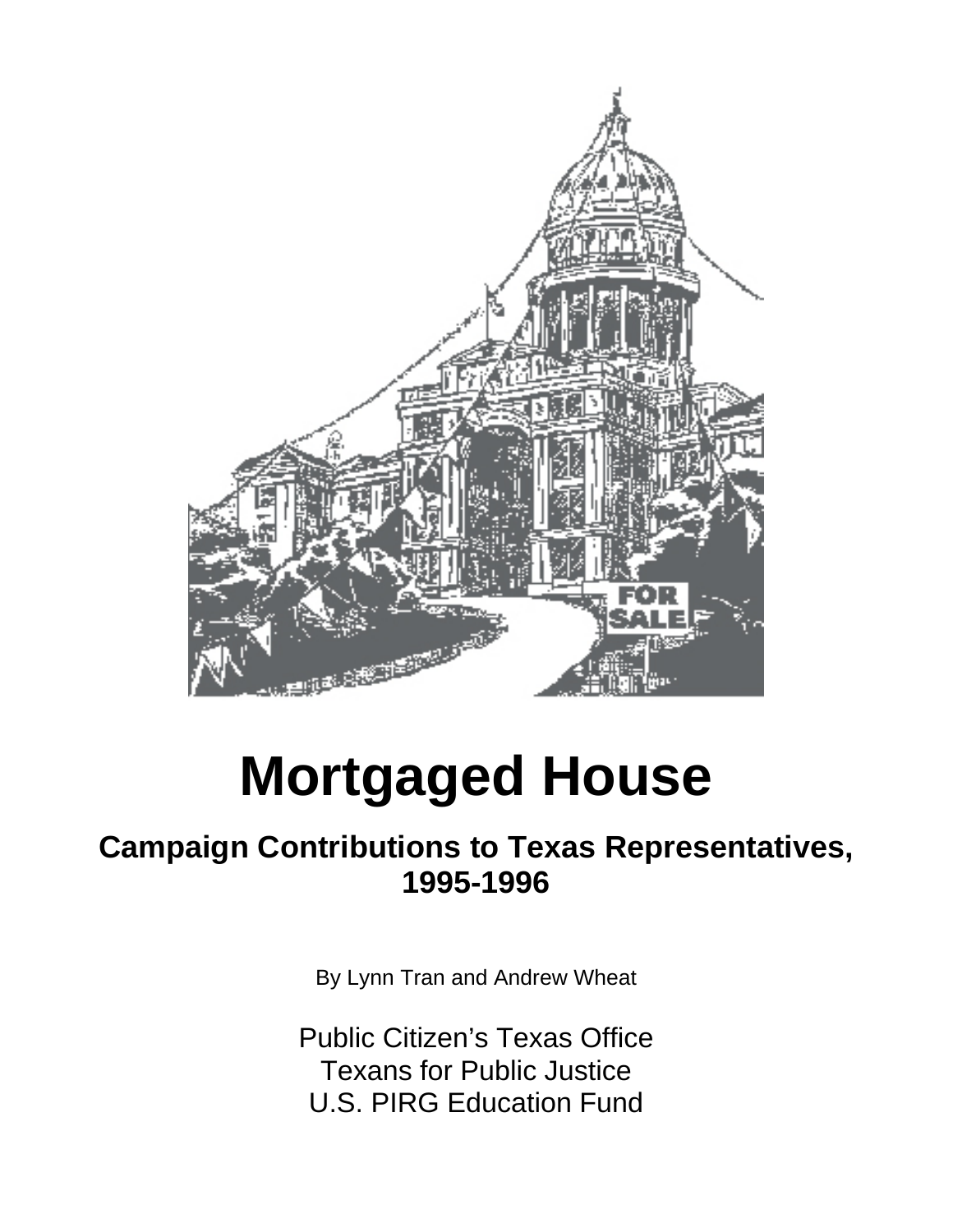#### © Copyright Texans for Public Justice, January 1998

Copies of this report are available from its sponsors:

Public Citizen's Texas Office 1800 Rio Grande Austin, TX 78701 (512) 477-1155

-or-

Texans for Public Justice 609 W. 18th St., Suite E Austin, TX 78701 (512) 472-9770 tpj@onr.com www.onr.com/tpj

-or-

U.S. PIRG Education Fund 218 D St., S.E. Washington, DC 20003 (202) 546-9707

Report funding provided by the Margaret Cullinan Wray Charitable Trust.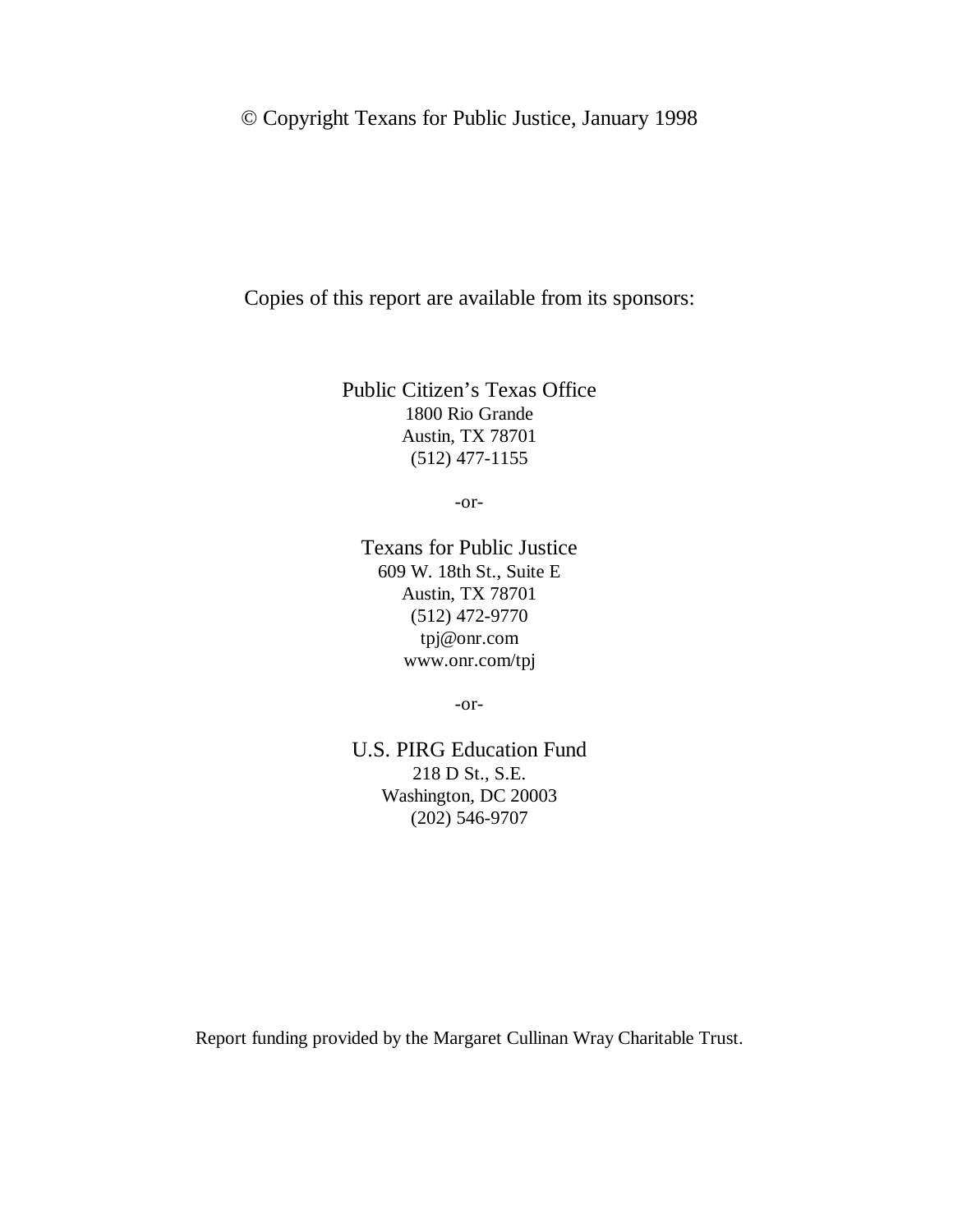# **Mortgaged House**

# **Campaign Contributions to Texas Representatives, 1995-1996**

| I.   |                                                                    |                                                                                                                                                                                                                                                                                    |    |
|------|--------------------------------------------------------------------|------------------------------------------------------------------------------------------------------------------------------------------------------------------------------------------------------------------------------------------------------------------------------------|----|
| ΙΙ.  |                                                                    |                                                                                                                                                                                                                                                                                    |    |
| III. | (A)<br>(B)<br>(C)<br>(D)<br>(E)<br>(F)<br>(G)<br>(H)<br>(1)<br>(J) | Alien Contributors<br>5<br>Taking Care of Business<br>7<br>Heavy Hitters<br>9<br>Endowed Chairs<br>10<br>12<br>Weighty War Chests<br>Well Funded Minority<br>13<br>Costly No-Contest Races<br>14<br>16<br>Money Matters<br>High-Flying PACs<br>19<br>High-Flying Individuals<br>21 | 4  |
| IV.  |                                                                    |                                                                                                                                                                                                                                                                                    | 23 |
| V.   |                                                                    | A Full House: Each Member's Contributions Data                                                                                                                                                                                                                                     | 26 |
| VI.  |                                                                    |                                                                                                                                                                                                                                                                                    | 30 |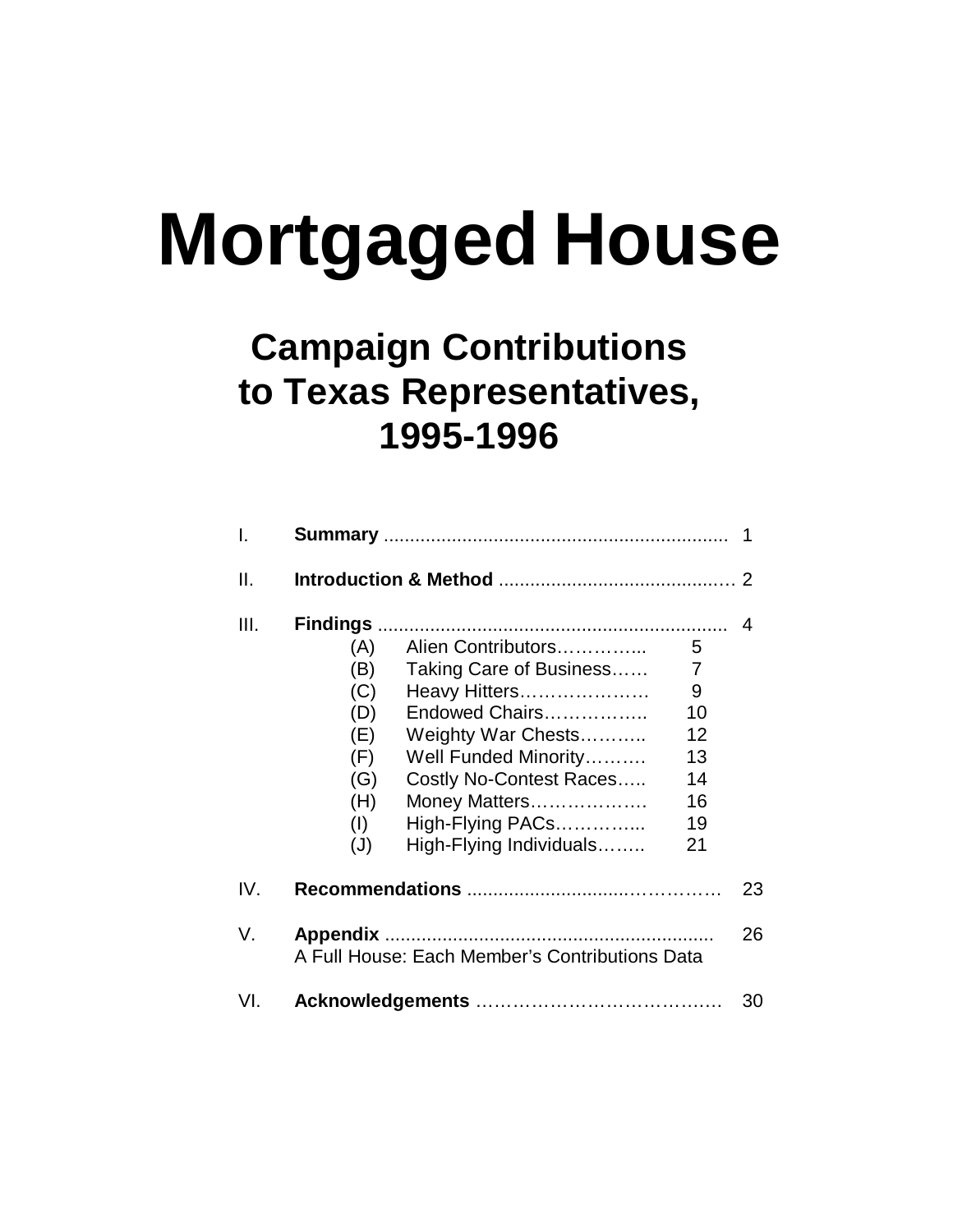# **I. Summary**

- Members of the Texas House filled their campaign war chests with \$14,627,357 from July 1, 1995 through year-end 1996.
- House members raised a staggering 80 percent (\$10,047,340) of their \$100-or-larger contributions from sources outside the home district.\* Rep. **Senfronia Thompson** raised 100 percent of her contributions outside her district. Four other members went out of district for 99 percent of the value of their contributions of \$100 or more. Just 11 members raised more than half of such money in their home districts.
- Contributions of \$100 or more accounted for 95 percent of House money; 37 percent (\$5.4 million) came in contributions of \$1,000 or more.
- Businesses and PACs directly contributed 62 percent (\$9 million) of all the itemized contributions that House members received; individual contributors accounted for the remaining 38 percent (\$5.4 million). \* Just 27 members raised more than half of their money from individual contributors; PACs and businesses accounted for at least half the money raised by every other House member. In fact, 21 House members raised more than 80 percent of their money from PACs and businesses.
- 9 zip codes in Austin, Houston and the Dallas Metroplex accounted for 48 percent (\$6.1 million) of the value of all House contributions of \$100 or more (three Austin zip codes generated \$4.4 million, or 35 percent of all contributions of \$100 or more). \*
- **The Speaker** and five powerful Democratic chairs (Reps. **Hugo Berlanga**, **Mark Stiles**, **Rob Junell**, **Clyde Alexander** and **David Counts**) raised well over \$200,000 each. The only other members of the House \$200,000-Plus Club are Reps. **Ron Clark**, **Bill Siebert**, **Gene Seaman**, and **Harryette Ehrhardt**. These 10 members raised 23 percent of all the money raised in the entire House.
- Many members raise much more money than they need. Forty percent of the House's members faced no opponent in their primary or general election. Nonetheless, these 61 members raised almost \$3.6 million. Three uncontested members (Reps. **Rob Junell**, **Kim Brimer** and **Kyle Janek**) raised more than \$150,000 each.
- The candidate with the most money almost always wins. Out of 66 contested general elections, the least-funded candidate prevailed in just seven races. Of these seven upset races, only two resulted in an incumbent's defeat and only two were won by candidates whose opponent raised more than twice as much money as the victor.

<sup>&</sup>lt;sup>\*</sup> The "Method" section explains why all contributions are analyzed in some cases and just contributions of \$100 or more in other cases. It also explains which contributions are "itemized."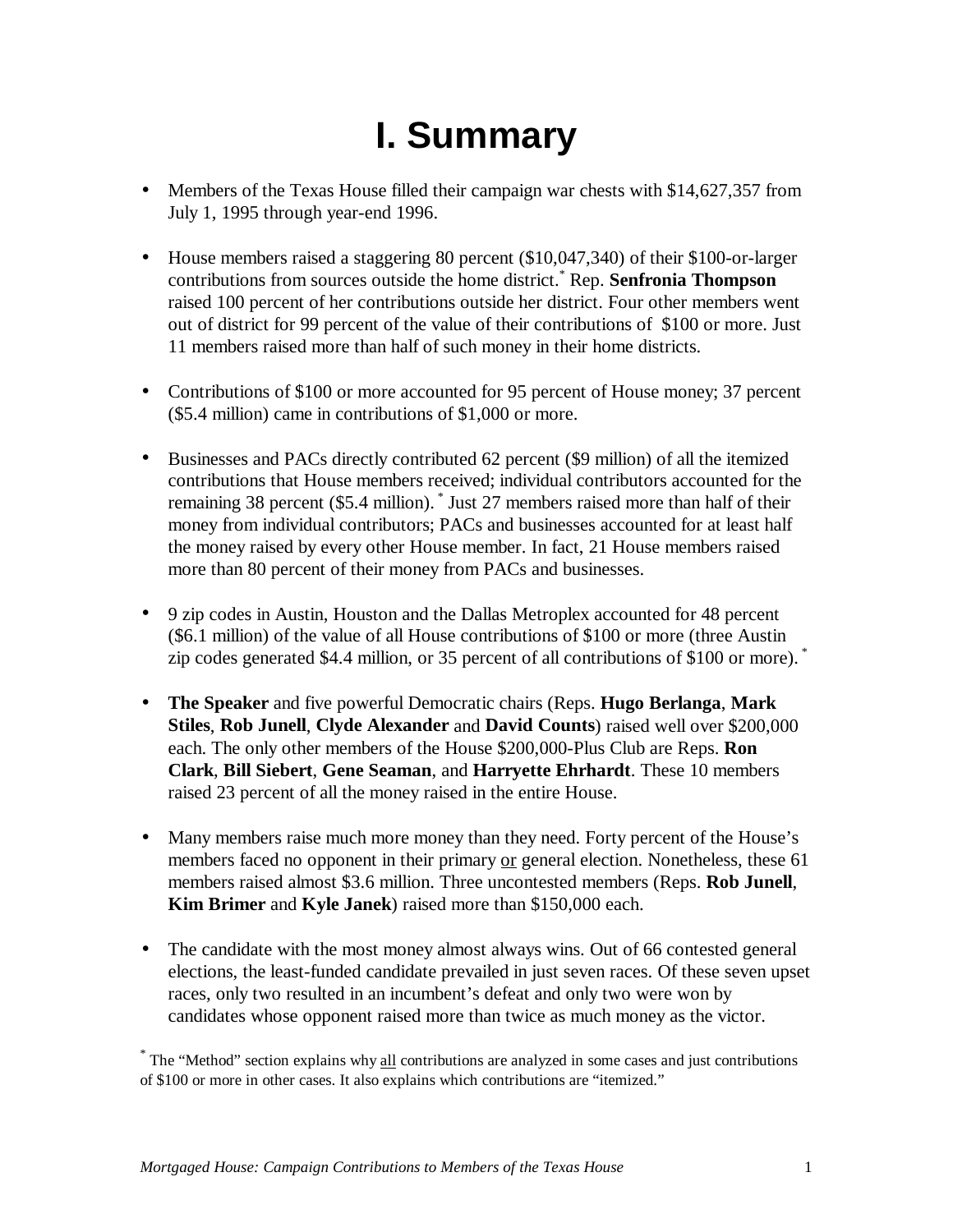# **II. Introduction & Method**

Many Americans are alarmed by perceptions that elected offices are being sold to the highest bidder through exorbitant campaigns that twist our political system into a caricature of its original democratic ideals. In Texas, it is difficult to determine whether these perceptions are rooted in reality. The Texas Legislature—on the cusp of the  $21<sup>st</sup>$ Century—does not require its members to file electronic contribution and expenditure reports. Through the most comprehensive analysis of Texas House contributions undertaken to date, this report confirms popular perceptions of a political system in which, with few exceptions, the candidate with the most money wins.

Since most Texas Legislature members just submit paper contribution reports, it is onerous to analyze contributions to a single member—much less the entire House. Beginning in 1995, a commercial vendor, Texas Legislative Service (TLS), began compiling contribution data in an electronic system. While TLS data are convenient for some purposes, its data are not readily analyzed by electronic databases and just track contributions of \$100 or more. This report uses TLS numbers for some big-trend numbers, but most of the numbers presented here come from more comprehensive data gathered directly from Texas Ethics Commission reports.

To conduct this study, staff members and volunteers armed with calculators crunched the contribution reports of 149 current House members for the period July 1, 1995 through year end 1996.<sup>1</sup> Researchers first classified contributions by check size (less than \$100, \$100 to \$999 and \$1,000 or more). Next, they separated contributions made by individuals from those made by a business or a political action committee  $(PAC)$ .<sup>2</sup> Finally, they distinguished in-district contributions from out-of-district money.<sup>3</sup>

A confusing aspect of this report is that it reflects three separate "universes" of House contributions. The classifications by check size, for example, are based on the overall amount of money that House members reported for the period: \$14,627,357. While members must itemize the source of all large contributions, they can either itemize contributions of \$50 or less or report them as a lump sum. All of this lump-sum money clearly falls into the \$100-or-less category. But there is no way to assess, for example, how much of it came from individuals versus PACs or businesses. For this reason, the data

 $\overline{a}$ 

<sup>&</sup>lt;sup>1</sup> These data exclude Dist. 118, whose representative, Ciro Rodriguez, D-San Antonio, replaced Frank Tejeda in the U.S. House of Representatives. This time period was extended through January 1997 for Rep. Bill Roman, who won a special election at that time.

 $2^2$  Corporations are prohibited from making direct contributions but can channel money through PACs or individual executives. Other businesses entities, such as limited liability partnerships or sole proprietorships, can contribute to candidates directly. A contribution from "Davy Crockett Honda" would be classified as "PAC/Business" money. But a contribution from "Davy Crockett" would be classified as an individual contribution, even if Davy Crockett owns the car dealership.

 $3$  Contributions were compared with legislative zip code lists from the Legislative Council. A September 1995 redistricting affected several dozen districts. Researchers counted as "in district" any contribution that lacked a zip code or that was "in district" under either of the two districting schemes.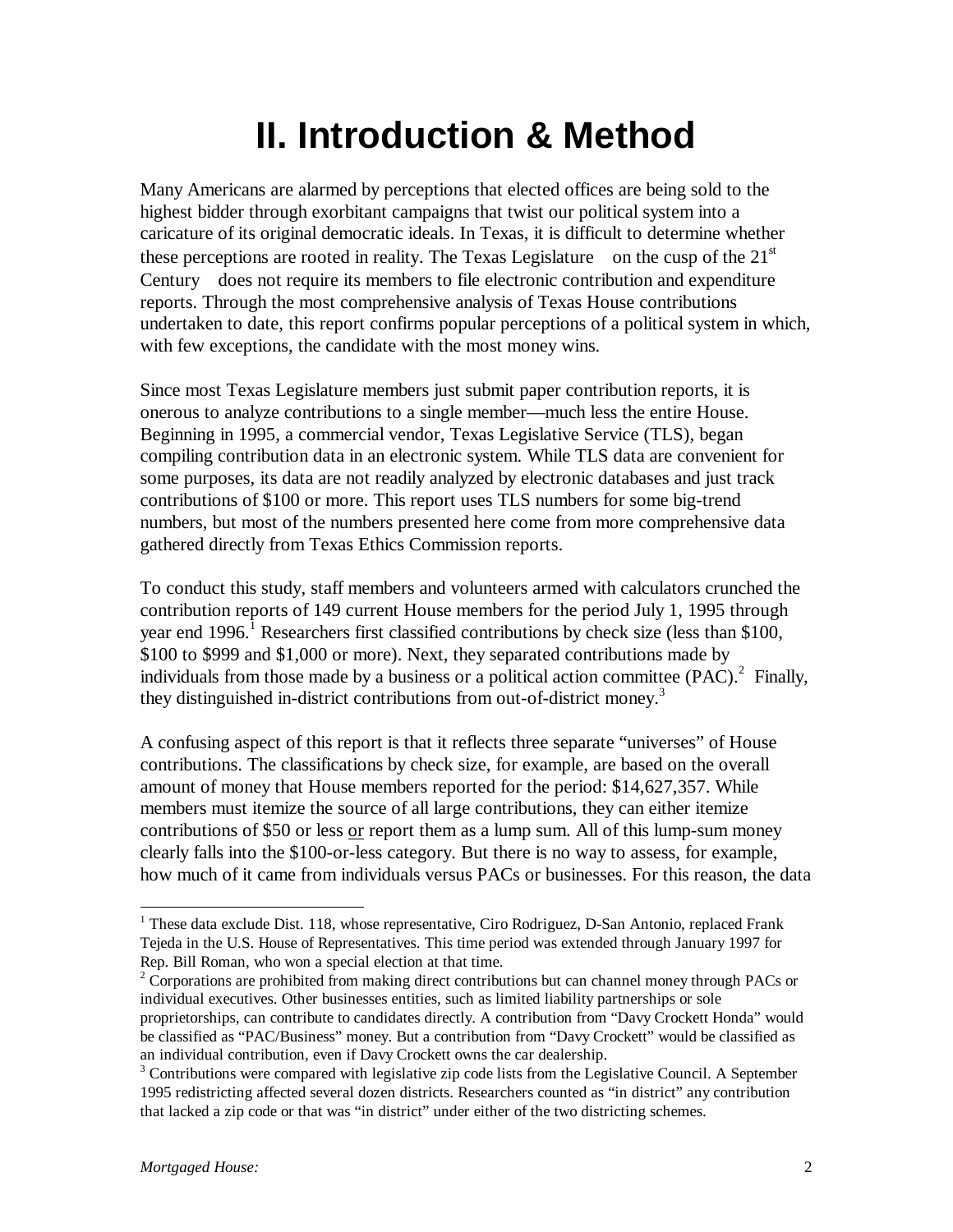distinguishing individual contributions from those made by PACs and businesses are based on a smaller universe of itemized contributions: \$14,356,865.

Finally, classifying each contribution as being in or out of district was the most onerous job because legislative districts encompass dozens of different zip codes that fall into no particular numeric order. To simplify this task, TLS data—which just cover contributions of \$100 or more—were used for this section. To ensure accuracy, TLS numbers on the 20 members who derive the greatest share of their campaign money from out-of-district contributions were double-checked against Ethics Commission reports. The TLS universe covering House contributions of \$100 or more amounts to \$12,559,176.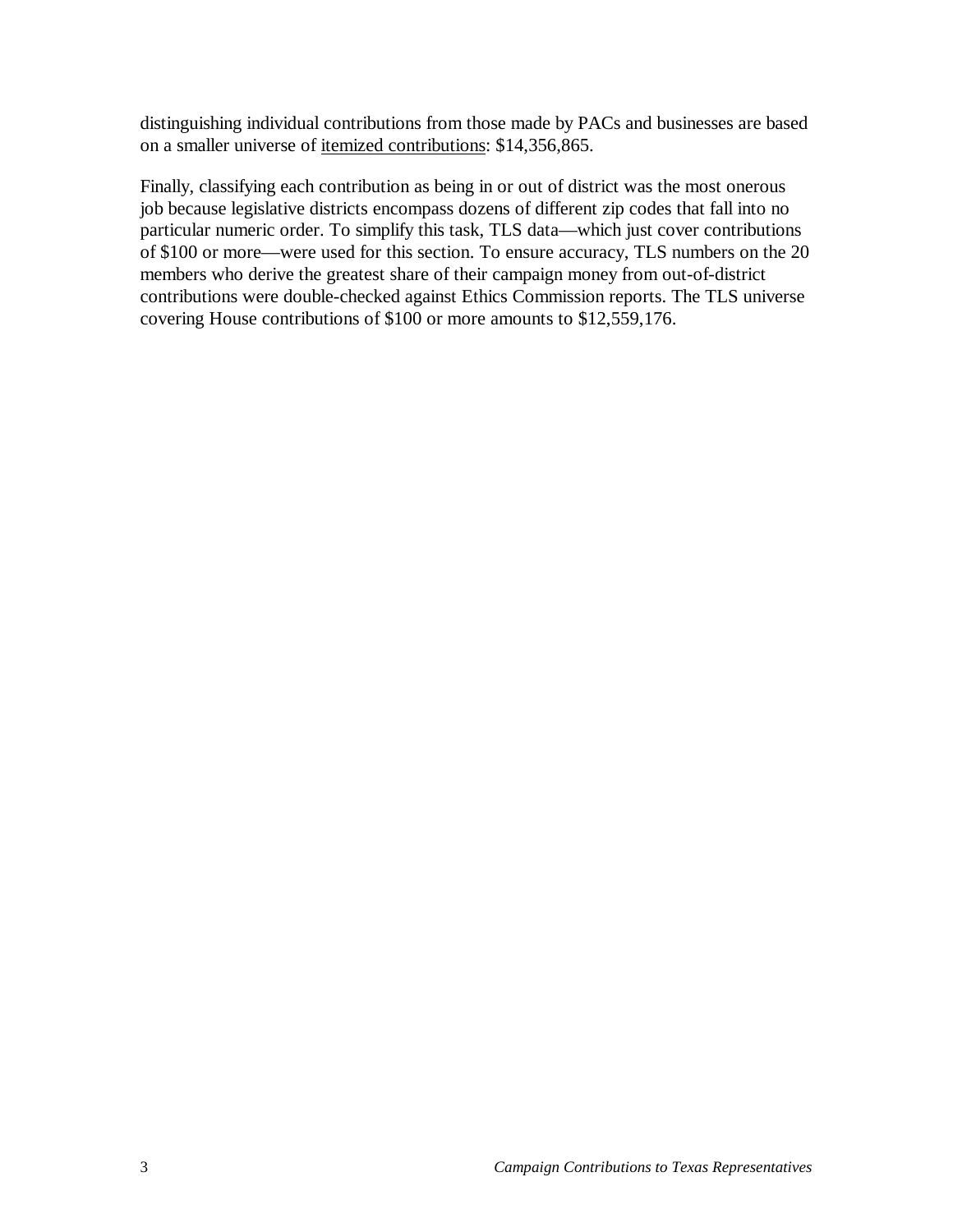# **III. Findings**

The current members of the Texas House raised \$14,627,357 in campaign contributions in the last election cycle, from July 1, 1995 through year-end 1996. Political fundraising is a bipartisan sport, with Republicans and Democrats raking in amounts of money that are roughly proportional to each party's representation in the House. The 81 Democrats studied account for 54 percent of House seats and raked in 60 percent of all House contributions. Setting aside the more than \$1 million contributed to Democratic House Speaker Pete Laney, the other 80 Democrats account for 56 percent of the remaining \$13.6 million given to House members. The average House Republican received \$86,903, while the average House Democrat (excluding the Speaker) received \$95,614.

House Democrats and Republicans have similarly voracious appetites for business money and out-of-district money. Republicans ventured out of their districts for 78 percent of the money that they received in contributions of \$100 or more. Out-of-district sources contributed 81 percent of the money that Democrats received in such major contributions (this share dips to 79 percent when the Speaker's contributions are excluded). With or without Speaker Laney, House Democrats took 64 percent of their major contribution money from businesses and PACs. The comparable GOP figure is 61 percent.

While members of both parties clearly depend heavily on PAC, business and out-of-district money, individual House members vary enormously in how much money they raise and from whom.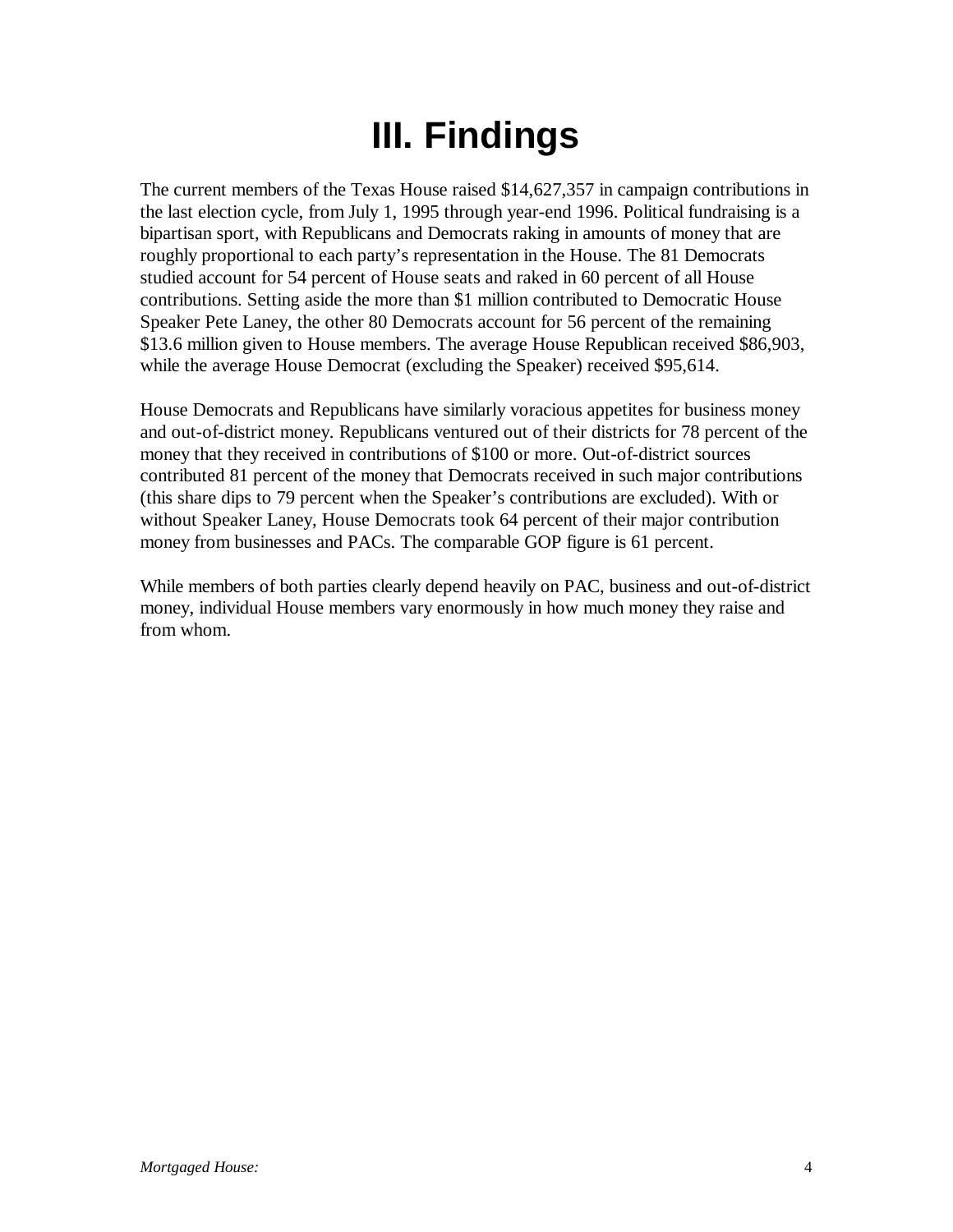#### **A. Alien Contributors**

#### **Most Money Comes From Outside the District**

House members raised a staggering 80 percent (more than \$10 million) of their \$100-orlarger contributions outside their districts. Eighteen House members took more than 95 percent of these contributions from such alien sources. Rep. **Senfronia Thompson**, raised

an astonishing 100 percent of her money outside of her district.<sup>4</sup> Four other members who raised 99 percent of their major contributions from alien sources are Democratic Reps. **Pete Patterson** and **Speaker Laney**, and Republican Reps. **John Culberson** and **Talmadge Heflin**. While Rep. Patterson's relative dependence on such money is extreme, he only raised \$12,825.



## **Dependency On Out-of-District Money**

| <b>Most-Dependent Members</b> |                            |              |      |  |  |  |
|-------------------------------|----------------------------|--------------|------|--|--|--|
| Dist.                         | Member                     | <b>Party</b> | $\%$ |  |  |  |
| 141                           | Senfronia Thompson         | D            | 100% |  |  |  |
| 3                             | Pete Patterson             | D            | 99%  |  |  |  |
| 130                           | John Culberson             | R            | 99%  |  |  |  |
| 149                           | Talmadge Heflin            | R            | 99%  |  |  |  |
| 85                            | Pete Laney                 | D            | 99%  |  |  |  |
| 88                            | Warren Chisum              | R.           | 98%  |  |  |  |
| 139                           | Sylvester Turner           | D            | 98%  |  |  |  |
| 105                           | Dale Tillery               | D            | 98%  |  |  |  |
| 145                           | Diana Davila               | D            | 97%  |  |  |  |
| 95                            | <b>Glenn Lewis</b>         | D            | 97%  |  |  |  |
| 128                           | Fred Bosse                 | D            | 97%  |  |  |  |
| 131                           | Ron Wilson                 | D            | 97%  |  |  |  |
| 124                           | <b>Christine Hernandez</b> | D            | 97%  |  |  |  |
| 116                           | Leo Alvarado               | D            | 96%  |  |  |  |
| 93                            | <b>Toby Goodman</b>        | R            | 96%  |  |  |  |
| 29                            | Tom Uher                   | D            | 96%  |  |  |  |
| 96                            | Kim Brimer                 | R            | 96%  |  |  |  |
| 150                           | Paul J. Hilbert            | R            | 96%  |  |  |  |

 **(Contributions of \$100 or more)**

| <b>Least-Dependent Members</b> |                         |              |     |  |  |  |
|--------------------------------|-------------------------|--------------|-----|--|--|--|
| Dist.                          | <b>Member</b>           | <b>Party</b> | ℅   |  |  |  |
| 14                             | <b>Bill Roman</b>       | R            | 7%  |  |  |  |
| 69                             | John Hirschi            | D            | 9%  |  |  |  |
| 6                              | Ted Kamel               | R            | 33% |  |  |  |
| 49                             | <b>Elliott Naishtat</b> | D            | 36% |  |  |  |
| 27                             | Dora Olivo              | D            | 38% |  |  |  |
| 57                             | Jim Dunnam              | D            | 41% |  |  |  |
| 40                             | Juan Hinojosa           | D            | 42% |  |  |  |
| 108                            | Carolyn Galloway        | R            | 44% |  |  |  |
| 71                             | <b>Bob Hunter</b>       | R            | 49% |  |  |  |
| 26                             | Charlie Howard          | R            | 49% |  |  |  |
| 51                             | Glen Maxey              | D            | 49% |  |  |  |
| $\overline{7}$                 | <b>Tommy Merritt</b>    | R            | 50% |  |  |  |
| 140                            | Kevin Bailey            | R            | 53% |  |  |  |
| 15                             | Thomas Williams         | R            | 54% |  |  |  |
| 34                             | Hugo Berlanga           | D            | 55% |  |  |  |
| 92                             | <b>Todd Smith</b>       | R.           | 59% |  |  |  |
| 90                             | Lon Burnam              | D            | 60% |  |  |  |
| 28                             | <u>Robert Cook</u>      |              | 60% |  |  |  |

 $\overline{a}$ 

<sup>&</sup>lt;sup>4</sup> None of Rep. Thompson's itemized contributions were in district, not even those of less than \$100.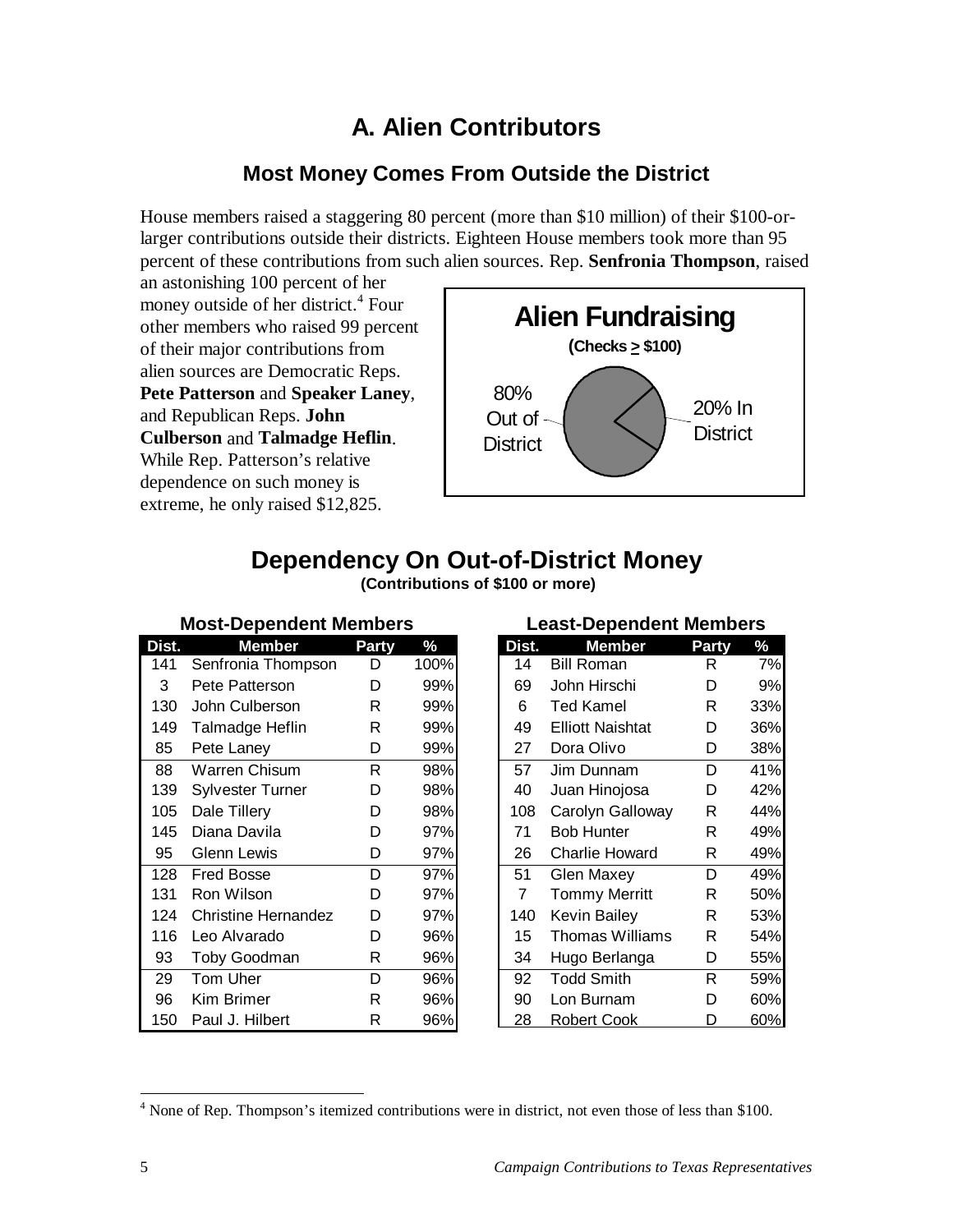Only 11 House members raised more than half of their major campaign contributions in their districts. Reps. **Bill Roman** and **John Hirschi** depended least on alien sources, taking less than 10 percent of their money from outside of their districts.

These alien contributions raise questions about where such money originates. A 1996 study found that 13 Texas Senate Committee Chairs got half of their money from just 25 zip codes. 5 The fact that these zip codes are concentrated in a few central business districts confirms the extent to which PACs and businesses rather than average Texans—finance Texas' political process.

House contributions are even more concentrated. House members reaped \$6,076,305 from just nine zip codes; this money accounts for 48 percent of the value of all contributions of \$100 or more.

#### **Dialing for Dollars** Where Money Rolls for Pols

| City      | Zip   | <b>Amount</b> |
|-----------|-------|---------------|
| Austin    | 78701 | \$2,805,815   |
| Austin    | 78767 | \$1,232,353   |
| Houston   | 77056 | \$676,885     |
| Austin    | 78768 | \$330,525     |
| Dallas    | 75201 | \$280,766     |
| Austin    | 78704 | \$232,591     |
| Houston   | 77002 | \$206,586     |
| Ft. Worth | 76102 | \$157,902     |
| Dallas    | 75221 | \$152,882     |
|           | Total | \$6,076,305   |

 Although there are 2,618 zip codes in Texas, just three Austin zip codes supplied \$4,368,693 in major contributions, or 35 percent of the value of all major House contributions. Austin's two leading zip codes service its law and lobby firms around the Capitol and its downtown post office boxes. Central business districts and their corresponding postal boxes also were the hot spots in Houston and Dallas-Fort Worth.



<sup>&</sup>lt;sup>5</sup> "Money With Interest: Campaign Contributions to the Standing Committee Chairs of the Texas State Senate," by Lynn Tran, Center for a New Democracy, Austin, June 1996.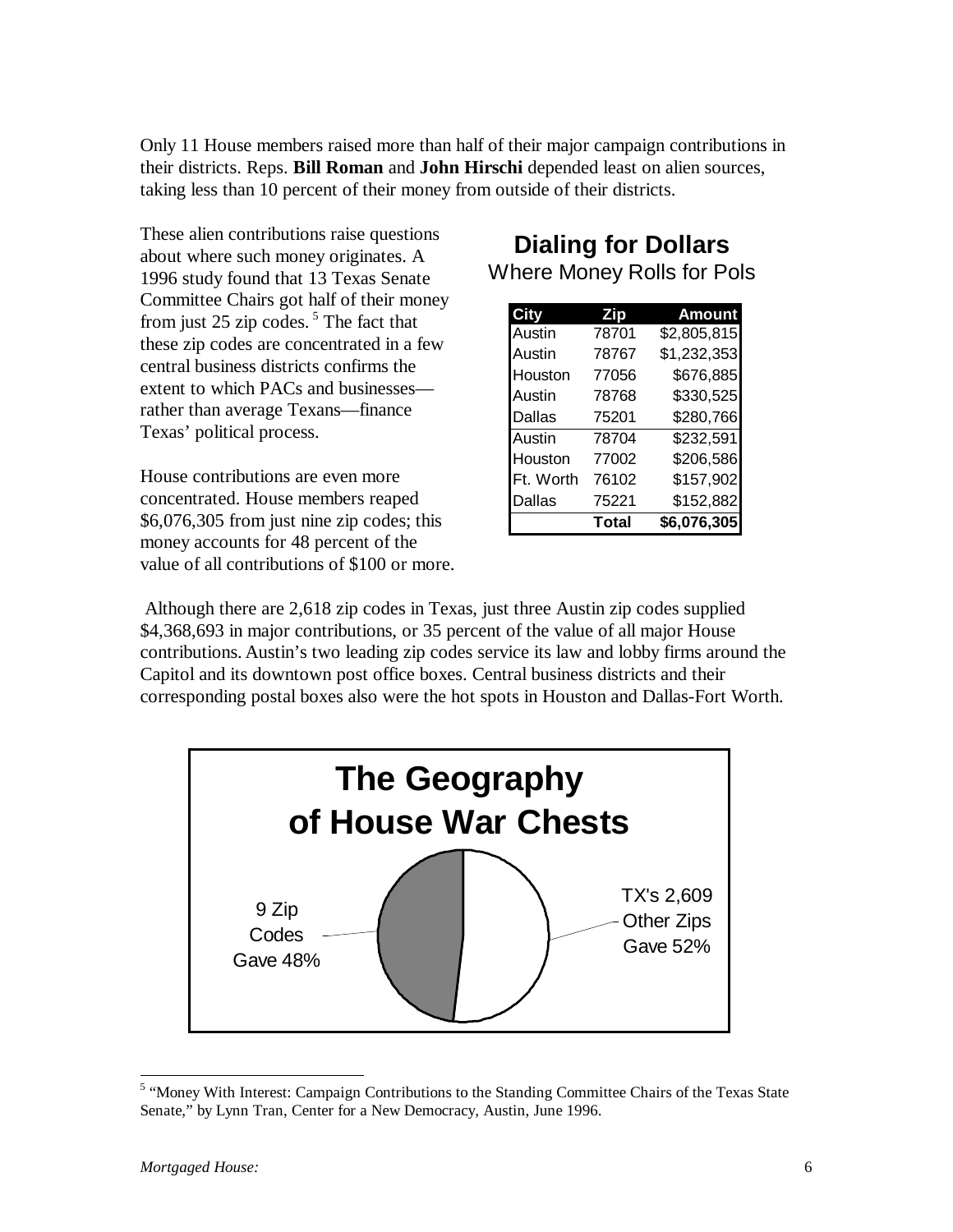#### **B. Taking Care of Business**

#### **House Dominated by PAC, Business Money**

Businesses and political action committees (PACs) directly contributed 62 percent (\$9 million) of the House's money. Eighty percent of House members got at least half of their money from these sources.



#### **Dependency On PAC and Business Money**

#### **20 Most-Dependent Members**

| Dist. | <b>Member</b>        | <b>Party</b> | $\frac{9}{6}$ |
|-------|----------------------|--------------|---------------|
| 3     | Pete Patterson       | D            | 97            |
| 145   | Diana Davila         | D            | 93            |
| 29    | Tom Uher             | D            | 89            |
| 86    | John Smithee         | R            | 89            |
| 97    | Anna Mowery          | R            | 89            |
| 52    | <b>Mike Krusee</b>   | R            | 88            |
| 73    | Bob Turner           | D            | 88            |
| 95    | <b>Glenn Lewis</b>   | D            | 88            |
| 62    | <b>Ron Clark</b>     | R            | 87            |
| 130   | John Culberson       | R            | 87            |
| 54    | Suzanna Hupp         | R.           | 85            |
| 64    | Jim Horn             | R            | 84            |
| 105   | Dale Tillery         | D            | 84            |
| 16    | <b>Bob Rabuck</b>    | R            | 83            |
| 61    | Ric Williamson       | R            | 83            |
| 146   | AI Edwards           | D            | 83            |
| 99    | Kenny Marchant       | R            | 82            |
| 142   | Harold Dutton Jr.    | D            | 82            |
| 88    | <b>Warren Chisum</b> | R            | 81            |
| 101   | Elvira Reyna         | R            | 81            |
| 110   | <b>Jesse Jones</b>   | D            | 81            |

#### **20 Least-Dependent Members**

| Dist. | <b>Member</b>          | <b>Party</b> | $\frac{0}{6}$  |
|-------|------------------------|--------------|----------------|
| 14    | <b>Bill Roman</b>      | R            | 0              |
| 69    | John Hirschi           | D            | $\overline{c}$ |
| 134   | Kyle Janek             | R            | 28             |
| 90    | Lon Burnam             | D            | 32             |
| 51    | Glen Maxey             | D            | 36             |
| 47    | <b>Terry Keel</b>      | R            | 37             |
| 44    | <b>Richard Raymond</b> | D            | 39             |
| 108   | Carolyn Galloway       | R            | 39             |
| 71    | <b>Bob Hunter</b>      | R            | 41             |
| 26    | <b>Charlie Howard</b>  | R            | 41             |
| 89    | <b>Sue Palmer</b>      | R            | 41             |
| 76    | Norma Chavez           | D            | 41             |
| 107   | Harryette Ehrhardt     | D            | 41             |
| 92    | <b>Todd Smith</b>      | R            | 42             |
| 48    | Sherri Greenberg       | D            | 43             |
| 15    | <b>Thomas Williams</b> | R            | 43             |
| 122   | John Shields           | R            | 44             |
| 7     | <b>Tommy Merritt</b>   | R            | 44             |
| 104   | Domingo Garcia         | D            | 45             |
| 58    | Arlene Wohlgemuth      | R            | 45             |
| 114   | Will Hartnett          | R            | 46             |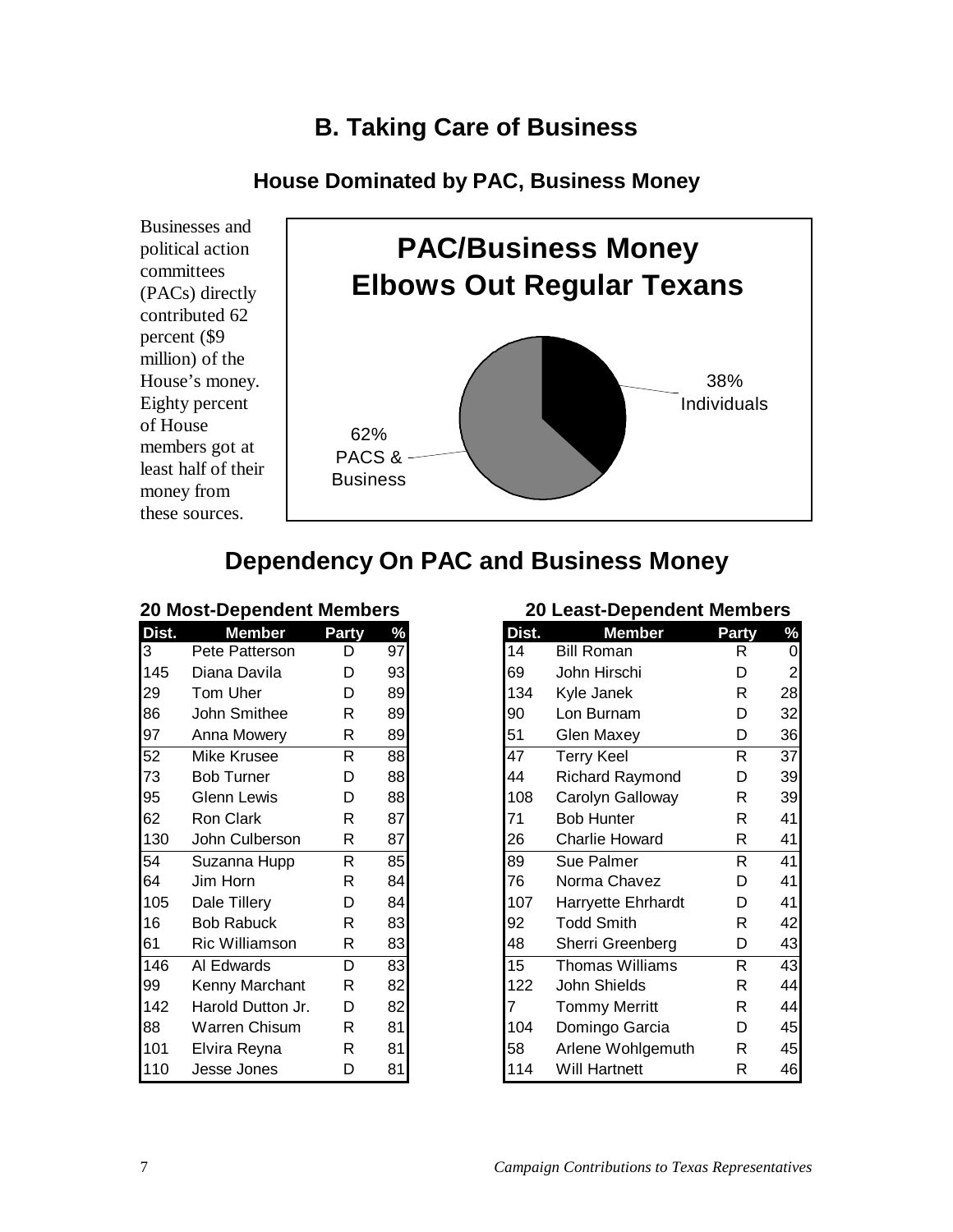Rep. **Pete Patterson**, D-Brookston, leads the pack in this category, taking 97 percent of his contributions from PACs and businesses.<sup>6</sup> Rep. **Diana Davila**, D-Houston, followed Patterson, taking 93 percent of her contributions from businesses and PACs. Three runners up (**John Smithee**, R-Amarillo, **Anna Mowery**, R-Fort Worth, and **Tom Uher**, D-Bay City) all took 89 cents of each dollar they raised from PACs and businesses.

Although these five representatives are the most dependent on businesses and PACs, just 27 members got more than half of their money from people contributing as individuals. Rep. **Bill Roman**, R-College Park, is the only House member who took no direct business or PAC money. Rep. **John Hirschi**, who does not take PAC money, took less than two percent of his money from local businesses. Every other House member took more than 28 percent of his or her money directly from PACs and businesses.

The "High-Flying PACs" section of this report reveals that most of the PACs moving large volumes of money are big-business PACs rather than "people PACs," which bundle together large numbers of small contributions. The "High-Flying Individuals" section reveals that most of the individuals who write the biggest political checks are wealthy business people, too. As such, this section understates the real influence of business interests on House members.

 $\overline{a}$ 

<sup>&</sup>lt;sup>6</sup> As noted earlier, Rep. Patterson only raised \$12,825.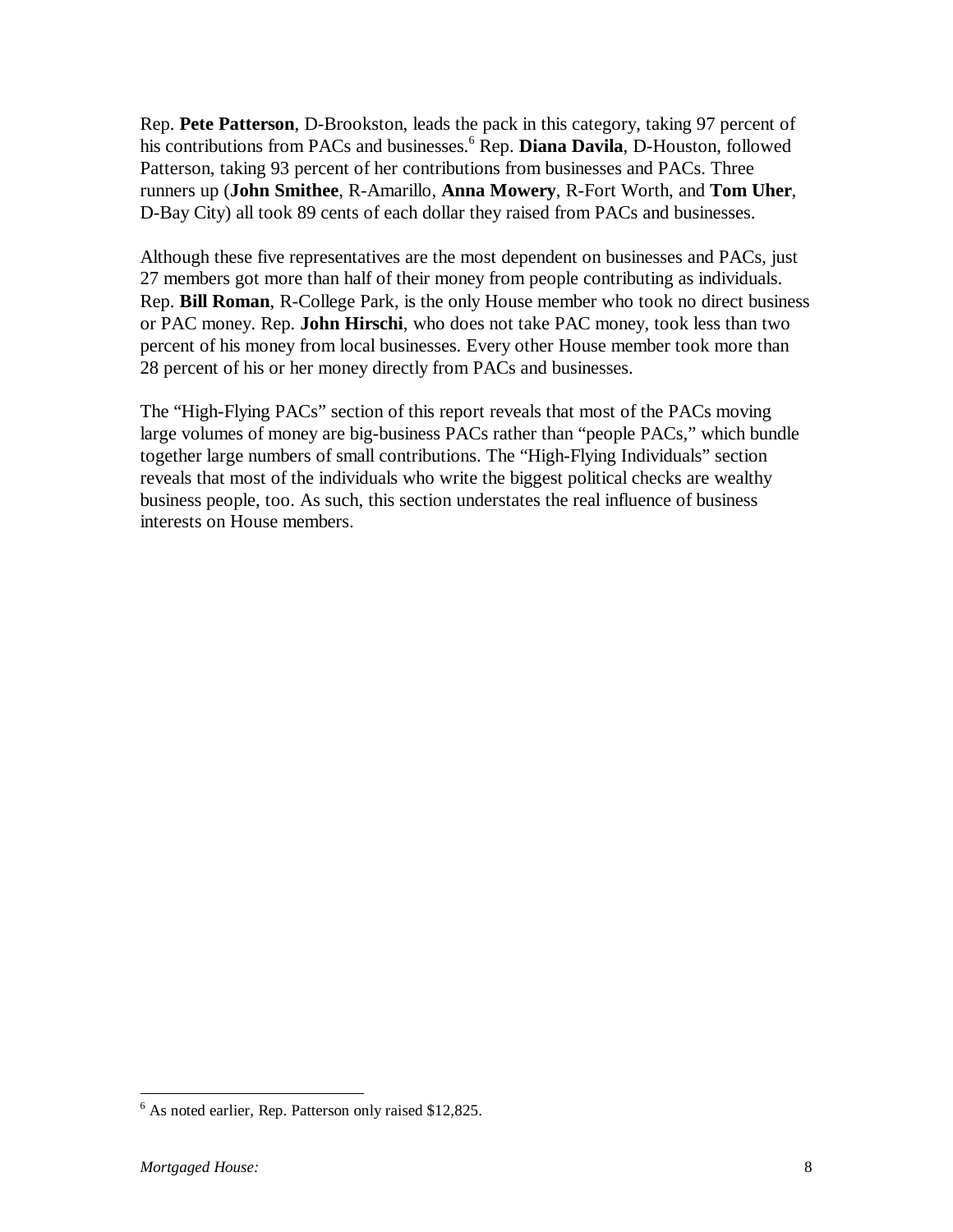#### **C. Heavy Hitters**

#### **Members Depend on Big Checks**

Consistent with their dependence on PAC and business money, House members rely heavily on hefty contributions. Contributions of \$100 or more account for 95 percent (almost \$14 million) of all House money. In fact, the House took 37 percent of its money (\$5.4 million) in contributions of \$1,000 or more. **Members Rely on Big Checks** 37% 58% 5% 0 20 40 60 80  $\leq 100$  \$100-\$999  $\geq$ \$1,000 **Contribution Size** %

Thirteen House members raised at least half of their money in checks of \$1,000 or more. Three of these members, Speaker **Laney** and Republican Reps. **Ron Clark** of Sherman and **Suzanna Hupp** of Lampasas, got at least 75 percent of their money in the form of these huge checks.

## **Members Who Depend on Huge Checks For at Least Half of Their Money**

|       |                        |              | Total \$      | <b>Percent</b> |
|-------|------------------------|--------------|---------------|----------------|
| Dist. | <b>Member</b>          | Party        | <b>Raised</b> | $\ge$ \$1,000  |
| 62    | Ron Clark              | R            | \$327,920     | 81%            |
| 85    | Pete Laney             | D            | \$1,068,818   | 77%            |
| 54    | Suzanna Hupp           | R            | \$173,832     | 75%            |
| 84    | Carl Isett             | R            | \$86,091      | 69%            |
| 9     | Wayne Christian        | R            | \$189,736     | 69%            |
| 17    | Jim McReynolds         | D            | \$111,039     | 66%            |
| 32    | Gene Seaman            | R            | \$221,355     | 64%            |
| 60    | Jim Keffer             | R            | \$115,456     | 63%            |
| 20    | Zeb Zbranek            | D            | \$98,725      | 53%            |
| 72    | Rob Junell             | D            | \$242,773     | 51%            |
| 46    | Alec Rhodes            | D            | \$140,534     | 51%            |
| 44    | <b>Richard Raymond</b> | D            | \$104,673     | 50%            |
| 57    | Jim Dunnam             | D            | \$91,066      | 50%            |
|       |                        | <b>Total</b> | \$2,972,018   |                |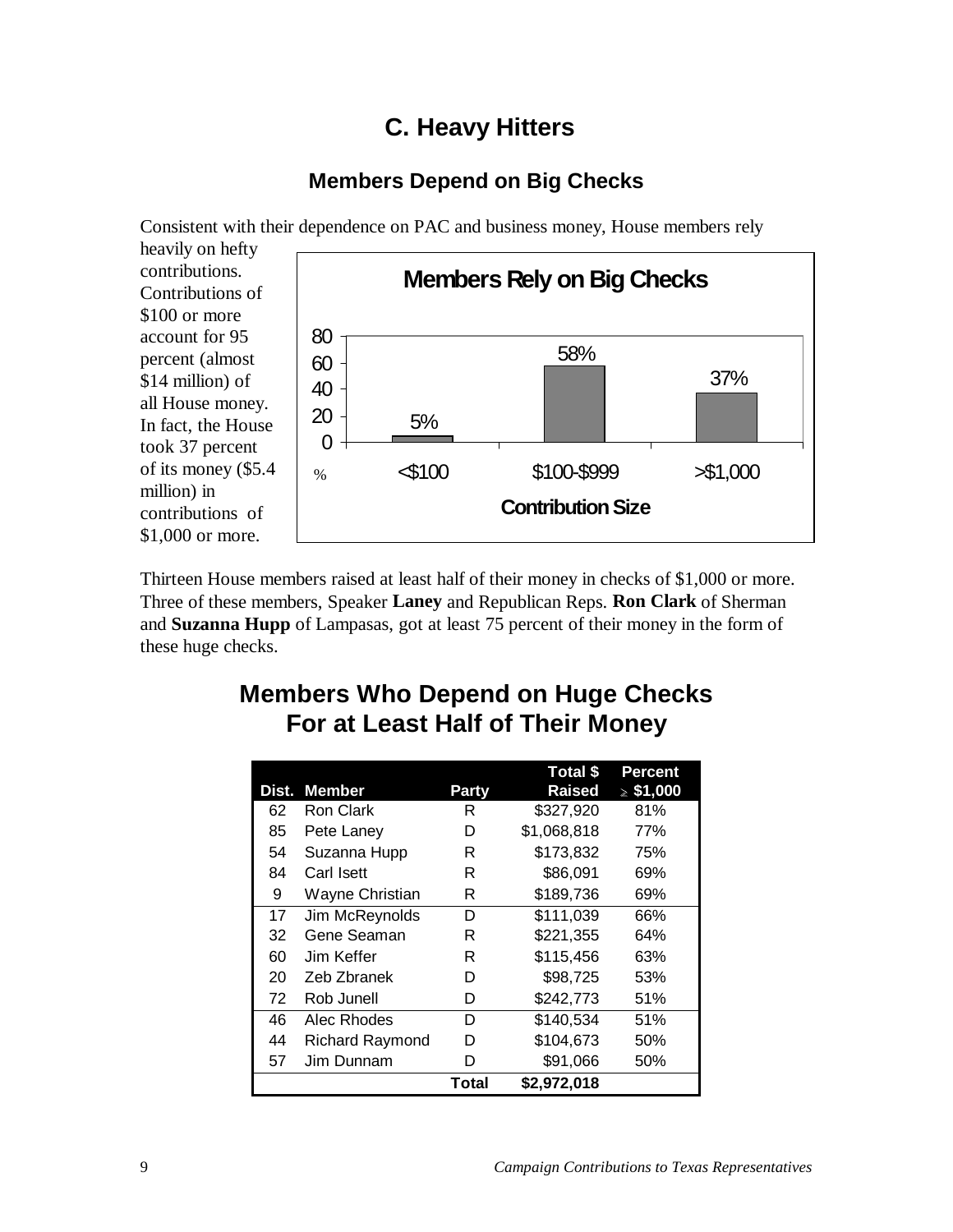## **D. Endowed Chairs**

#### **The Chairperson's Funding Advantage**

The political power wielded by many House committee chairs helps them get a fundraising leg up on their colleagues. There are 31 current House members who were committee chairs during the 1995 session, when money for the recently completed election cycle was being raised. These members raised almost \$4 million, for an average war chest of \$127,141. This average reflects a hefty premium over the average overall House war chest of \$98,170.

| Dist.          | '95 Chair                | Ρ. | <b>Committee Chaired</b>        | <b>War Chest</b>       |
|----------------|--------------------------|----|---------------------------------|------------------------|
| 34             | Hugo Berlanga            | D. | <b>Public Health</b>            | \$363,550              |
| 21             | <b>Mark Stiles</b>       | D  | Calendars                       | \$315,978              |
| 72             | Rob Junell               | D  | Appropriations                  | \$242,773              |
| 12             | Clyde Alexander          | D  | Transportation                  | \$228,333              |
| 70             | David Counts             | D  | <b>Natural Resources</b>        | \$221,098              |
| 137            | Debra Danburg            | D  | Elections                       | \$181,563              |
| 45             | <b>Edmund Kuempel</b>    | R  | <b>Recreational Resources</b>   | \$180,381              |
| 59             | <b>Allen Place</b>       | D  | Criminal Jurisprudence          | \$175,782              |
| 96             | Kim Brimer               | R  | <b>Business &amp; Industry</b>  | \$168,857              |
| 53             | Harvey Hilderbran        | R  | <b>Human Services</b>           | \$162,168              |
| $\overline{4}$ | <b>Keith Oakley</b>      | D  | <b>Public Safety</b>            | \$156,487              |
| 18             | Allen Hightower          | D  | Corrections                     | \$153,670              |
| 19             | <b>Ron Lewis</b>         | D  | <b>County Affairs</b>           | \$130,746              |
| $\mathbf{1}$   | <b>Barry Telford</b>     | D  | Pensions & Investments          | \$117,564              |
| 30             | <b>Steve Holzheauser</b> | R  | <b>Energy Resources</b>         | \$112,615              |
| 82             | <b>Tom Craddick</b>      | R  | Ways & Means                    | \$111, 141             |
| 8              | <b>Paul Sadler</b>       | D  | <b>Public Education</b>         | \$106,062              |
| 35             | Irma Rangel              | D  | <b>Higher Education</b>         | \$104,587              |
| 37             | Rene Oliveira            | D  | <b>Economic Development</b>     | \$97,441               |
| 99             | Kenny Marchant           | R  | <b>Financial Institutions</b>   | \$81,755               |
| 71             | <b>Bob Hunter</b>        | R  | State, Fed'l, Int'l Relations   | \$80,839               |
| 74             | Pete Gallego             | D  | General Investigating           | \$70,097               |
| 131            | Ron Wilson               | D  | Licensing                       | \$67,670               |
| 83             | Delwin Jones             | R  | Redistricting                   | \$62,342               |
| 93             | Toby Goodman             | R  | Juvenile Justice & Family       | \$55,249               |
| 112            | <b>Fred Hill</b>         | R  | <b>Urban Affairs</b>            | \$44,350               |
| 88             | <b>Warren Chisum</b>     | R  | <b>Environmental Regulation</b> | \$38,100               |
| 141            | Senfronia Thompson       | D  | <b>Judicial Affairs</b>         | \$36,638               |
| 146            | Al Edwards               | D  | <b>Rules &amp; Resolutions</b>  | \$31,475               |
| 86             | John Smithee             | R  | Insurance                       | \$29,250               |
| 3              | Pete Patterson           | D  | Agriculture                     | \$12,825               |
|                |                          |    | <b>Total</b>                    | $\overline{3,941,386}$ |

#### **Cushioned Chairs**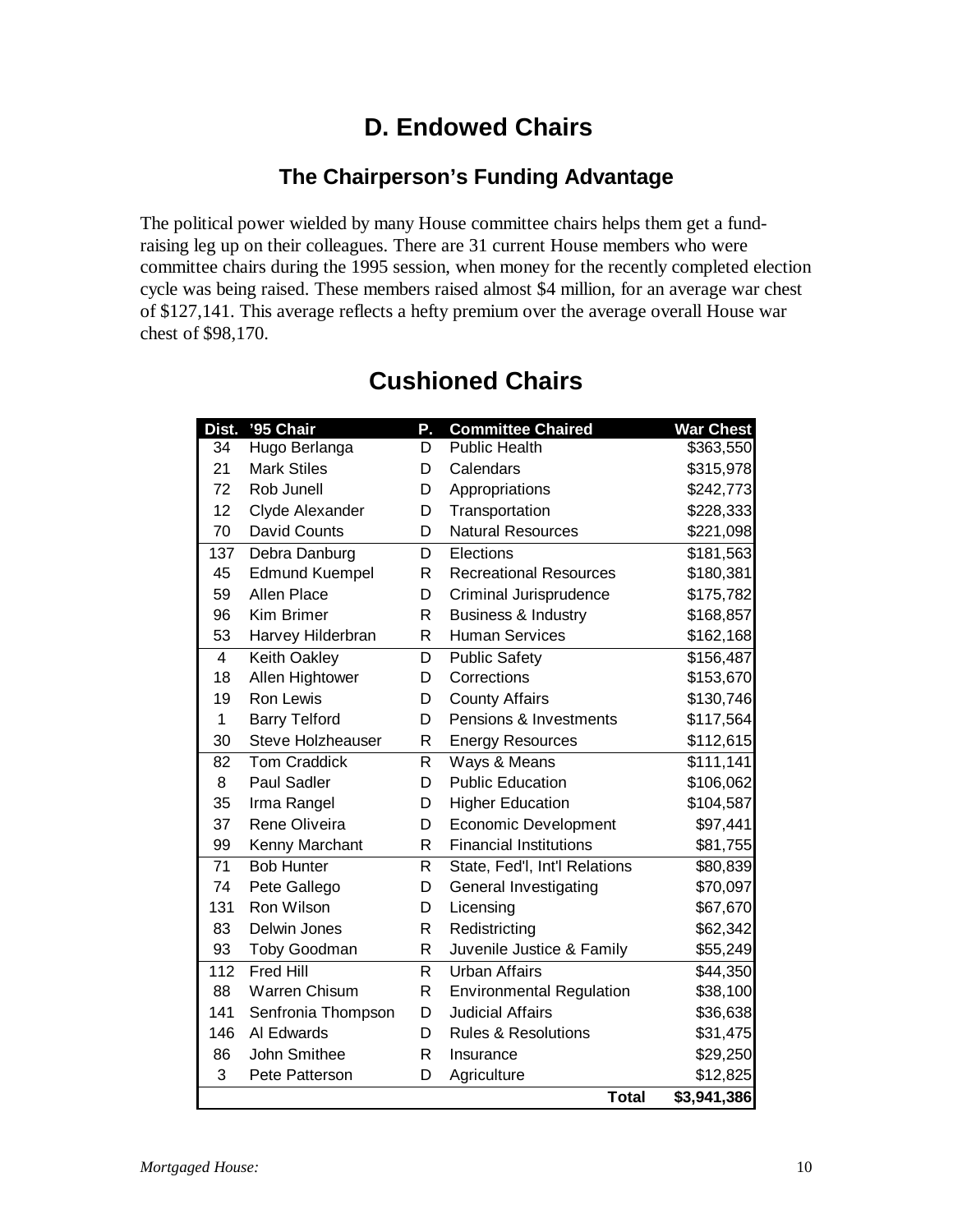Some committees are bigger money magnets than others. Five 1995 chairs who are still in the House raised more than \$200,000 each. Heading this elite Democratic club is Rep. **Hugo Berlanga**, D-Corpus Christi, who raised \$363,550 while chairing the Public Health Committee. Rep. **Mark Stiles**, D-Beaumont, took in \$315,978 while overseeing the Calendars Committee. Rep. **Rob Junell**, D-San Angelo, raised \$242,773 while chairing the Appropriations Committee. Transportation Committee Chair **Clyde Alexander**, D-Athens, moved \$228,333 into his campaign coffers. Finally, Rep. **David Counts**, D-Knox City, collected \$221,098 as Natural Resources Committee chair.

The three members with the least-endowed chairs raised less than one-third of the \$98,170 amassed by the average house member. Rules and Resolutions Committee Chair **Al Edwards**, D-Houston, raised a relatively modest \$31,475. Insurance Committee Chair **John Smithee**, R-Amarillo, took in \$29,250. Finally, Rep. **Pete Patterson**, raised a modest \$12,825 as Agriculture and Ranching Committee chair.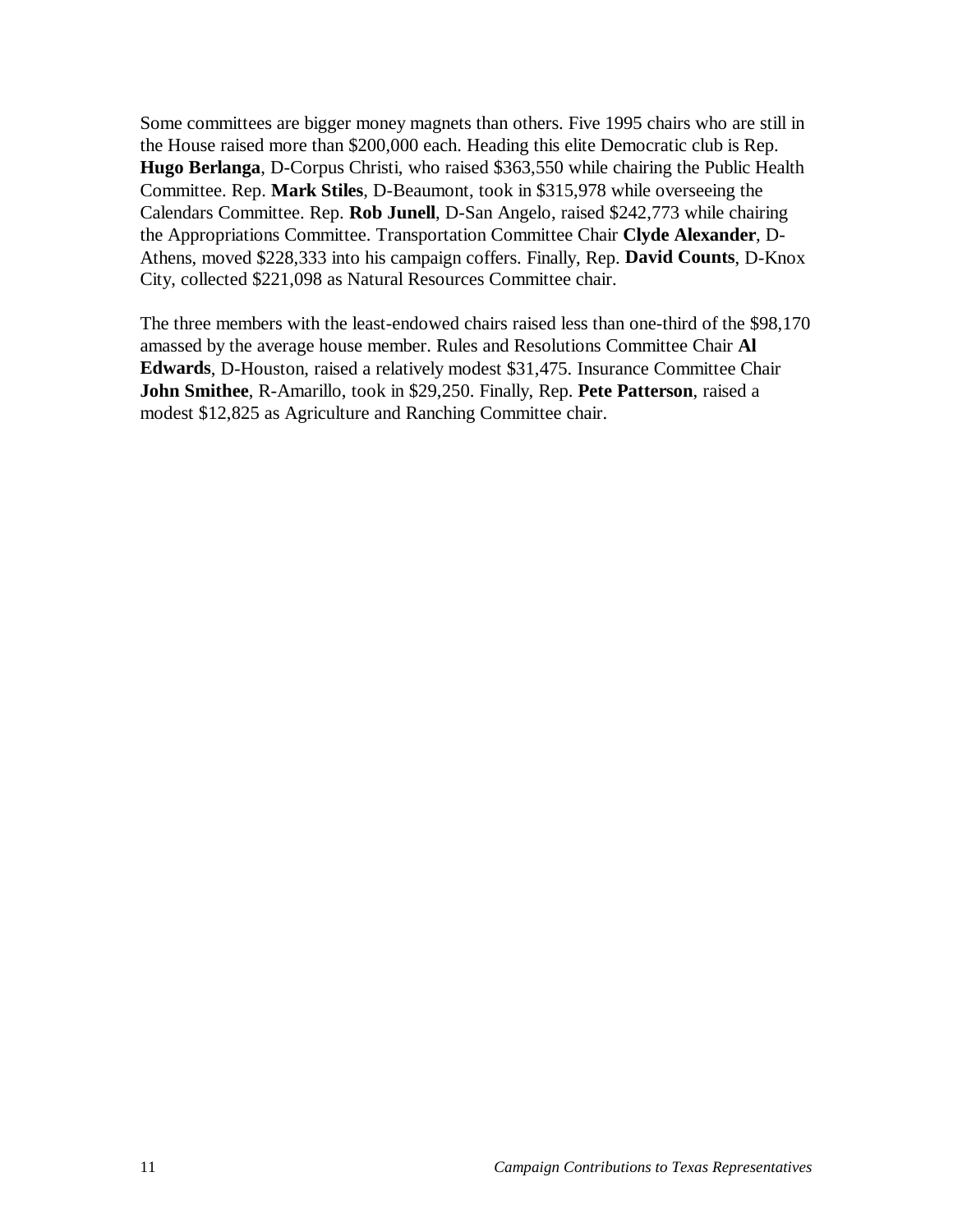#### **E. Weighty War Chests**

#### **The House's Most Aggressive Fundraisers**

Speaker **Pete Laney**, D-Hale Center, led the House with \$1,068,818 in contributions. Nine other House members raised more than \$200,000. This group includes the five bestendowed committee chairs mentioned above (Reps. **Berlanga, Stiles, Junell, Alexander** and **Counts)**. The other heavy hitters include: Reps. **Ron Clark**, R-Sherman; **Bill Siebert**, R-San Antonio; **Gene Seaman**, R-Corpus Christi; and **Harryette Ehrhardt**, D-Dallas. The 10 members of the House \$200,000-Plus Club raised more than \$3.4 million—or 23 percent of the House total.

A striking characteristic of the 10 members of the House \$200,000-Plus Club is that all but one of them share a common backer in Texans for Lawsuit Reform (TLR)−the biggest PAC in Texas. Each of the top 10 fund-raisers in the House took at least \$2,000 from TLR, except for **Rep. Hugo Berlanga**, who took no TLR money. Only three \$200,000- Plus Club members (Reps. **Clark**, **Seaman** and **Counts**) won by a margin of less than 10 percent of the vote.

|     | <b>10 Fattest Campaigns</b> |    |               |               |      | <b>10 Leanest Campaigns</b> |    |               |
|-----|-----------------------------|----|---------------|---------------|------|-----------------------------|----|---------------|
| D.  | <b>Member</b>               | Р. | <b>Amount</b> | <b>TLR \$</b> | D.   | <b>Member</b>               | Р. | <b>Amount</b> |
| 85  | Pete Laney                  | D  | \$1,068,818   | \$5,000       | 14   | <b>Bill Roman</b>           | R  | \$9,810       |
| 34  | Hugo Berlanga               | D  | \$363,550     | \$0           | 3    | Pete Patterson              | D  | \$12,825      |
| 62  | Ron Clark                   | R  | \$327,920     | \$122,923     | 130. | John Culberson              | R  | \$14,853      |
| 21  | <b>Mark Stiles</b>          | D  | \$315,978     | \$4,500       | 197  | Anna Mowery                 | R  | \$17,070      |
| 72  | Rob Junell                  | D  | \$242,773     | \$5,000       | 117  | John Longoria               | D  | \$18,600      |
| 12  | Clyde Alexander             | D  | \$228,333     | \$9,000       | 16   | <b>Bob Rabuck</b>           | R  | \$19,905      |
| 121 | <b>Bill Siebert</b>         | R  | \$225,465     | \$4,000       | 69   | John Hirschi                | D  | \$20,750      |
| 32  | Gene Seaman                 | R  | \$221,355     | \$61,035      | 38   | Jim Solis                   | D  | \$21,095      |
| 170 | David Counts                | D  | \$221,098     | \$17,000      | 110  | Jesse Jones                 | D  | \$23,669      |
| 107 | <b>Harryette Ehrhardt</b>   | D  | \$214,368     | \$2,000       | 68   | <b>Charles Finnell</b>      | D  | \$24,476      |
|     | <b>Totals</b>               |    | \$3,429,658   | \$230,458     |      | Total                       |    | \$183,053     |

#### **House War Chests**

Six House members were elected after having raised less than 10 percent of the money wielded by the \$200,000-Plus Club, with three House members raising less than \$15,000 (Reps. **John Culberson**, R-Houston, **Pete Patterson**, D-Brookston, and **Bill Roman**, R-College Station). Two of these men ran unopposed, however, while the third, Rep. Roman, won a special election after a short campaign season.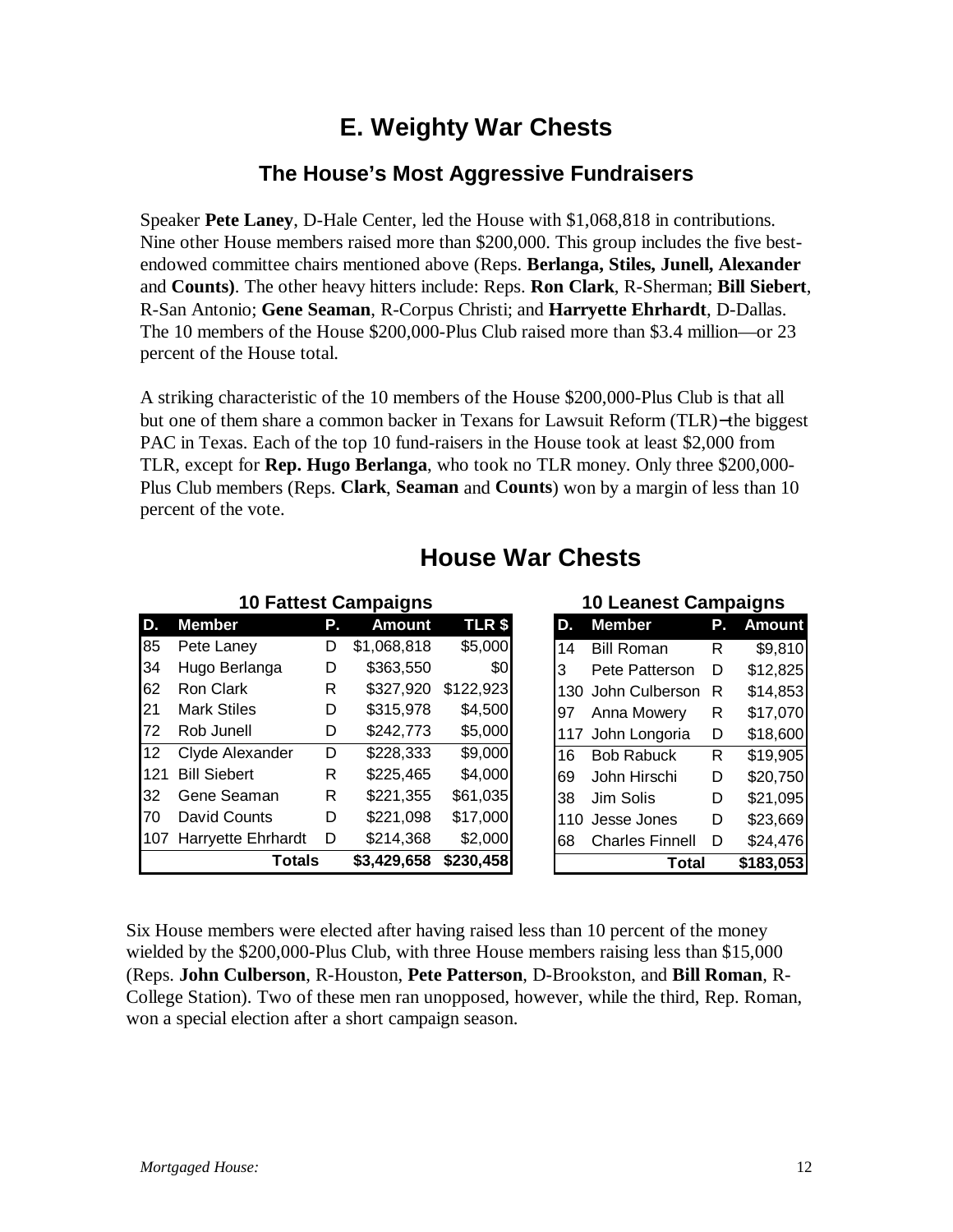#### **F. Well Funded Minority**

#### **GOP Has Top Non-Leadership Fundraisers**

Reflecting the House's majority, Democrats have chaired a majority of House committees including those that are most lucrative to chair, as seen in the "Endowed Chairs" section. This partisan fundraising advantage reverses, however, when the House leadership steps out of the picture.

A look at the best-funded rank-and-file House members reveals that most of them are from the minority party. Republicans account for 10 of the top 15 non-leadership war chests, including four of the top five. Moreover, the Republicans on this list tend to receive a much larger share of their money in PAC/business contributions and in huge, lump-sum contributions than their Democratic colleagues on the list. Note that the average Democrat on the list derived one-third of his or her war chest from contributions of \$1,000 or more, while the comparable figure for Republicans on the list was one-half. Chart-busting freshman Rep. **Ron Clark** raised 81 percent of his huge \$327,920 war chest from whopper checks of \$1,000 or more; PACs and businesses accounted for 91 percent of Rep. Clark's money.

|       |                       |       |                  | %             | % PAC/          |
|-------|-----------------------|-------|------------------|---------------|-----------------|
| Dist. | <b>Member</b>         | Party | <b>War Chest</b> | $\ge$ \$1,000 | <b>Business</b> |
| 62    | Ron Clark             | R     | \$327,920        | 81%           | 91%             |
| 121   | <b>Bill Siebert</b>   | R     | \$225,465        | 26%           | 54%             |
| 32    | Gene Seaman           | R     | \$221,355        | 64%           | 70%             |
| 107   | Harryette Ehrhardt    | D     | \$214,368        | 26%           | 47%             |
| 58    | Arlene Wohlgemuth     | R     | \$198,561        | 44%           | 65%             |
| 138   | Ken Yarbrough         | D     | \$195,443        | 46%           | 88%             |
| 47    | <b>Terry Keel</b>     | R     | \$192,677        | 34%           | 47%             |
| 147   | <b>Garnet Coleman</b> | D     | \$190,066        | 24%           | 49%             |
| 9     | Wayne Christian       | R     | \$189,736        | 79%           | 73%             |
| 23    | Patricia Gray         | D     | \$175,004        | 39%           | 73%             |
| 54    | Suzanna Hupp          | R     | \$173,832        | 75%           | 85%             |
| 90    | Lon Burnam            | D     | \$162,073        | 30%           | 29%             |
| 89    | Sue Palmer            | R     | \$158,907        | 40%           | 42%             |
| 11    | <b>Todd Staples</b>   | R     | \$157,356        | 39%           | 68%             |
| 134   | Kyle Janek            | R     | \$152,454        | 17%           | 36%             |
|       | <b>Totals</b>         |       | \$2,935,217      | 44%           | 61%             |

#### **Among Rank-and-File Members, GOP Has the Big Bucks**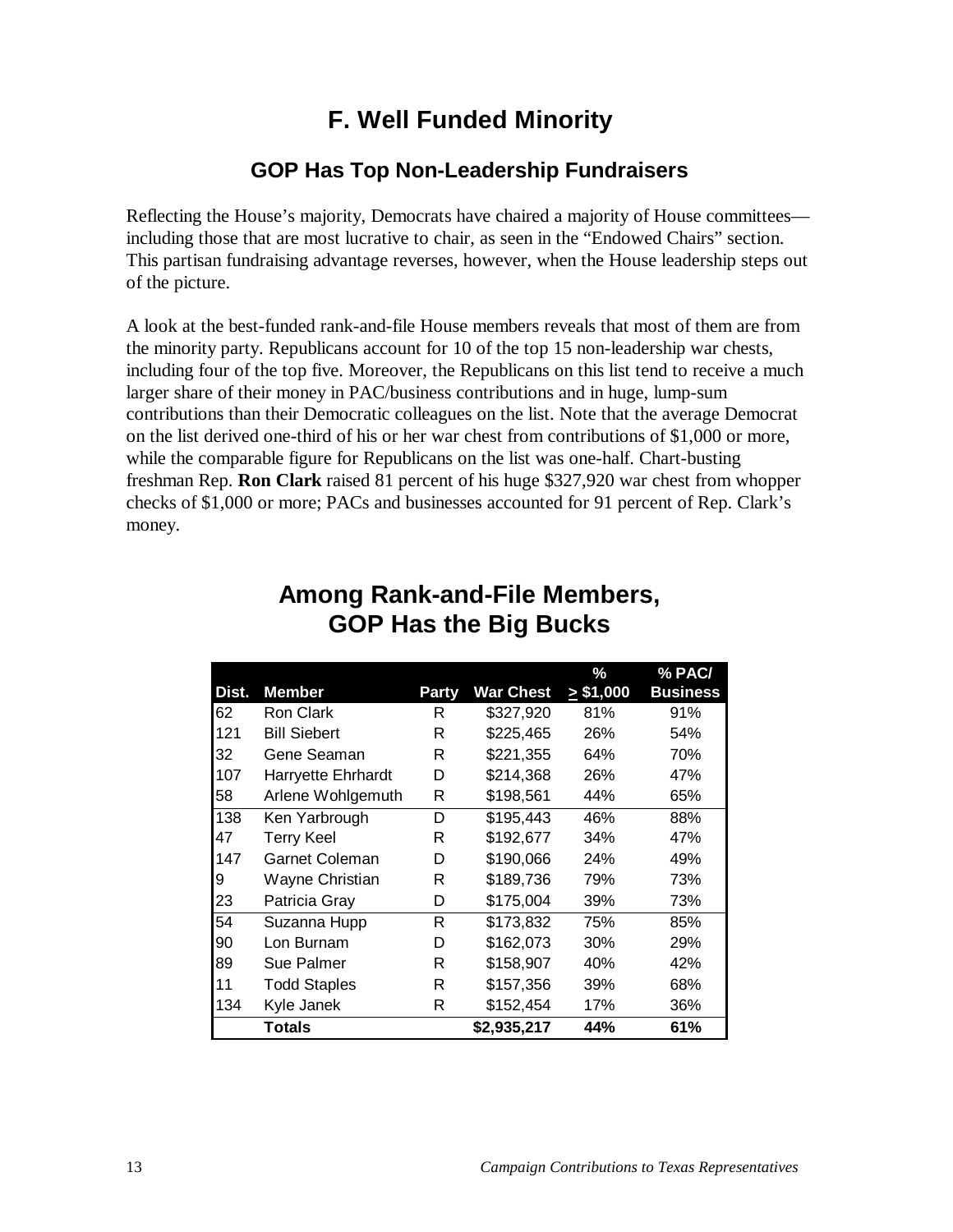## **G. Costly No-Contest Races**

#### **Campaigning Without Competition**

Politicians often rationalize the huge amounts of money that they raise from special interests by arguing that they would be demolished if they unilaterally disarmed in an environment characterized by spiraling campaign costs. The overwhelming advantages that incumbents in the Texas Legislature enjoy, however, mean that—for most incumbents—this is baloney.

Of the 149 House incumbents analyzed in this study, 61 won 100 percent of the vote in their most recent primary and their most recent general elections. Although these 61 members ran unopposed, they went out and raised almost \$3.6 million. Among members without opponents, Rob Junell, D-San Angelo, raised the most money—\$242,773.

## **Highest-Grossing Members With Zero Competition**

**(100% of Vote in Primary & General)**

| D   | <b>Member</b>           | P | \$ Raised   |
|-----|-------------------------|---|-------------|
| 72  | Rob Junell              | D | \$242,773   |
| 96  | Kim Brimer              | R | \$168,857   |
| 134 | Kyle Janek              | R | \$152,454   |
| 103 | Steven Wolens           | D | \$114,218   |
| 30  | Steve Holzheauser       | R | \$112,615   |
| 82  | <b>Tom Craddick</b>     | R | \$111,141   |
| 44  | <b>Richard Raymond</b>  | D | \$104,673   |
| 113 | <b>Joe Driver</b>       | R | \$98,510    |
| 139 | <b>Sylvester Turner</b> | D | \$88,492    |
| 99  | Kenny Marchant          | R | \$81,755    |
| 10  | <b>Jim Pitts</b>        | R | \$81,436    |
| 71  | <b>Bob Hunter</b>       | R | \$80,839    |
| 122 | John Shields            | R | \$76,715    |
| 91  | <b>Bill Carter</b>      | R | \$76,299    |
| 55  | Dianne White Delisi     | R | \$70,923    |
| 127 | Joe Crabb               | R | \$70,839    |
| 74  | Pete Gallego            | D | \$70,097    |
| 131 | Ron Wilson              | D | \$67,670    |
| 42  | Henry Cuellar           | D | \$65,979    |
| 66  | <b>Brian McCall</b>     | R | \$65,392    |
|     | Total                   |   | \$2,001,677 |

Front-running politicians often define a race as being "competitive" if they lead by no more than 10 percent of the vote (i.e. at least a 55-45 split in a two-way race). By this "competitiveness" yard stick, just 24 House incumbents (16 percent) ran a competitive race in their last primary or general election. The other 125 House members coasted through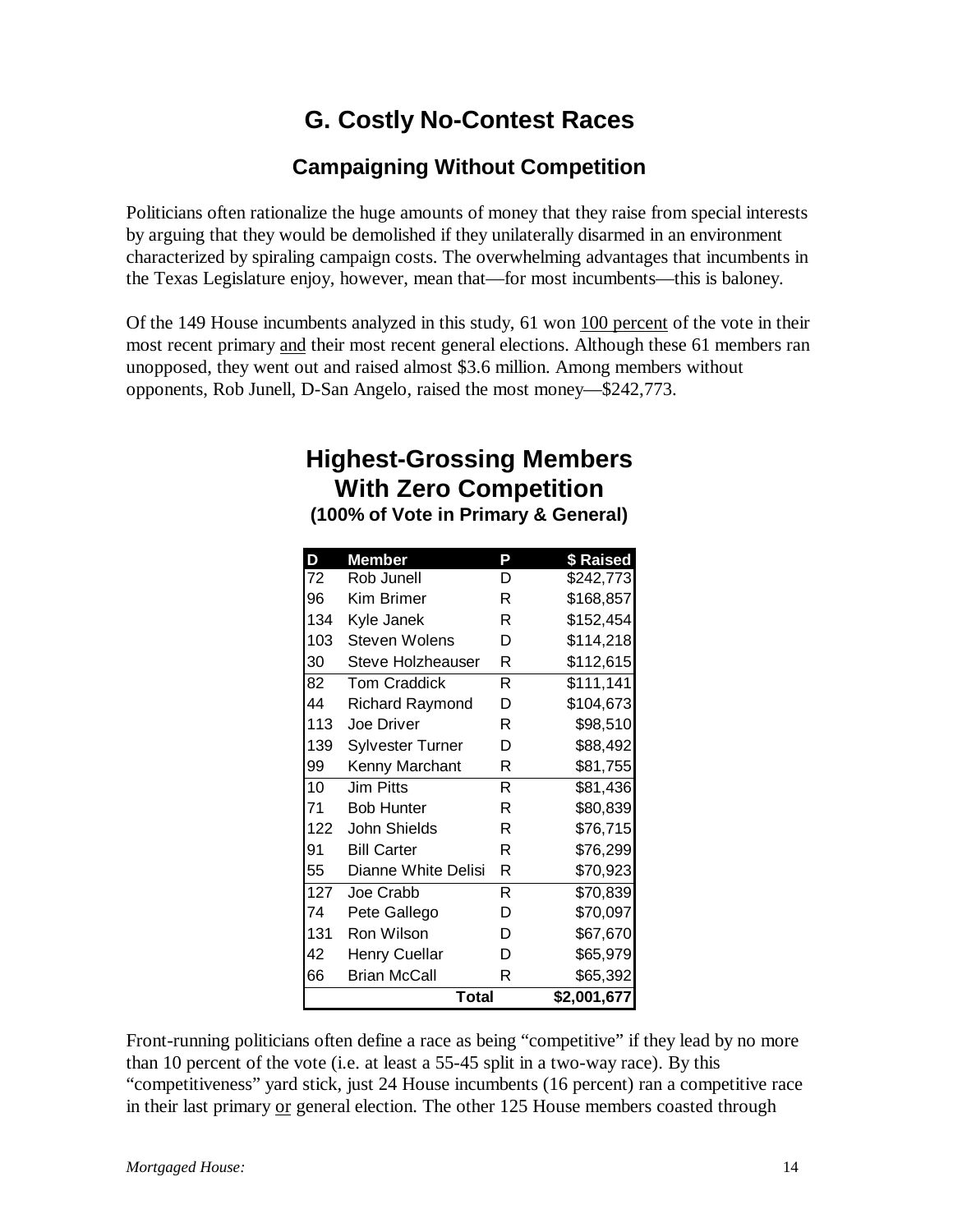uncompetitive races. Nonetheless, these coasting candidates went out and raised almost \$11.3 million, or 77 percent of all the money raised by successful House candidates.

Besides the 61 House members who faced no opponent in either their primary or their general election, 33 members ran snoozer races in which they won both their primary and general election with victory margins of at least 30 percentage points. To put their war chests in perspective, bear in mind that the average House member raised \$98,170.

|       |                        |    | % Vote         | % Vote       | <b>Money</b> |
|-------|------------------------|----|----------------|--------------|--------------|
| Dist. | <b>Member</b>          | Ρ. | <b>Primary</b> | General      | Raised       |
| 85    | Pete Laney             | D  | 100%           | 65%          | \$1,068,818  |
| 34    | Hugo Berlanga          | D  | 75%            | 100%         | \$363,550    |
| 21    | <b>Mark Stiles</b>     | D  | 100%           | 88%          | \$315,978    |
| 147   | <b>Garnet Coleman</b>  | D  | 91%            | 100%         | \$190,066    |
| 137   | Debra Danburg          | D  | 100%           | 65%          | \$181,563    |
| 45    | <b>Edmund Kuempel</b>  | R  | 74%            | 89%          | \$180,381    |
| 53    | Harvey Hilderbran      | R  | 69%            | 73%          | \$162,168    |
| 31    | <b>Judy Hawley</b>     | D  | 100%           | 71%          | \$139,144    |
| 19    | <b>Ron Lewis</b>       | D  | 100%           | 69%          | \$130,746    |
| 48    | Sherri Greenberg       | D  | 81%            | 100%         | \$119,545    |
| 150   | Paul J. Hilbert        | R  | 70%            | 100%         | \$109,464    |
| 98    | Nancy Moffat           | R  | 74%            | 100%         | \$108,900    |
| 37    | Rene Oliveira          | D  | 100%           | 69%          | \$97,441     |
| 123   | Frank J. Corte         | R  | 65%            | 100%         | \$95,909     |
| 140   | Kevin Bailey           | D  | 66%            | 100%         | \$84,707     |
| 142   | Harold Dutton Jr.      | D  | 79%            | 100%         | \$84,007     |
| 26    | <b>Charlie Howard</b>  | R  | 100%           | 86%          | \$78,179     |
| 126   | Peggy Hamric           | R  | 82%            | 100%         | \$75,400     |
| 136   | <b>Beverly Woolley</b> | R  | 87%            | 92%          | \$74,068     |
| 143   | <b>Gerard Torres</b>   | D  | 100%           | 72%          | \$72,918     |
|       |                        |    |                | <b>Total</b> | \$3,732,952  |

#### **Other Major Fundraisers In Sleeper Races**

Members stockpile "campaign contributions" for a variety of purposes. Many members contribute their own campaign funds to the campaigns of others. This practice can be used to purchase support that legislators need to pass legislation or win a House leadership position. In the most unsavory practice, outgoing members with leftover campaign funds can launder this money for their own personal gain. The trick is to give away the money to other candidates, exit the House through its revolving lobby door, and then to sell the favors that other members owe you to private clients who are trying to pass special-interest legislation.

Note that the "House Special" table in the "High-Flying PACs" section reveals that existing House members took \$228,813 from the campaigns of other politicians.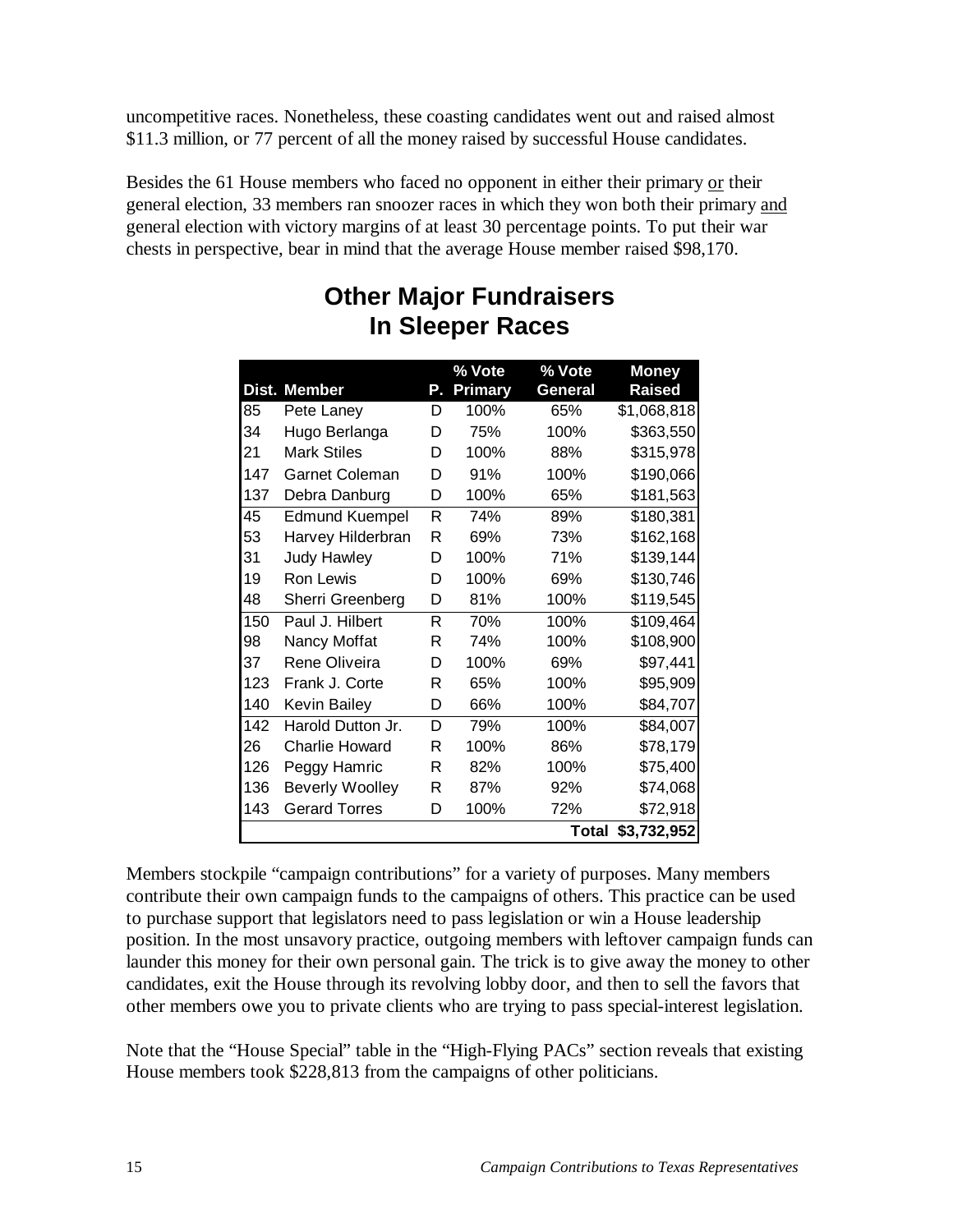## **H. Money Matters**

#### **Fattest Campaigns Usually Win**

How important is money? Of the 66 current members who faced an opponent in the last general election, seven faced opponents who reported raising nary a dime. Rep. Mark Stiles, D-Beaumont, raised the most money to oppose a penniless candidate—\$315,978. Not surprisingly, these penniless candidates did not put up much of a fight.<sup>7</sup>

When both sides did raise money, the winner typically raised many times more cash. The 24 races below had mind-numbing funding gaps. Rep**. Edmund Kuempel**, R-Seguin, raised 3,608 times more money than opponent Bill Utterback (who raised \$50). Reps. **Glen Maxey**, D-Austin, **Jesse Jones**, D-Dallas, and **Thomas Williams**, R-Woodlands, raised over 100 times what their opponents banked (which was less than \$1,200 each).

| Dist. | <b>Winner</b>            | Ρ.           | Winner \$ | Loser                     | Winner's \$<br><b>Advantage</b> |
|-------|--------------------------|--------------|-----------|---------------------------|---------------------------------|
| 45    | <b>Edmund Kuempel</b>    | R            | \$180,381 | <b>Bill Utterback</b>     | 3608 X                          |
| 51    | <b>Glen Maxey</b>        | D            | \$128,724 | David Blakely             | 644 X                           |
| 110   | Jesse Jones              | D            | \$23,669  | <b>Howard Bridges</b>     | 237 X                           |
| 15    | <b>Thomas Williams</b>   | R            | \$132,888 | <b>Peter Plotts</b>       | 111 X                           |
| 146   | Al Edwards               | D            | \$31,475  | David Lee Fuson           | 79 X                            |
| 106   | Ray Allen                | $\mathsf{R}$ | \$72,184  | J. David Gutierrez        | 71 X                            |
| 41    | <b>Roberto Gutierrez</b> | D            | \$55,212  | <b>Javier Perez</b>       | 70 X                            |
| 47    | <b>Terry Keel</b>        | $\mathsf{R}$ | \$192,677 | John Lindell              | 39 X                            |
| 143   | <b>Gerard Torres</b>     | D            | \$72,918  | David McCullough          | 35 X                            |
| 121   | <b>Bill Siebert</b>      | $\mathsf{R}$ | \$225,465 | <b>Bette Graham White</b> | 33 X                            |
| 145   | Diana Davila             | D            | \$35,198  | Michael Bunch             | 30 X                            |
| 120   | Ruth Jones McClendon     | D            | \$39,050  | E. Thompson-Warren        | 30 X                            |
| 100   | <b>Terri Hodge</b>       | D            | \$62,399  | Joe Granado               | 27 X                            |
| 25    | Dennis Bonnen            | $\mathsf{R}$ | \$77,486  | David Miller              | 27 X                            |
| 19    | Ron Lewis                | D            | \$130,746 | Jeff Van Fleet            | 20 X                            |
| 49    | <b>Elliott Naishtat</b>  | D            | \$64,857  | Emil Blomquist            | 19X                             |
| 37    | Rene Oliveira            | D            | \$97,441  | <b>Philip Cowen</b>       | 18 X                            |
| 1     | <b>Barry Telford</b>     | D            | \$117,564 | George Lavender           | 18 X                            |
| 12    | Clyde Alexander          | D            | \$228,333 | Jerry S. Moon             | 17 <sub>X</sub>                 |
| 40    | Juan Hinojosa            | D            | \$57,120  | <b>Emilio Santos</b>      | 17X                             |
| 104   | Domingo Garcia           | D            | \$109,530 | Monty Weddell             | 12X                             |
| 108   | Carolyn Galloway         | R            | \$41,269  | Phil Bird                 | 12X                             |
| 75    | Gilbert Serna            | D            | \$50,200  | James Barnett             | 11X                             |
| 132   | Scott Hochberg           | D            | \$111,004 | Ken Zimmern               | 11X                             |

## **Winners With Colossal Funding Advantages**

<sup>7</sup> The other members who faced penniless opponents are all Republicans: Reps. **Charlie Howard**, **Delwin Jones**, **Will Hartnett**, **Kent Grusendorf**, **Beverly Woolley** and **Talmadge Heflin**.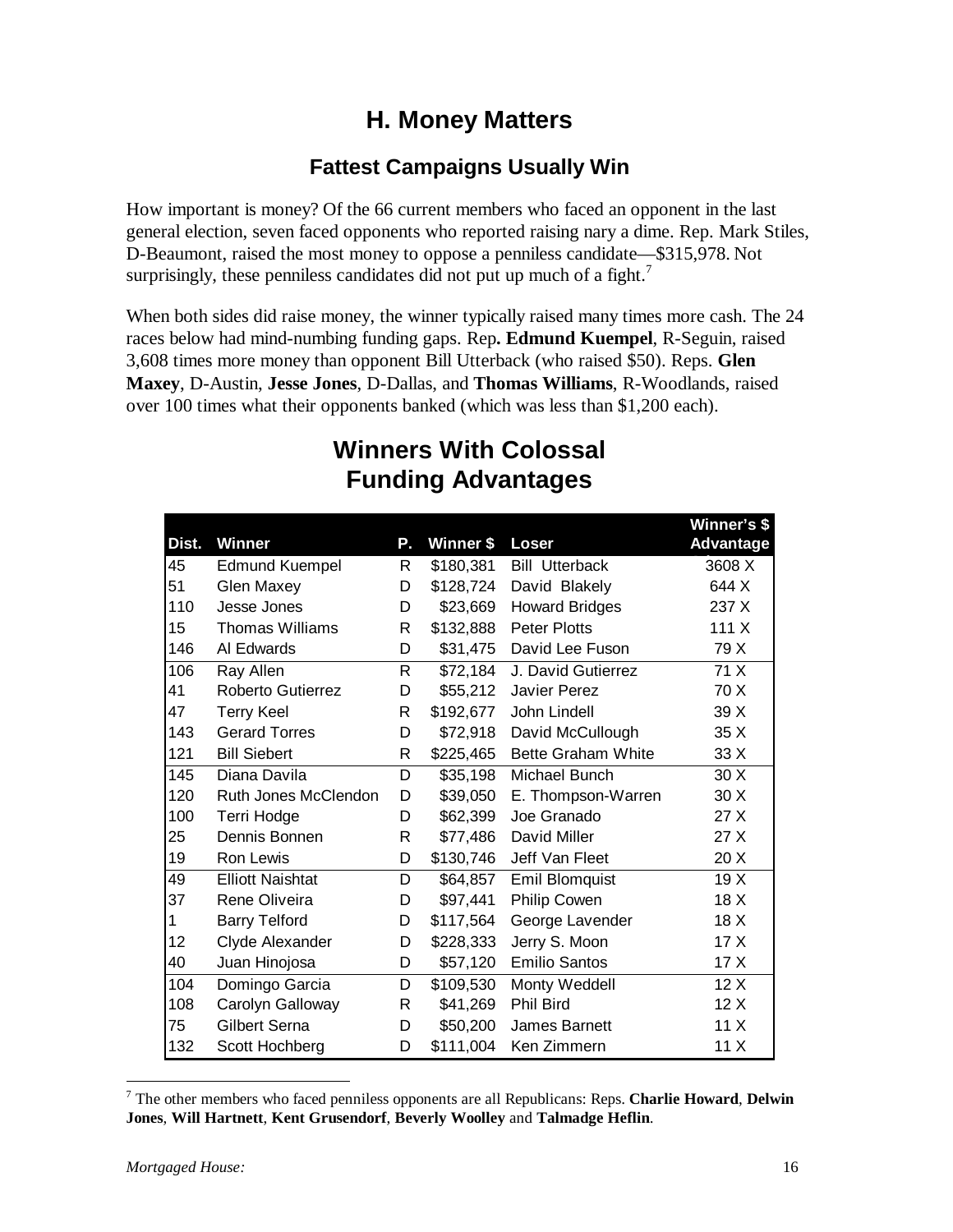## **Winners With 2 – 10 Times the Funding Advantage**

| D. | <b>Winner</b>       | Р. | Winner \$   | Loser                  | Winner's \$<br>Advantage |
|----|---------------------|----|-------------|------------------------|--------------------------|
| 85 | Pete Laney          | D  | \$1,068,818 | <b>Hollis Cain</b>     | 10 <sub>X</sub>          |
| 36 | Kino Flores         | D  | \$53,136    | Kathleen Holton        | 9 X                      |
|    | 105 Dale Tillery    | D  | \$77,146    | <b>Richard Stokley</b> | 9 X                      |
|    | 137 Debra Danburg   | D  | \$181,563   | Chris LaRue            | 8 X                      |
|    | 125 Arthur Reyna    | D  | \$64,288    | David Kirk             | 6 X                      |
|    | 116 Leo Alvarado    | D  | \$48,212    | Donald Varella         | 6 X                      |
|    | 144 Robert Talton   | R  | \$98,837    | <b>Brooks Harrison</b> | 4 X                      |
| 11 | <b>Todd Staples</b> | R  | \$157,356   | Doug Lowe              | 4 X                      |
| 23 | Patricia Gray       | D  | \$175,004   | Dave Norman            | 3 X                      |
| 52 | Mike Krusee         | R  | \$51,076    | Jerry Graham           | 2 X                      |

The 10 members in the contested races above raised between two times and 10 times what their opponents raised. In contrast, the 18 candidates below had relatively modest financial advantages, raising less than two times what their opponents did.

## **Winners With 1 – 2 Times The Funding Advantage**

|     |                           |    |           |                         | Winner's \$      |
|-----|---------------------------|----|-----------|-------------------------|------------------|
|     | Dist. Winner              | Р. | Winner \$ | Loser                   | <b>Advantage</b> |
| 18  | Allen Hightower           | D  | \$153,670 | Richard Ohendalski      | 1.9X             |
| 107 | <b>Harryette Ehrhardt</b> | D  | \$214,368 | <b>Ernest Leonard</b>   | 1.9X             |
| 54  | Suzanna Hupp              | R  | \$173,832 | Dick Miller             | 1.8X             |
| 31  | <b>Judy Hawley</b>        | D  | \$139,144 | <b>Jim Gaines</b>       | 1.8X             |
| 138 | Ken Yarbrough             | D  | \$195,443 | Dwayne Bohac            | 1.8X             |
| 62  | Ron Clark                 | R  | \$327,920 | Roger Sanders           | 1.6 X            |
| 4   | <b>Keith Oakley</b>       | D  | \$156,487 | <b>Betty Brown</b>      | 1.6 X            |
| 70  | David Counts              | D  | \$221,098 | Scott McLaughlin        | 1.5 X            |
| 84  | Carl Isett                | R  | \$86,091  | Don Richards            | 1.5 X            |
| 89  | Sue Palmer                | R  | \$158,907 | Homer Dear              | 1.4 X            |
| 32  | Gene Seaman               | R. | \$221,355 | Pat Eisenhauer          | 1.4 X            |
| 29  | Tom Uher                  | D  | \$120,582 | Donna Coleman           | 1.3X             |
| 8   | <b>Paul Sadler</b>        | D  | \$106,062 | Gene Barron             | 1.3 X            |
| 58  | Arlene Wohlgemuth         | R  | \$198,561 | <b>Bernard Erickson</b> | 1.2 X            |
| 27  | Dora Olivo                | D  | \$97,686  | <b>Bobby Mills</b>      | 1.2 X            |
| 9   | Wayne Christian           | R  | \$189,736 | Judy McDonald           | 1.2 X            |
| 59  | Allen Place               | D  | \$175,782 | <b>Becky Farrar</b>     | 1.09X            |
| 60  | Jim Keffer                | R  | \$115,456 | John Cook               | 1.08X            |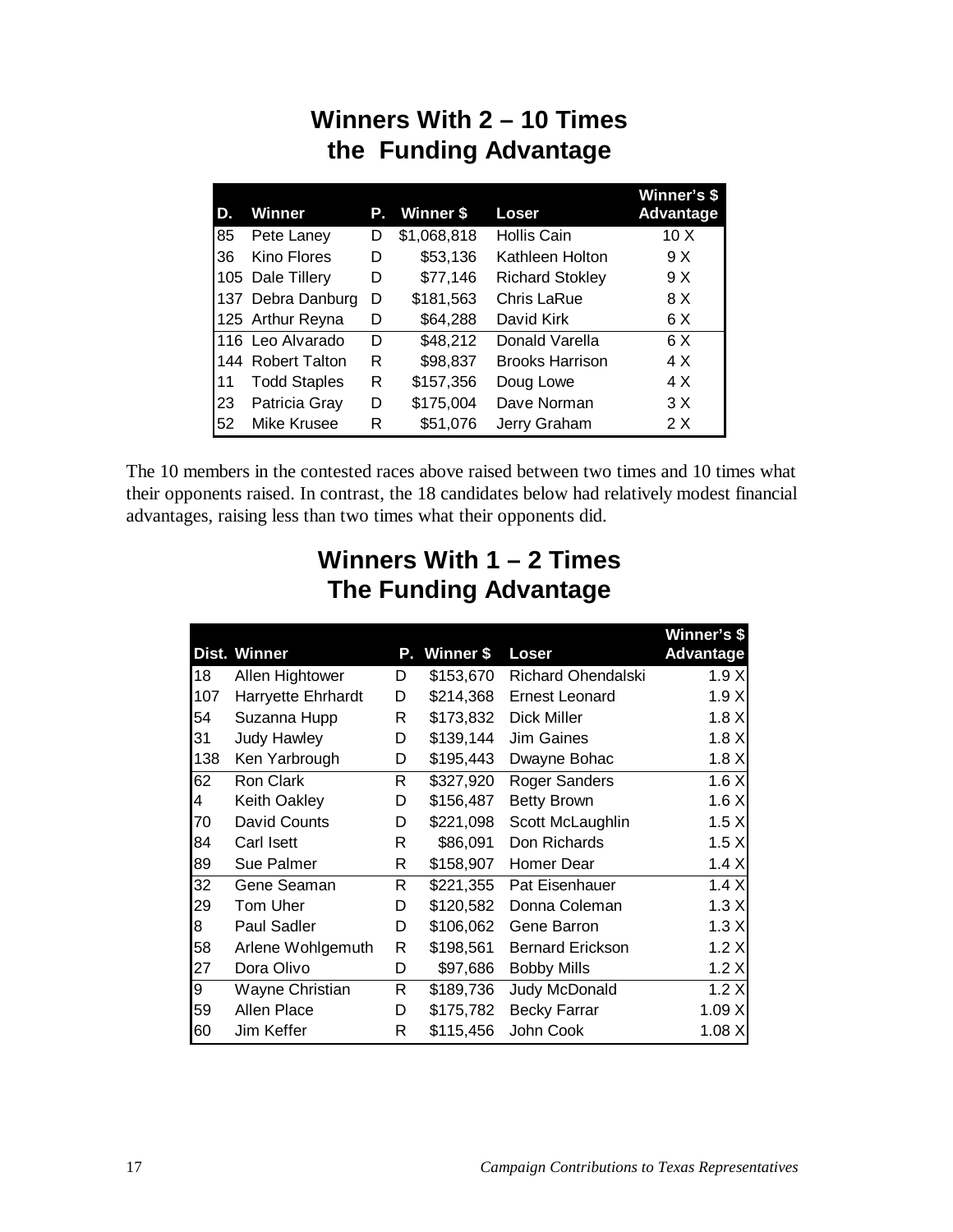Of the 66 current House members who faced a general-election opponent, only seven members beat better-funded opponents. Candidates in two of these races ran in financial dead heats. Opponent James Hartley raised \$107,992, just squeaking past the amount raised by Rep. **Dan Kubiak**, D-Rockdale. Ken Fleuriet raised \$149,626, or just 1.1 times the money raised by Rep. **Alec Rhodes**, D-Dripping Springs.

Rep. **Bob Glaze**, D-Gilmer, however, pulled off a major upset. His losing opponent, Dan Flynn, raised an astonishing \$295,310—or 3.4 times what Rep. **Glaze** raised. Democratic Reps. **Jim McReynolds**, Lufkin, and **Jim Dunnam**, Moody, also managed to best candidates who raised about twice the money that they did.

#### **Rare Financial Upsets**

| I D        | Winner             |   | <b>P</b> Winner \$ Loser |                           | Loser's \$<br>Advantage % of Vote | Winning |
|------------|--------------------|---|--------------------------|---------------------------|-----------------------------------|---------|
| l5         | <b>Bob Glaze</b>   | D | \$86,357                 | Dan Flynn                 | 3.4 X                             | 60      |
| 17         | Jim McReynolds     | D |                          | \$111,039 Billy Clemons   | 2.2 X                             | 51      |
| <b>57</b>  | Jim Dunnam         | D |                          | \$91,066 Barbara Rusling  | 1.9X                              | 59      |
| <b>20</b>  | Zeb Zbranek        | D |                          | \$98,725 Kent Batman      | 1.6 X                             | 53      |
| <b>I28</b> | <b>Robert Cook</b> |   |                          | D \$113,958 Chip Rayburn  | 1.4 X                             | 55      |
| 146        | Alec Rhodes        |   |                          | D \$140,534 Ken Fleuriet  | 1.1 X                             | 56      |
| 113        | Dan Kubiak         |   |                          | D \$106,444 James Hartley | 1.01 X                            | 59      |

#### **Races in Which the Best-Funded Campaign Lost**

In their well financed attempt to seize a House majority, Republicans aggressively targeted open seats and vulnerable Democratic incumbents. Democrats won all seven races involving financial upsets. All seven of these were competitive races in which the winner took from 51 percent to 60 percent of the vote. The only two incumbents toppled in these financial upsets were Republicans running in heavily Democratic districts. Challenger Jim McReynolds beat incumbent Billy Clemons after the latter switched from the Democratic to the Republican ticket. Similarly, Jim Dunnam beat Barbara Rusling, who was an incumbent Republican running in a heavily Democratic district.<sup>8</sup>

The seven Democrats who pulled off these rare financial upsets clearly were the exceptions to the general rule whereby whoever raises the most money wins.

<sup>&</sup>lt;sup>8</sup> Rusling earlier prevailed against long-time Democratic incumbent Betty Denton, whose campaign was marred by financial scandals. Denton was sentenced to six months probation and a \$2,000 fine in 1995 for reporting false campaign funds in what was apparently an attempt to discourage challengers.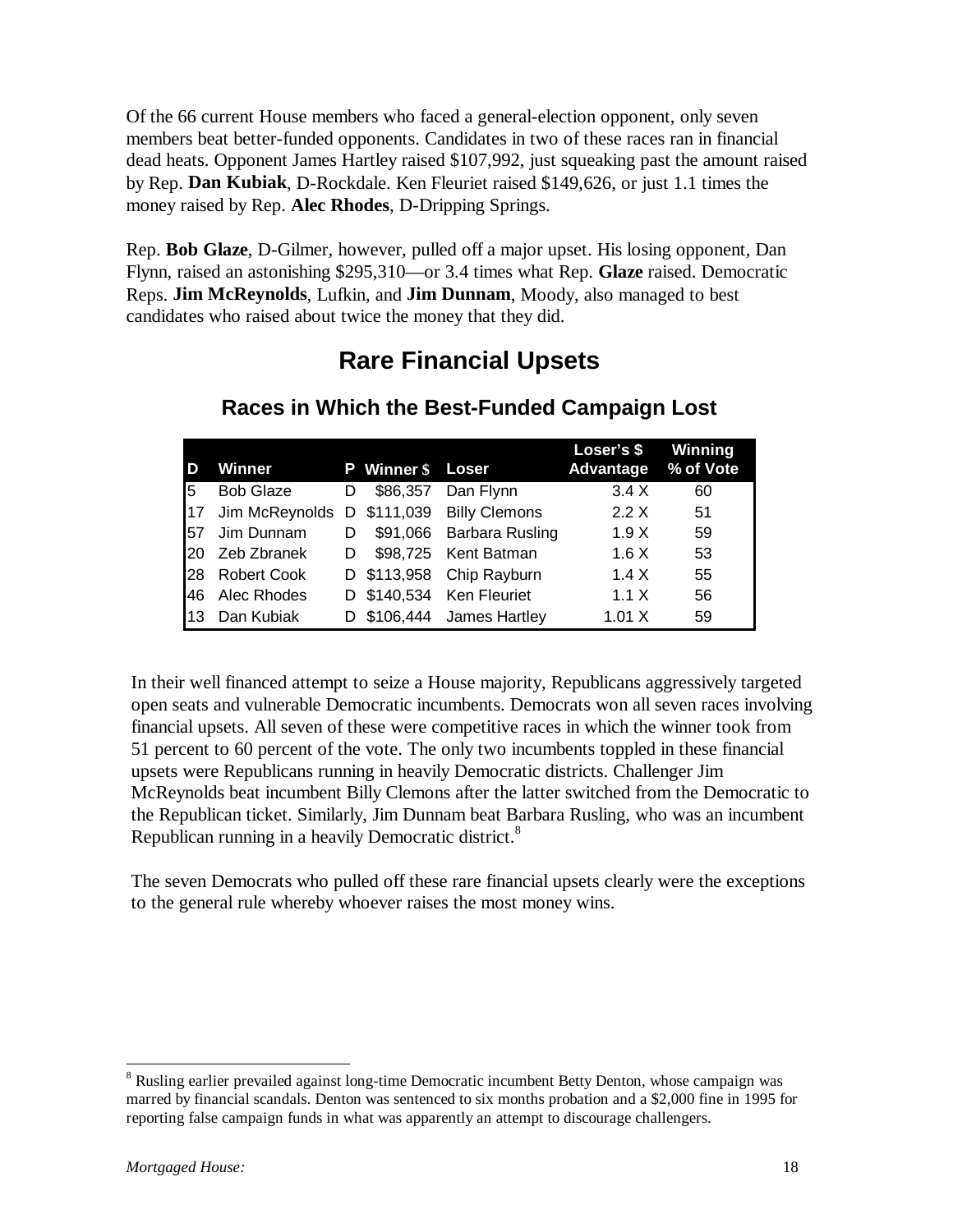## **I. High-Flying PACs**

#### **Texas' Most Powerful Special Interests**

The preceding portion of this report focused on the sources and amounts of money that existing House members raised in the last election cycle. This last section fleshes out the report by attaching names and faces to the biggest House contributors. The source of this information is Texas Legislative Service (TLS) data on contributions of \$1,000 or more to all House candidates for the period July 1, 1995 to December 31, 1996.

Between July 1995 and year-end 1996, TLS registers 3,864 contributions of \$1,000 or more to Texas House candidates. These large contributions amounted to more than \$6.8 million. Almost 1,200 PACs and businesses contributed \$4.5 million worth of these big checks, or about two-thirds of this money. The remaining whopper checks came from individuals.

The top 20 PACs and businesses account for almost \$3 million, or two-thirds of this sector's large contributions. When it comes to huge political checks, nobody comes close to Texans for Lawsuit Reform (TLR). In the 18 months ending in December 1996, TLR wrote \$604,795 worth of four- and five-figure checks to House candidates. TLR, in turn, obtained almost half of its money from just 18 of Texas' wealthiest families. Though TLR calls itself

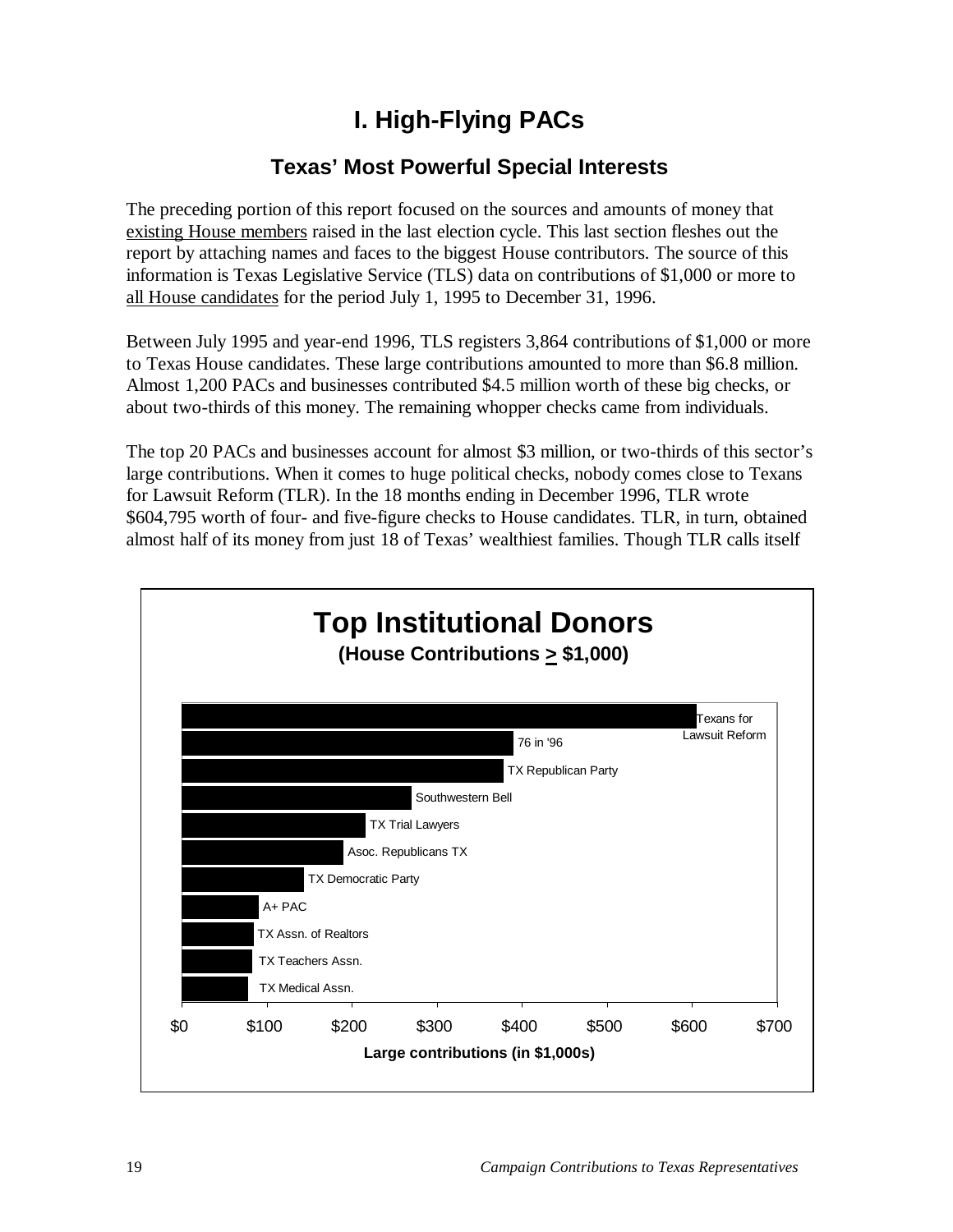"bipartisan," 73 percent of the money that it gave to current House members went to Republicans. In the close races where it concentrated its funds, TLR gave Republicans 89 percent of its money.<sup>9</sup>

Viewed as a kind of half-time score board, the preceding graph illustrates who is fighting and who is winning such heady legislative battles as:

- The fight for partisan majority control of the House;
- The struggle over whether or not Texas should weaken state tort laws further; and
- Whether unions are to have any meaningful effect on legislation.

When the Legislature plays the game of checkbook politics, the Democratic Party, the Texas Trial Lawyers and the unions assemble on the field, but they watch the point spread widen each quarter. The only union found among top House contributors—the State Teachers Association—is lost in a thicket of business interests. TLR outspent the Trial Lawyers three to one, even as other business PACs spent heavily to push pet liability-protection bills.<sup>10</sup> Finally, the Democratic Party and the Democratic Congressional Campaign Committee were outspent five to one by their opponents, the Republican Party, Associated Republicans of Texas and "76 in '96." The real losers in this corrupt game of special-interest checkbook politics, however, are regular Texas voters.

#### **House Special Biggest Interests in the House**

| <b>Interest or Industry</b> | Amount            |
|-----------------------------|-------------------|
| <b>Republican Party</b>     | \$1,030,292       |
| Tort Reform PACs            | \$617,295         |
| Health Care                 | \$411,060         |
| Telecommunications          | \$293,550         |
| Banks & Insurance           | \$261,132         |
| <b>Plaintiff Lawyers</b>    | \$260,730         |
| <b>Other Politicians</b>    | \$228,813         |
| Democratic Party            | \$192,799         |
| <b>Real Estate</b>          | \$172,190         |
| Defense Lawyers             | \$163,063         |
| Unions                      | \$152,125         |
| Education                   | \$132,825         |
| Utilities                   | \$130,460         |
| Transportation              | \$108,450         |
| Construction                | \$103,471         |
|                             | Total \$4,258,255 |

Similar trends emerge when major PAC and business contributions are broken down by industries and interests.

Altogether, Republican Party PACs spent more than \$1 million, compared with less than \$200,000 from Democratic PACs. The Texas Trial Lawyers and individual plaintiff law firms spent one-third of what House candidates took from tort reform PACs (TLR and the Texas Civil Justice League) and from corporate defense lawyers. Finally, business spending blew political spending by unions out of the water.

Again, the real story is that special interests are seizing House influence at the expense of regular voters.

<sup>&</sup>lt;sup>9</sup> See "Tort Dodgers: Business Money Tips Scales of Justice," Texans for Public Justice, April 1997.

<sup>&</sup>lt;sup>10</sup> Real estate interests have backed legislation limiting premises liability, for example, and the accountant and medical PACs have pushed proposals to shield themselves from malpractice suits.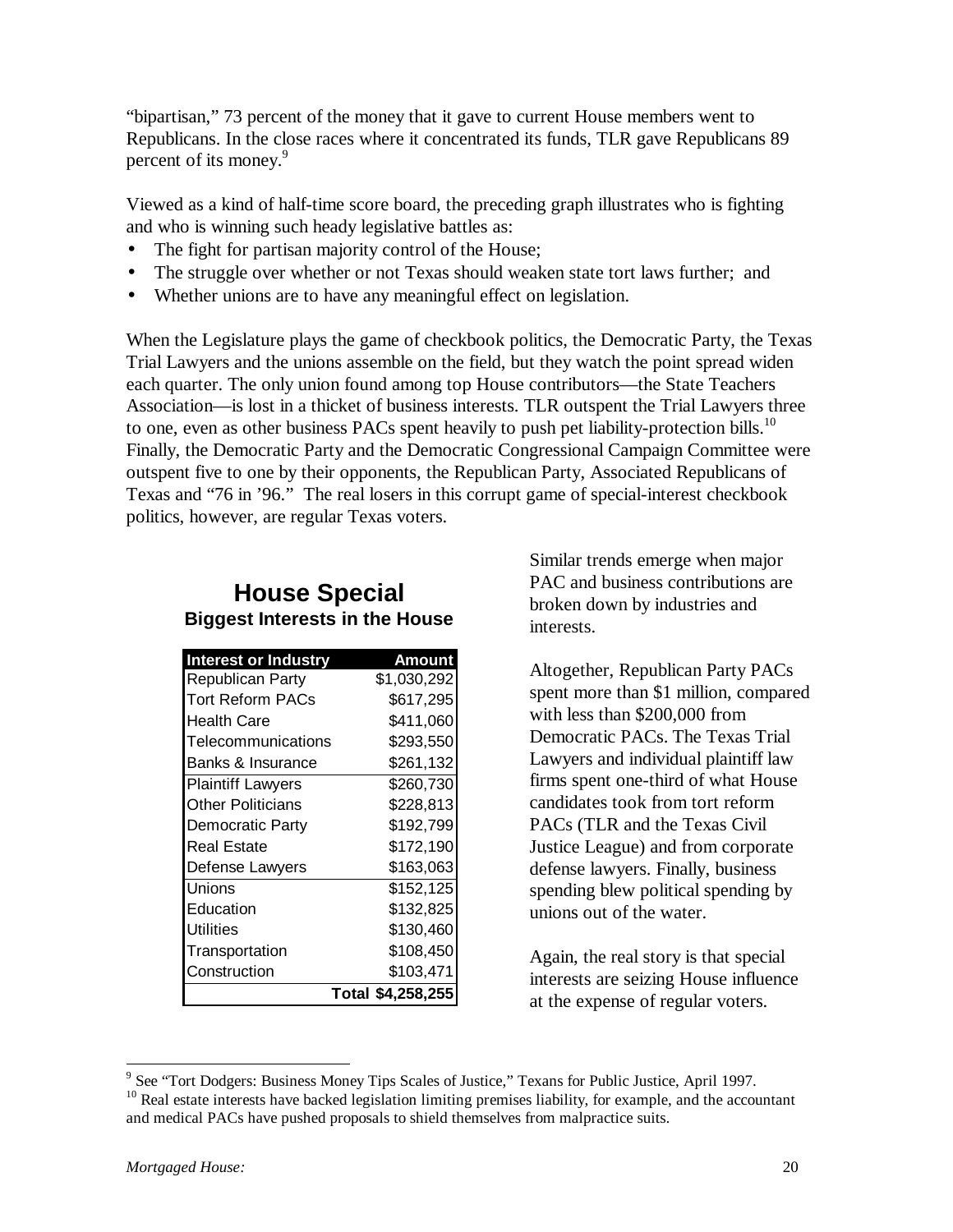## **J. High-Flying Individuals**

#### **The Biggest Patrons of House Candidates**

Texas Legislative Service data on contributions of \$1,000 or more reveal that business interests also are well represented in the ranks of the 20 individuals who made at least \$10,000 worth of large-denomination contributions to House candidates.

Three of these high rollers, for example, come from an industry that derives a significant part of its fortune from government contracts. **James D. Pitcock, Jr.**, is CEO of William Brothers Construction. **Charles Joekel** heads Pacesetters Personnel Service, a firm that provides contract laborers to construction sites. **Jack Albert** is president of the General Contractors of Texas.

#### **\$10,000 Club The House's Top 20 Patrons**

| <b>Name</b>           | Amount    | <b>Recipient</b>  | <b>Interests</b>                                  |
|-----------------------|-----------|-------------------|---------------------------------------------------|
| <b>Randall Riley</b>  | \$130,000 | Self (R)          | Heads Citizens life insurance; lost GOP primary.  |
| Don Henley            | \$47,500  | Dems              | Rock musician; environmentalist.                  |
| James Leininger       | \$42,863  | Repubs            | Owns Kinetic Concepts, hi-tech hospital bed co.   |
| R. & G. Johnson       | \$34,500  | <b>Bipartisan</b> | Lobbyists with up to \$500,000 in '97 contracts.  |
| James Pitcock, Jr.    | \$25,500  | Dems              | Heads William Bros. Construction Co.              |
| Charles Joekel        | \$20,000  | Bipartisan        | Owns Pacesetters Personnel Service.               |
| <b>Bradley Bryan</b>  | \$19,500  | Bipartisan        | Lobbyist with up to \$525,000 in '97 contracts.   |
| <b>Russell Kelley</b> | \$17,500  | <b>Bipartisan</b> | Lobbyist with up to \$385,000 in '97 contracts.   |
| <b>Jack Roberts</b>   | \$17,000  | <b>Bipartisan</b> | Lobbyist with up to \$495,000 in '97 contracts.   |
| <b>Patrick Keel</b>   | \$15,500  | Keel (R)          | Baker & Botts lawyer; brother of Rep. Keel.       |
| Louis Beecherl, Jr.   | \$15,000  | Repubs            | Former U.T. regent chair; oil & gas fortune.      |
| Daniel Gustafson      | \$14,000  | Self (D)          | Ranching fortune; lost primary to Rep. Greenberg. |
| <b>Ben Harrison</b>   | \$11,200  | Harrison (D)      | Gave to son Brooks, who lost to Rep. Talton.      |
| <b>Jack Albert</b>    | \$10,600  | Dems              | General Contractors of Texas president.           |
| <b>William McMinn</b> | \$10,308  | Repubs            | Board of Sterling Group, chemical firm raiders.   |
| Robert T. Hayes       | \$10,000  | Bipartisan        | Directs Texans for Fair Play rental car group.    |
| Philip A. Rhodes      | \$10,000  | Rhodes (D)        | Gave to son Alec; owned Martinez Office Supply.   |
| Kenneth Bigham        | \$10,000  | <b>Bipartisan</b> | Waste Control Specialists president.              |
| Dolph Briscoe, Jr.    | \$10,000  | Laney $(D)$       | Diversified ranching heir; former governor.       |
| Joe E. Garcia         | \$10,000  | Dems              | Lobbyist with up to \$75,000 in '97 contracts.    |
| Total                 | \$480,971 |                   |                                                   |

Powerful Austin lobbyists also make a strong showing in the \$10,000 Club. These include:

• **Robert and Gordon Johnson** of "Johnson & Johnson," the top clients of which are tobacco giants Philip Morris and RJ Reynolds, Concerned Builders of Texas and the Atlas Bonding company;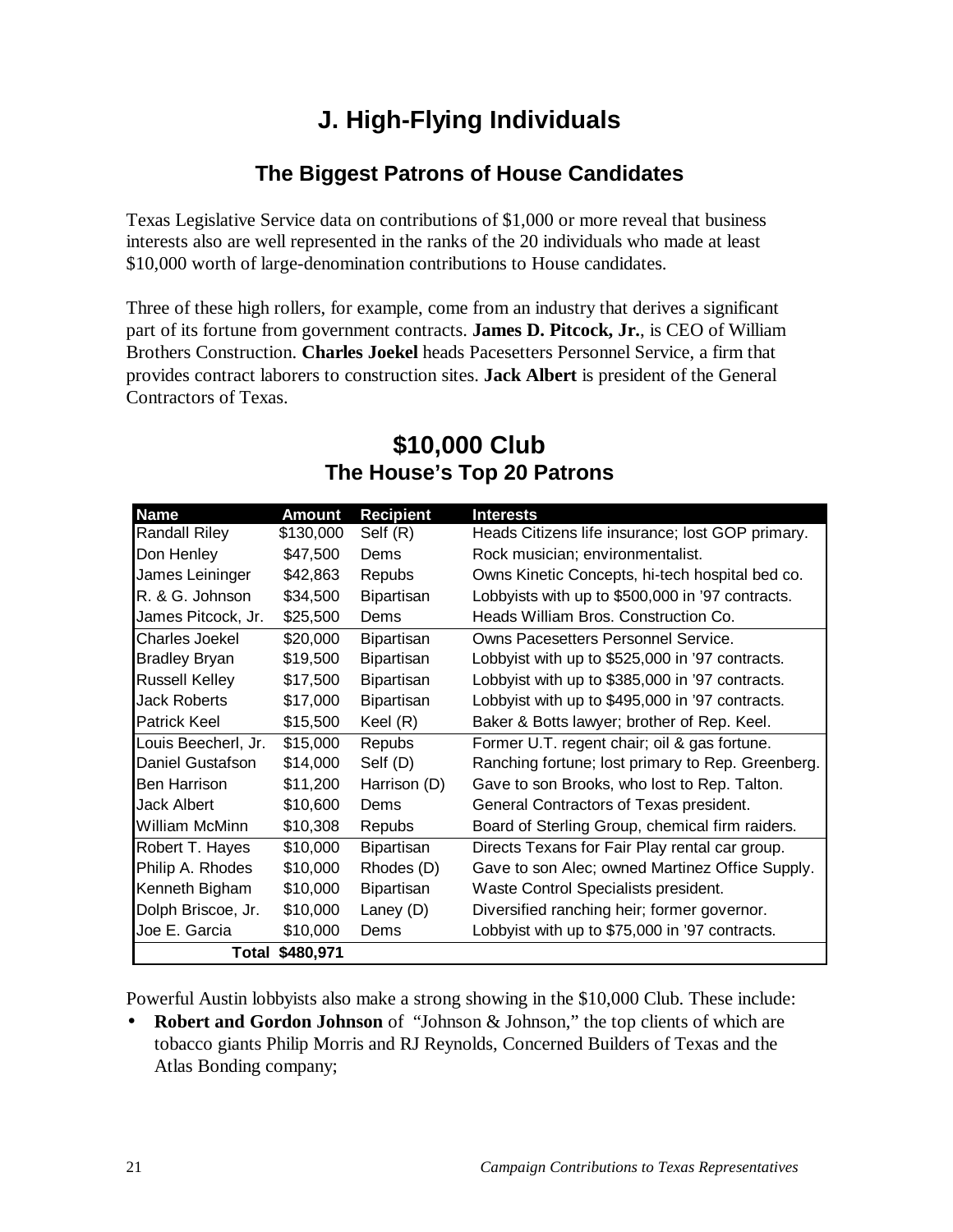- **Bradley Bryan**, whose biggest client is oil company Coastal Corp., followed by the Independent Electrical Contractors, the Texas Towing & Storage Association, the National Council on Compensation Insurance and eight mutual insurance companies.
- Partners **Russell Kelley** and **Jack Roberts**, whose top clients are the Texas Association of Public and Non-profit Hospitals and Owens Corning, which paid Roberts up to \$100,000 to help the company dodge asbestos suits filed by non-Texans in Texas courts;
- Smaller-time lobbyist **Joe Garcia**, whose big client is the City of McAllen, followed by smaller contracts with GTE, TREND Gaming Systems, the Association of Electric Companies and the Texas Conference for Homeowners' Rights.

Though not a registered lobbyist, Waste Control Specialists President **Kenneth Bigham** has a particularly tough bill of goods to sell to Texas politicians. Waste Control, owned by corporate raider **Harold Simmons**, has been seeking a permit to bury nuclear waste in west Texas' Andrews County.

Many other top individual donors acted to advance the political careers of themselves or a close relative. The biggest individual spender, Citizens life insurance CEO **Randall Riley**, spent \$130,000 of his own money in a failed quest for a GOP nomination. Riley was defeated by Rep. **Terry Keel**, who accepted \$15,500 worth of contributions and legal services from his brother, Baker & Botts lawyer **Patrick Keel**. **Philip Rhodes** gave \$10,000 to his son, Rep. **Alec Rhodes**, whose family ran Martinez Office Supply. Ranching fortune heir **Daniel Gustafson** spent \$14,000 of his own money in a failed bid to wrest the Democratic nomination from Rep. **Sherri Greenberg**. Chemical plant operator **Ben Harrison** gave \$11,000 to son **Brooks Harrison** to support his unsuccessful run against Rep. **Robert Talton**. 11

Finally, the \$47,500 contributed by **Don Henley** appears to have more to do with his environmental interests than with any attempt to persuade rocking House members to buy more Eagles recordings.

 $11$  The elder Harrison did not just back his son financially. Police arrested him on misdemeanor assault charges after he got into a brawl with Rep. Talton over where to distribute campaign literature.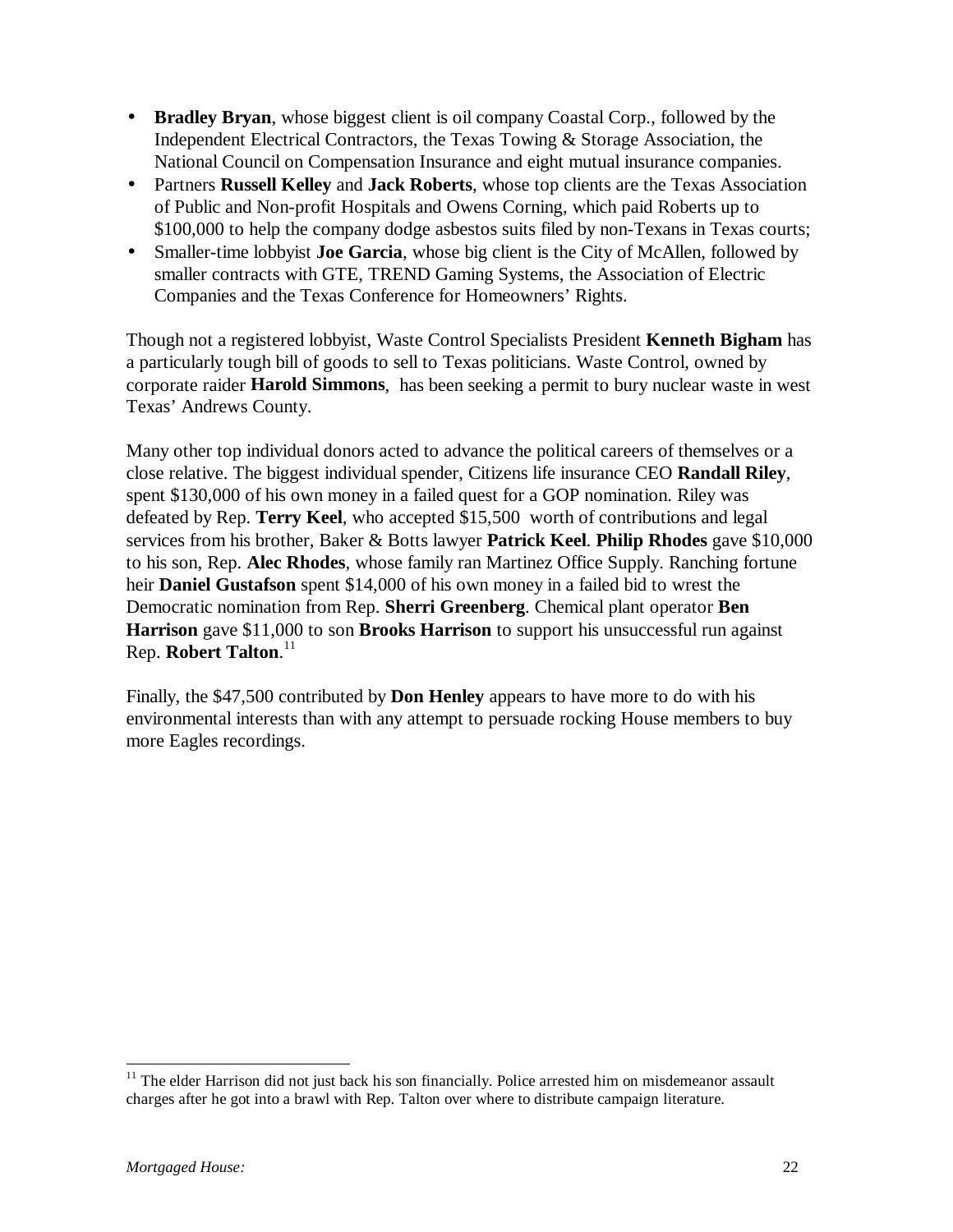# **IV. Recommendations**

## **Campaign Finance Reforms for Texas**

Texas' system of disclosing and regulating political contributions is better suited to the "Wild West" days than to a modern state. Texas is the largest of the six remaining U.S. states that allow unlimited contributions to candidates, political parties or political action committees (PACs).12 While state law requires candidates, parties and PACs to disclose the sources and amounts of their contributions, these requirements fail to fully inform the public.

To serve this public interest, many aspects of the state's current campaign finance laws should be reformed. Any serious reform must include two essential elements. Reforms should:

- 1. Limit the size and sources of campaign contributions; and
- 2. Assure that this contribution data is complete, timely and easily accessible by the public.

 $12$  The other five states are Iowa, New Mexico, North Dakota, Utah and Virginia.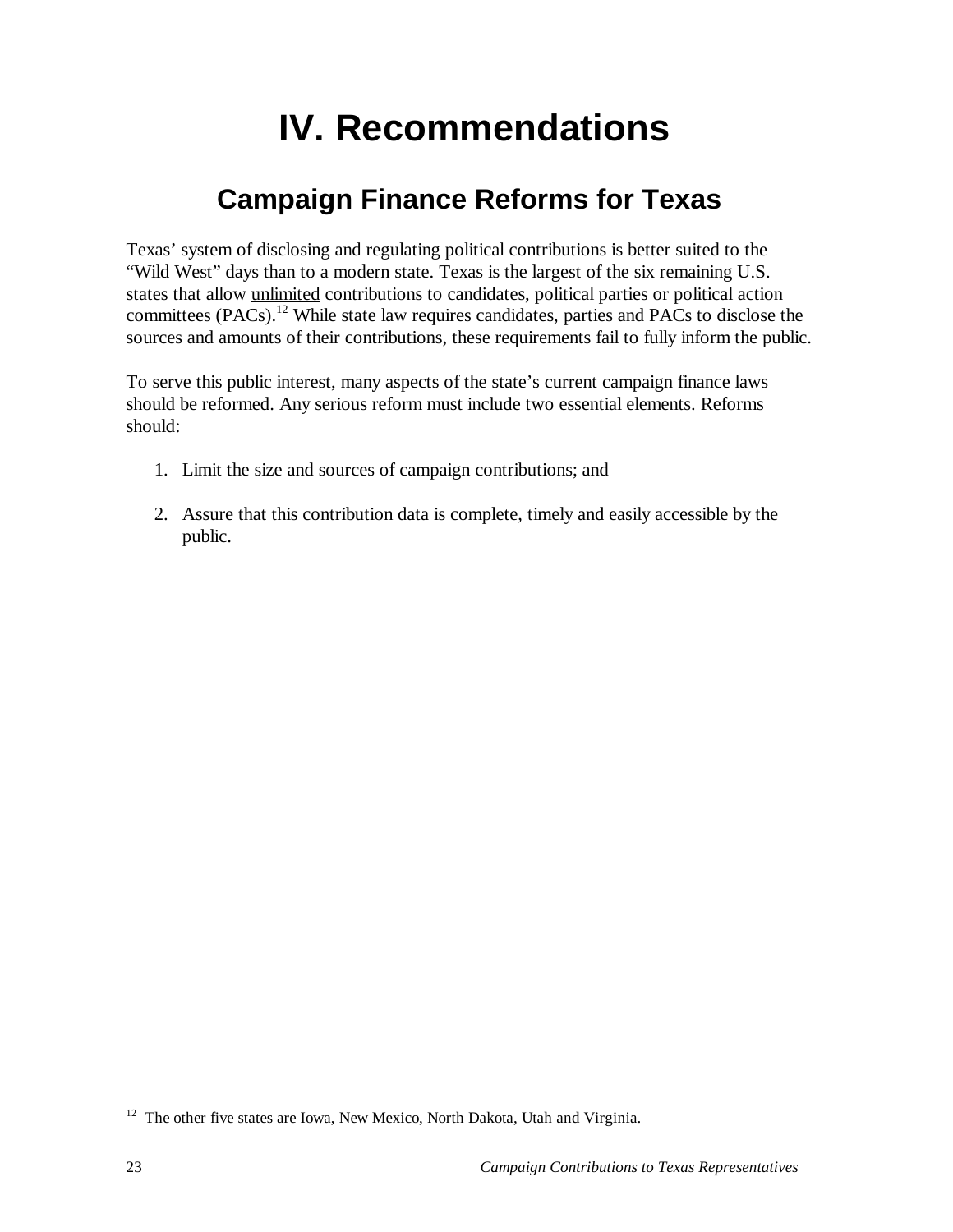## **1. Limit the Size and Source of Contributions**

How can government belong to all of the people if a few wealthy interests fund most of public officials' costly campaigns? Special interests make single contributions to single candidates that exceed the average Texan's annual income.<sup>13</sup> House members raise 95 percent of their money in contributions of \$100 or more and 37 percent of their money in contributions of \$1,000 or more. This system excludes regular Texans from the political system that they themselves are supposed to control.

To return control of government to regular Texans, the Legislature should enact the following reforms:

#### • **Limit the size of contributions**

Contributions to candidates for state offices should be limited to a reasonable amount that is generally affordable to most Texans. Citizens in Austin, Texas enacted \$100 limits for Austin City Council races in November 1997. Citizens in Arkansas, Colorado, Connecticut, California and Maine recently enacted maximum contribution limits of between \$100 and \$250 for legislative races. U.S. law has limited contributions to federal candidates to \$1,000 since 1974.

#### • **Limit contributions to political action committees**

To prevent big money from simply entering the system through the back door or through independent political action committees, contributions to PACs also must be strictly limited.

#### • **Limit the source of contributions**

Legislative candidates should be required to raise most of their money from sources within the district that they seek to represent. These candidates should only be allowed to raise a small fraction of their funds (between 15 percent and 20 percent) from out-ofdistrict sources that cannot vote for the candidate.

<sup>&</sup>lt;sup>13</sup> This figure was \$21,118 in 1995. Rep. Clark received larger contributions from "76 in '96" and Texans for Lawsuit Reform.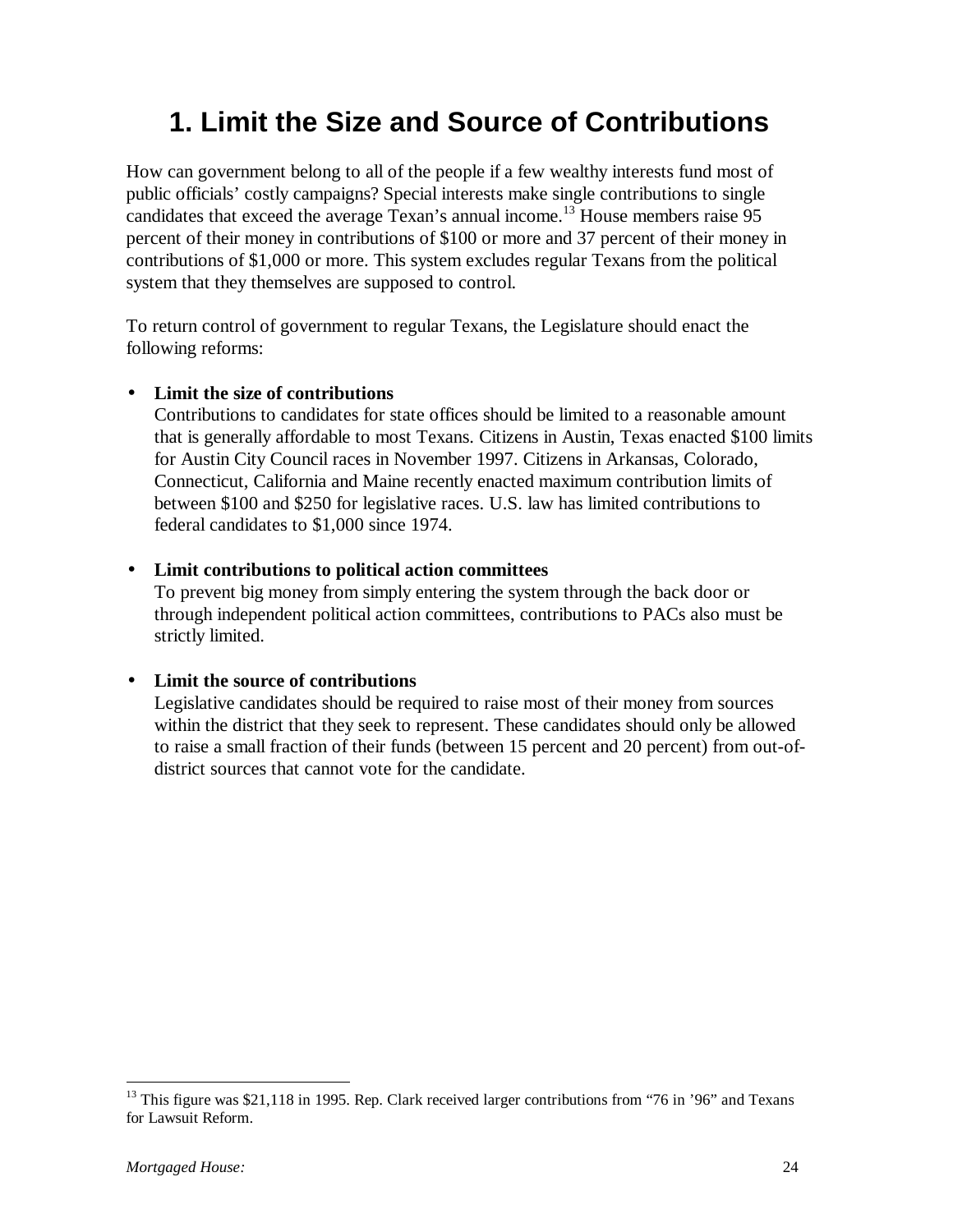## **2. Require Full, Accessible Disclosure**

On the cusp of the  $21<sup>st</sup>$  Century, members of the Texas Legislature are still manually filing contribution and expenditure reports that are often sloppy, inaccurate and incomplete. Reports of itemized contributions and expenditures often do not match the self-reported totals on the same reports. A loophole that permits unitemized reporting of contributions under \$50 appears to be abused by some members as a way to report money with no questions asked.

Current reporting requirements flout the public's right to full, complete and timely access to campaign finance information. To address this problem, the Legislature should enact the following reforms and apply them to all candidates, PACs and political parties that currently must report to the Texas Ethics Commission:

#### **Electronic Filing**

- Require contribution and expenditure reports to be filed in an electronic database format developed and administered by the Texas Ethics Commission.
- This database should automatically generate contribution and expenditure totals from the filer's itemized entries.
- These reports should be made available quickly in a database format that is accessible on the World Wide Web.

#### **Full Disclosure**

- All contributions should be itemized and complete, regardless of size; filers should not accept contributions that they are unable or unwilling to fully disclose.
- Disclosure should include mandatory information on the amount and date of the contribution, as well as the contributor's full name, address, occupation and employer.
- Registered PACs and lobbyists should be required to identify themselves as such and to disclose any business they have before the state.
- The loophole in Section 251 of the Texas Election Code that exempts almost all out-ofstate PACs from filing the contribution and expenditure reports that Texas PACs must file should be eliminated;
- Filers should be required to report cash on hand at the time of each filing;
- Expenditures by PACs and political parties on behalf of slate candidates should be reported in an apportioned form on the contribution reports of benefiting candidates; and
- The Ethics Commission should be empowered to monitor the accuracy of reports and to assess substantial civil penalties on candidates and committees that fail to comply with reporting requirements.

A 1996 Center for Responsive Politics report contains a useful discussion of model disclosure policies implemented by Colorado, Washington, Illinois and Michigan.<sup>14</sup>

<sup>&</sup>lt;sup>14</sup> "Plugging in the Public: A Model for Campaign Finance Disclosure," by Elizabeth Hedlund and Lisa Rosenberg, Center for Responsive Politics, Washington, D.C.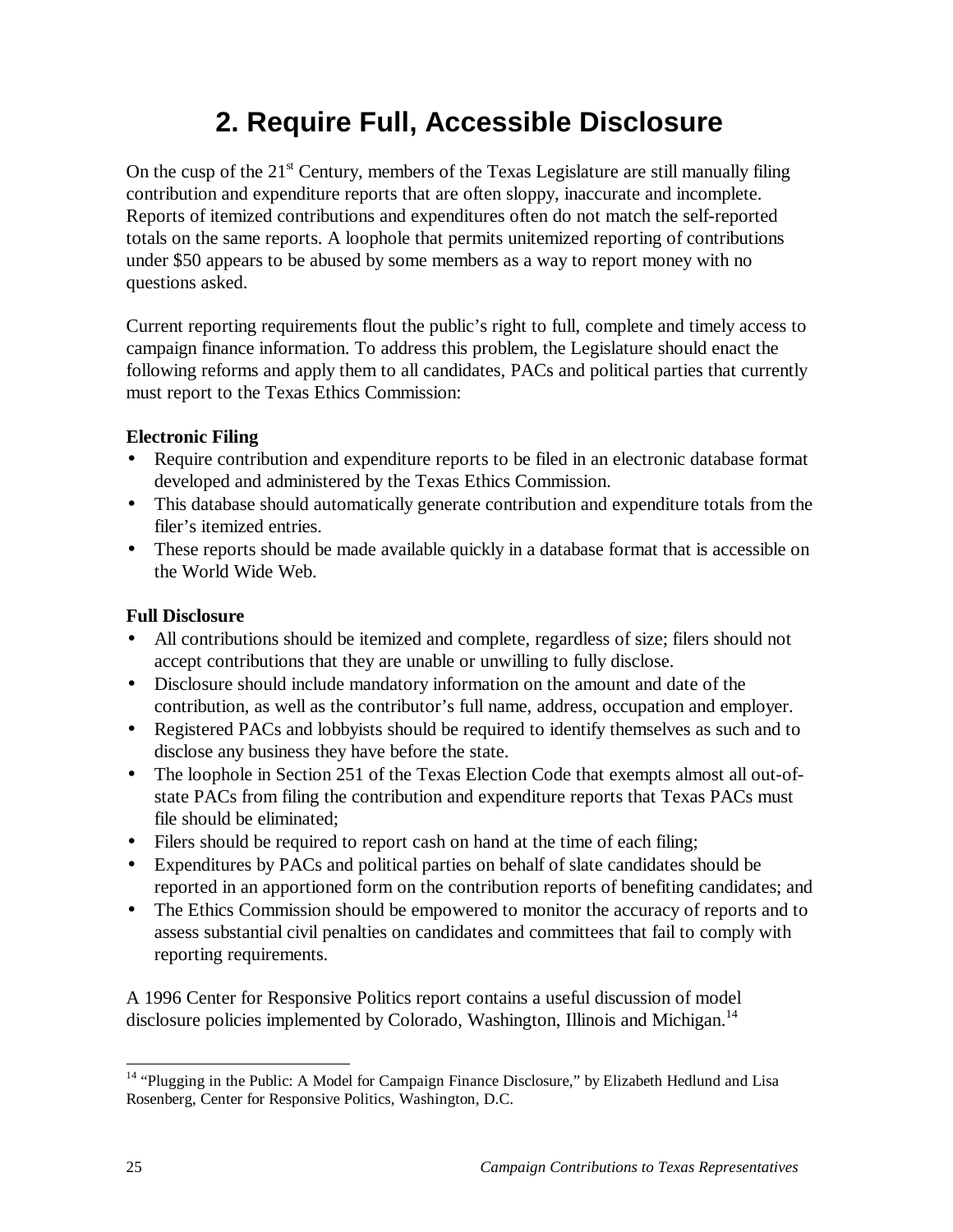| Under \$100- \$1,000 Out of<br><b>Dist Member</b><br>P<br>\$100<br>\$999<br>& Up<br>Dist. \$<br><b>Chest</b><br>Biz \$<br><b>Prmy</b><br><b>Barry Telford</b><br>2%<br>66%<br>32%<br>78%<br>100%<br>64%<br>D<br>\$117,564<br>70%<br>$\vert$ 1<br>$\overline{2}$<br>5%<br>70%<br>25%<br>79%<br>68%<br>100%<br>100%<br>Tom Ramsay<br>D<br>\$57,215<br>3<br>83%<br>16%<br>99%<br>Pete Patterson<br>D<br>1%<br>97%<br>100%<br>\$12,825<br>4<br>Keith Oakley<br>D<br>1%<br>57%<br>42%<br>87%<br>73%<br>100%<br>\$156,487<br>5<br><b>Bob Glaze</b><br>D<br>\$86,357<br>1%<br>63%<br>36%<br>87%<br>80%<br>100%<br>$6\phantom{1}6$<br><b>Ted Kamel</b><br>95%<br>R<br>3%<br>2%<br>33%<br>64%<br>100%<br>\$44,420<br>$\overline{7}$<br>$\mathsf{R}$<br>23%<br>50%<br><b>Tommy Merritt</b><br>6%<br>72%<br>44%<br>63%<br>\$87,016<br>51%<br>48%<br>8<br>Paul Sadler<br>D<br>1%<br>90%<br>69%<br>100%<br>\$106,062<br>4%<br>27%<br>69%<br>79%<br>72%<br>100%<br>9<br>Wayne Christian<br>R<br>\$189,736<br>9%<br>Jim Pitts<br>R<br>7%<br>84%<br>64%<br>47%<br>100%<br>10<br>\$81,436<br><b>Todd Staples</b><br>$\mathsf{R}$<br>16%<br>46%<br>39%<br>73%<br>68%<br>11<br>\$157,356<br>100%<br>12<br>35%<br>Clyde Alexander<br>D<br>3%<br>63%<br>93%<br>54%<br>100%<br>\$228,333<br>13<br>Dan Kubiak<br>4%<br>56%<br>40%<br>88%<br>78%<br>100%<br>D<br>\$106,444<br>14<br>$\mathsf{R}$<br>16%<br>0%<br>7%<br>0%<br>52%<br><b>Bill Roman</b><br>84%<br>\$9,810<br>15<br>$\mathsf{R}$<br>29%<br>54%<br>43%<br><b>Thomas Williams</b><br>5%<br>66%<br>34%*<br>\$132,888<br>$\mathsf{R}$<br>81%<br>16<br><b>Bob Rabuck</b><br>10%<br>84%<br>83%<br>\$19,905<br>9%<br>100%<br>17<br>4%<br>30%<br>66%<br>79%<br>55%<br>Jim McReynolds<br>D<br>\$111,039<br>88%<br>18<br>62%<br>88%<br>Allen Hightower<br>4%<br>34%<br>72%<br>100%<br>D<br>\$153,670<br>19<br>90%<br>Ron Lewis<br>1%<br>64%<br>35%<br>62%<br>100%<br>D<br>\$130,746<br>D |    |             |          |    | <b>Contribution Size</b> |     | <b>Source</b> |      |      | <b>Vote Share</b> |
|---------------------------------------------------------------------------------------------------------------------------------------------------------------------------------------------------------------------------------------------------------------------------------------------------------------------------------------------------------------------------------------------------------------------------------------------------------------------------------------------------------------------------------------------------------------------------------------------------------------------------------------------------------------------------------------------------------------------------------------------------------------------------------------------------------------------------------------------------------------------------------------------------------------------------------------------------------------------------------------------------------------------------------------------------------------------------------------------------------------------------------------------------------------------------------------------------------------------------------------------------------------------------------------------------------------------------------------------------------------------------------------------------------------------------------------------------------------------------------------------------------------------------------------------------------------------------------------------------------------------------------------------------------------------------------------------------------------------------------------------------------------------------------------------------------------------------------------------------------------------------------------------------------------------|----|-------------|----------|----|--------------------------|-----|---------------|------|------|-------------------|
|                                                                                                                                                                                                                                                                                                                                                                                                                                                                                                                                                                                                                                                                                                                                                                                                                                                                                                                                                                                                                                                                                                                                                                                                                                                                                                                                                                                                                                                                                                                                                                                                                                                                                                                                                                                                                                                                                                                     |    |             | War      |    |                          |     |               | PAC/ | 1996 | 1996              |
|                                                                                                                                                                                                                                                                                                                                                                                                                                                                                                                                                                                                                                                                                                                                                                                                                                                                                                                                                                                                                                                                                                                                                                                                                                                                                                                                                                                                                                                                                                                                                                                                                                                                                                                                                                                                                                                                                                                     |    |             |          |    |                          |     |               |      |      | Gen'l             |
|                                                                                                                                                                                                                                                                                                                                                                                                                                                                                                                                                                                                                                                                                                                                                                                                                                                                                                                                                                                                                                                                                                                                                                                                                                                                                                                                                                                                                                                                                                                                                                                                                                                                                                                                                                                                                                                                                                                     |    |             |          |    |                          |     |               |      |      |                   |
|                                                                                                                                                                                                                                                                                                                                                                                                                                                                                                                                                                                                                                                                                                                                                                                                                                                                                                                                                                                                                                                                                                                                                                                                                                                                                                                                                                                                                                                                                                                                                                                                                                                                                                                                                                                                                                                                                                                     |    |             |          |    |                          |     |               |      |      |                   |
|                                                                                                                                                                                                                                                                                                                                                                                                                                                                                                                                                                                                                                                                                                                                                                                                                                                                                                                                                                                                                                                                                                                                                                                                                                                                                                                                                                                                                                                                                                                                                                                                                                                                                                                                                                                                                                                                                                                     |    |             |          |    |                          |     |               |      |      | 100%              |
|                                                                                                                                                                                                                                                                                                                                                                                                                                                                                                                                                                                                                                                                                                                                                                                                                                                                                                                                                                                                                                                                                                                                                                                                                                                                                                                                                                                                                                                                                                                                                                                                                                                                                                                                                                                                                                                                                                                     |    |             |          |    |                          |     |               |      |      | 53%               |
|                                                                                                                                                                                                                                                                                                                                                                                                                                                                                                                                                                                                                                                                                                                                                                                                                                                                                                                                                                                                                                                                                                                                                                                                                                                                                                                                                                                                                                                                                                                                                                                                                                                                                                                                                                                                                                                                                                                     |    |             |          |    |                          |     |               |      |      | 60%               |
|                                                                                                                                                                                                                                                                                                                                                                                                                                                                                                                                                                                                                                                                                                                                                                                                                                                                                                                                                                                                                                                                                                                                                                                                                                                                                                                                                                                                                                                                                                                                                                                                                                                                                                                                                                                                                                                                                                                     |    |             |          |    |                          |     |               |      |      | 100%              |
|                                                                                                                                                                                                                                                                                                                                                                                                                                                                                                                                                                                                                                                                                                                                                                                                                                                                                                                                                                                                                                                                                                                                                                                                                                                                                                                                                                                                                                                                                                                                                                                                                                                                                                                                                                                                                                                                                                                     |    |             |          |    |                          |     |               |      |      | 100%              |
|                                                                                                                                                                                                                                                                                                                                                                                                                                                                                                                                                                                                                                                                                                                                                                                                                                                                                                                                                                                                                                                                                                                                                                                                                                                                                                                                                                                                                                                                                                                                                                                                                                                                                                                                                                                                                                                                                                                     |    |             |          |    |                          |     |               |      |      | 61%               |
|                                                                                                                                                                                                                                                                                                                                                                                                                                                                                                                                                                                                                                                                                                                                                                                                                                                                                                                                                                                                                                                                                                                                                                                                                                                                                                                                                                                                                                                                                                                                                                                                                                                                                                                                                                                                                                                                                                                     |    |             |          |    |                          |     |               |      |      | 51%               |
|                                                                                                                                                                                                                                                                                                                                                                                                                                                                                                                                                                                                                                                                                                                                                                                                                                                                                                                                                                                                                                                                                                                                                                                                                                                                                                                                                                                                                                                                                                                                                                                                                                                                                                                                                                                                                                                                                                                     |    |             |          |    |                          |     |               |      |      | 100%              |
|                                                                                                                                                                                                                                                                                                                                                                                                                                                                                                                                                                                                                                                                                                                                                                                                                                                                                                                                                                                                                                                                                                                                                                                                                                                                                                                                                                                                                                                                                                                                                                                                                                                                                                                                                                                                                                                                                                                     |    |             |          |    |                          |     |               |      |      | 56%               |
|                                                                                                                                                                                                                                                                                                                                                                                                                                                                                                                                                                                                                                                                                                                                                                                                                                                                                                                                                                                                                                                                                                                                                                                                                                                                                                                                                                                                                                                                                                                                                                                                                                                                                                                                                                                                                                                                                                                     |    |             |          |    |                          |     |               |      |      | 64%               |
|                                                                                                                                                                                                                                                                                                                                                                                                                                                                                                                                                                                                                                                                                                                                                                                                                                                                                                                                                                                                                                                                                                                                                                                                                                                                                                                                                                                                                                                                                                                                                                                                                                                                                                                                                                                                                                                                                                                     |    |             |          |    |                          |     |               |      |      | 59%               |
|                                                                                                                                                                                                                                                                                                                                                                                                                                                                                                                                                                                                                                                                                                                                                                                                                                                                                                                                                                                                                                                                                                                                                                                                                                                                                                                                                                                                                                                                                                                                                                                                                                                                                                                                                                                                                                                                                                                     |    |             |          |    |                          |     |               |      |      | <b>NA</b>         |
|                                                                                                                                                                                                                                                                                                                                                                                                                                                                                                                                                                                                                                                                                                                                                                                                                                                                                                                                                                                                                                                                                                                                                                                                                                                                                                                                                                                                                                                                                                                                                                                                                                                                                                                                                                                                                                                                                                                     |    |             |          |    |                          |     |               |      |      | 69%               |
|                                                                                                                                                                                                                                                                                                                                                                                                                                                                                                                                                                                                                                                                                                                                                                                                                                                                                                                                                                                                                                                                                                                                                                                                                                                                                                                                                                                                                                                                                                                                                                                                                                                                                                                                                                                                                                                                                                                     |    |             |          |    |                          |     |               |      |      | 100%              |
|                                                                                                                                                                                                                                                                                                                                                                                                                                                                                                                                                                                                                                                                                                                                                                                                                                                                                                                                                                                                                                                                                                                                                                                                                                                                                                                                                                                                                                                                                                                                                                                                                                                                                                                                                                                                                                                                                                                     |    |             |          |    |                          |     |               |      |      | 51%               |
|                                                                                                                                                                                                                                                                                                                                                                                                                                                                                                                                                                                                                                                                                                                                                                                                                                                                                                                                                                                                                                                                                                                                                                                                                                                                                                                                                                                                                                                                                                                                                                                                                                                                                                                                                                                                                                                                                                                     |    |             |          |    |                          |     |               |      |      | 60%               |
|                                                                                                                                                                                                                                                                                                                                                                                                                                                                                                                                                                                                                                                                                                                                                                                                                                                                                                                                                                                                                                                                                                                                                                                                                                                                                                                                                                                                                                                                                                                                                                                                                                                                                                                                                                                                                                                                                                                     |    |             |          |    |                          |     |               |      |      | 69%               |
|                                                                                                                                                                                                                                                                                                                                                                                                                                                                                                                                                                                                                                                                                                                                                                                                                                                                                                                                                                                                                                                                                                                                                                                                                                                                                                                                                                                                                                                                                                                                                                                                                                                                                                                                                                                                                                                                                                                     | 20 | Zeb Zbranek | \$98,725 | 3% | 44%                      | 53% | 88%           | 64%  | 100% | 53%               |
| 21<br><b>Mark Stiles</b><br>D<br>2%<br>50%<br>48%<br>79%<br>66%<br>100%<br>\$315,978                                                                                                                                                                                                                                                                                                                                                                                                                                                                                                                                                                                                                                                                                                                                                                                                                                                                                                                                                                                                                                                                                                                                                                                                                                                                                                                                                                                                                                                                                                                                                                                                                                                                                                                                                                                                                                |    |             |          |    |                          |     |               |      |      | 88%               |
| 22<br><b>Albert Price</b><br>9%<br>67%<br>24%<br>82%<br>72%<br>54%<br>D<br>\$32,680                                                                                                                                                                                                                                                                                                                                                                                                                                                                                                                                                                                                                                                                                                                                                                                                                                                                                                                                                                                                                                                                                                                                                                                                                                                                                                                                                                                                                                                                                                                                                                                                                                                                                                                                                                                                                                 |    |             |          |    |                          |     |               |      |      | 100%              |
| 23<br>4%<br>57%<br>39%<br>79%<br>72%<br>100%<br>Patricia Gray<br>D<br>\$175,004                                                                                                                                                                                                                                                                                                                                                                                                                                                                                                                                                                                                                                                                                                                                                                                                                                                                                                                                                                                                                                                                                                                                                                                                                                                                                                                                                                                                                                                                                                                                                                                                                                                                                                                                                                                                                                     |    |             |          |    |                          |     |               |      |      | 58%               |
| 24<br>D<br>1%<br>69%<br>30%<br>79%<br>Craig Eiland<br>66%<br>100%<br>\$58,461                                                                                                                                                                                                                                                                                                                                                                                                                                                                                                                                                                                                                                                                                                                                                                                                                                                                                                                                                                                                                                                                                                                                                                                                                                                                                                                                                                                                                                                                                                                                                                                                                                                                                                                                                                                                                                       |    |             |          |    |                          |     |               |      |      | 100%              |
| 25<br>76%<br>12%<br>62%<br>25%*<br>Dennis Bonnen<br>R<br>12%<br>58%<br>\$77,486                                                                                                                                                                                                                                                                                                                                                                                                                                                                                                                                                                                                                                                                                                                                                                                                                                                                                                                                                                                                                                                                                                                                                                                                                                                                                                                                                                                                                                                                                                                                                                                                                                                                                                                                                                                                                                     |    |             |          |    |                          |     |               |      |      | 67%               |
| 61%<br>26<br>$\mathsf{R}$<br>4%<br>35%<br>49%<br>41%<br><b>Charlie Howard</b><br>100%<br>\$78,179                                                                                                                                                                                                                                                                                                                                                                                                                                                                                                                                                                                                                                                                                                                                                                                                                                                                                                                                                                                                                                                                                                                                                                                                                                                                                                                                                                                                                                                                                                                                                                                                                                                                                                                                                                                                                   |    |             |          |    |                          |     |               |      |      | 86%               |
| 27<br>Dora Olivo<br>D<br>22%<br>43%<br>36%<br>38%<br>66%<br>\$97,686<br>60%                                                                                                                                                                                                                                                                                                                                                                                                                                                                                                                                                                                                                                                                                                                                                                                                                                                                                                                                                                                                                                                                                                                                                                                                                                                                                                                                                                                                                                                                                                                                                                                                                                                                                                                                                                                                                                         |    |             |          |    |                          |     |               |      |      | 61%               |
| 28<br><b>Robert Cook</b><br>D<br>13%<br>65%<br>22%<br>60%<br>49%<br>65%<br>\$113,958                                                                                                                                                                                                                                                                                                                                                                                                                                                                                                                                                                                                                                                                                                                                                                                                                                                                                                                                                                                                                                                                                                                                                                                                                                                                                                                                                                                                                                                                                                                                                                                                                                                                                                                                                                                                                                |    |             |          |    |                          |     |               |      |      | 55%               |
| 29<br>Tom Uher<br>D<br>2%<br>56%<br>42%<br>96%<br>89%<br>100%<br>\$120,582                                                                                                                                                                                                                                                                                                                                                                                                                                                                                                                                                                                                                                                                                                                                                                                                                                                                                                                                                                                                                                                                                                                                                                                                                                                                                                                                                                                                                                                                                                                                                                                                                                                                                                                                                                                                                                          |    |             |          |    |                          |     |               |      |      | 53%               |
| 30<br>Steve Holzheauser<br>R<br>\$112,615<br>1%<br>78%<br>21%<br>66%<br>57%<br>100%                                                                                                                                                                                                                                                                                                                                                                                                                                                                                                                                                                                                                                                                                                                                                                                                                                                                                                                                                                                                                                                                                                                                                                                                                                                                                                                                                                                                                                                                                                                                                                                                                                                                                                                                                                                                                                 |    |             |          |    |                          |     |               |      |      | 100%              |
| 31<br>6%<br>64%<br>30%<br>89%<br>67% 100%<br>Judy Hawley<br>D<br>\$139,144                                                                                                                                                                                                                                                                                                                                                                                                                                                                                                                                                                                                                                                                                                                                                                                                                                                                                                                                                                                                                                                                                                                                                                                                                                                                                                                                                                                                                                                                                                                                                                                                                                                                                                                                                                                                                                          |    |             |          |    |                          |     |               |      |      | 71%               |
| 32<br>Gene Seaman<br>64%<br>69%<br>67% 48%*<br>R<br>\$221,355<br>4%<br>33%                                                                                                                                                                                                                                                                                                                                                                                                                                                                                                                                                                                                                                                                                                                                                                                                                                                                                                                                                                                                                                                                                                                                                                                                                                                                                                                                                                                                                                                                                                                                                                                                                                                                                                                                                                                                                                          |    |             |          |    |                          |     |               |      |      | 51%               |
| 33<br>Vilma Luna<br>\$34,720<br>79%<br>17%<br>71%<br>69% 100%<br>D<br>4%                                                                                                                                                                                                                                                                                                                                                                                                                                                                                                                                                                                                                                                                                                                                                                                                                                                                                                                                                                                                                                                                                                                                                                                                                                                                                                                                                                                                                                                                                                                                                                                                                                                                                                                                                                                                                                            |    |             |          |    |                          |     |               |      |      | 100%              |
| 54%<br>34<br>Hugo Berlanga<br>1%<br>52%<br>47%<br>55%<br>75%<br>D<br>\$363,550                                                                                                                                                                                                                                                                                                                                                                                                                                                                                                                                                                                                                                                                                                                                                                                                                                                                                                                                                                                                                                                                                                                                                                                                                                                                                                                                                                                                                                                                                                                                                                                                                                                                                                                                                                                                                                      |    |             |          |    |                          |     |               |      |      | 100%              |
| 35<br>Irma Rangel<br>2%<br>69%<br>28%<br>63%<br>61%<br>D<br>\$104,587<br>92%                                                                                                                                                                                                                                                                                                                                                                                                                                                                                                                                                                                                                                                                                                                                                                                                                                                                                                                                                                                                                                                                                                                                                                                                                                                                                                                                                                                                                                                                                                                                                                                                                                                                                                                                                                                                                                        |    |             |          |    |                          |     |               |      |      | 100%              |
| Kino Flores<br>D<br>75%<br>22%<br>68%<br>53%<br>36<br>\$53,136<br>3%<br>68%                                                                                                                                                                                                                                                                                                                                                                                                                                                                                                                                                                                                                                                                                                                                                                                                                                                                                                                                                                                                                                                                                                                                                                                                                                                                                                                                                                                                                                                                                                                                                                                                                                                                                                                                                                                                                                         |    |             |          |    |                          |     |               |      |      | 61%               |
| 37<br>Rene Oliveira<br>D<br>\$97,441<br>70%<br>30%<br>100%<br>0%<br>73%<br>74%                                                                                                                                                                                                                                                                                                                                                                                                                                                                                                                                                                                                                                                                                                                                                                                                                                                                                                                                                                                                                                                                                                                                                                                                                                                                                                                                                                                                                                                                                                                                                                                                                                                                                                                                                                                                                                      |    |             |          |    |                          |     |               |      |      | 69%               |
| Jim Solis<br>38<br>\$21,095<br>4%<br>82%<br>14%<br>79%<br>71% 100%<br>D                                                                                                                                                                                                                                                                                                                                                                                                                                                                                                                                                                                                                                                                                                                                                                                                                                                                                                                                                                                                                                                                                                                                                                                                                                                                                                                                                                                                                                                                                                                                                                                                                                                                                                                                                                                                                                             |    |             |          |    |                          |     |               |      |      | 100%              |
| Miguel Wise<br>71%<br>39<br>\$36,713<br>2%<br>69%<br>29%<br>90%<br>60%<br>D                                                                                                                                                                                                                                                                                                                                                                                                                                                                                                                                                                                                                                                                                                                                                                                                                                                                                                                                                                                                                                                                                                                                                                                                                                                                                                                                                                                                                                                                                                                                                                                                                                                                                                                                                                                                                                         |    |             |          |    |                          |     |               |      |      | 100%              |
| 40<br>Juan Hinojosa<br>56%<br>\$57,120<br>$1\%$<br>60%<br>39%<br>42%<br>55%<br>D                                                                                                                                                                                                                                                                                                                                                                                                                                                                                                                                                                                                                                                                                                                                                                                                                                                                                                                                                                                                                                                                                                                                                                                                                                                                                                                                                                                                                                                                                                                                                                                                                                                                                                                                                                                                                                    |    |             |          |    |                          |     |               |      |      | 71%               |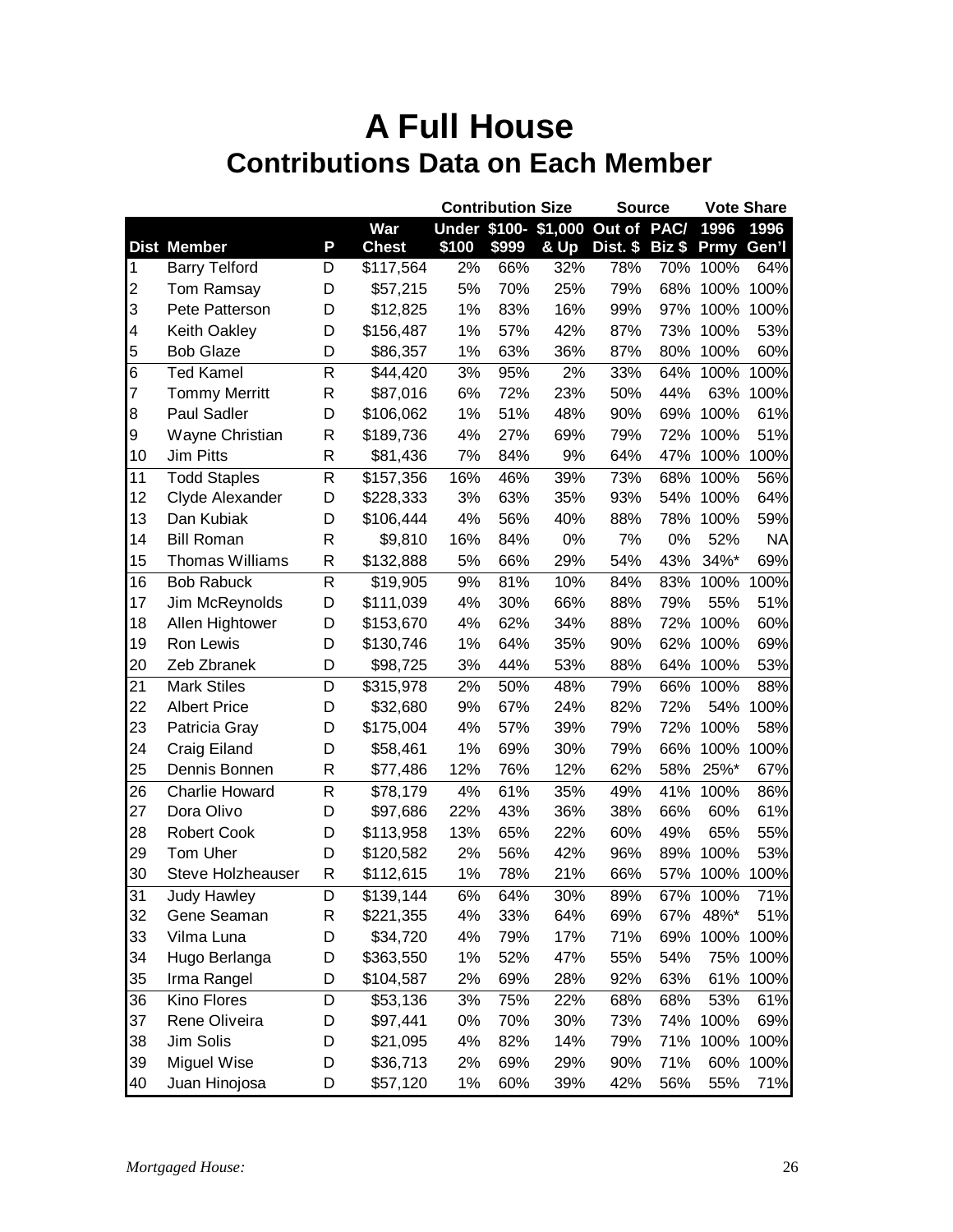|                                                    |                                                                                                                                                         |                                           |                                                                                                            | <b>Contribution Size</b>                              |                                                             | <b>Source</b>                                              |                                                             | <b>Vote Share</b>               |                                                                                                              |                             |
|----------------------------------------------------|---------------------------------------------------------------------------------------------------------------------------------------------------------|-------------------------------------------|------------------------------------------------------------------------------------------------------------|-------------------------------------------------------|-------------------------------------------------------------|------------------------------------------------------------|-------------------------------------------------------------|---------------------------------|--------------------------------------------------------------------------------------------------------------|-----------------------------|
|                                                    |                                                                                                                                                         |                                           | War                                                                                                        |                                                       |                                                             |                                                            | Under \$100- \$1,000 Out of PAC/                            |                                 | 1996                                                                                                         | 1996                        |
|                                                    | <b>Dist Member</b>                                                                                                                                      | P                                         | <b>Chest</b>                                                                                               | \$100                                                 | \$999                                                       | & Up                                                       | Dist. \$                                                    | Biz \$                          | Prmy                                                                                                         | Gen'l                       |
| 41                                                 | Roberto Gutierrez                                                                                                                                       | D                                         | \$55,212                                                                                                   | 3%                                                    | 79%                                                         | 18%                                                        | 69%                                                         | 72%                             | 100%                                                                                                         | 66%                         |
| 42                                                 | Henry Cuellar                                                                                                                                           | D                                         | \$65,979                                                                                                   | 9%                                                    | 61%                                                         | 31%                                                        | 61%                                                         | 56%                             | 100%                                                                                                         | 100%                        |
| 43                                                 | <b>Tracy King</b>                                                                                                                                       | D                                         | \$48,336                                                                                                   | 10%                                                   | 76%                                                         | 14%                                                        | 79%                                                         | 63%                             | 100%                                                                                                         | 100%                        |
| 44                                                 | Richard Raymond                                                                                                                                         | D                                         | \$104,673                                                                                                  | 2%                                                    | 48%                                                         | 50%                                                        | 67%                                                         | 39%                             | 100%                                                                                                         | 100%                        |
| 45                                                 | <b>Edmund Kuempel</b>                                                                                                                                   | R                                         | \$180,381                                                                                                  | 3%                                                    | 72%                                                         | 25%                                                        | 89%                                                         | 61%                             | 74%                                                                                                          | 89%                         |
| 46                                                 | Alec Rhodes                                                                                                                                             | D                                         | \$140,534                                                                                                  | 5%                                                    | 45%                                                         | 51%                                                        | 84%                                                         | 59%                             | 100%                                                                                                         | 56%                         |
| 47                                                 | <b>Terry Keel</b>                                                                                                                                       | R                                         | \$192,677                                                                                                  | 15%                                                   | 51%                                                         | 34%                                                        | 62%                                                         | 37%                             | 44%*                                                                                                         | 69%                         |
| 48                                                 | Sherri Greenberg                                                                                                                                        | D                                         | \$119,545                                                                                                  | 13%                                                   | 74%                                                         | 13%                                                        | 66%                                                         | 43%                             | 81%                                                                                                          | 100%                        |
| 49                                                 | <b>Elliott Naishtat</b>                                                                                                                                 | D                                         | \$64,857                                                                                                   | 23%                                                   | 64%                                                         | 13%                                                        | 36%                                                         | 66%                             | 100%                                                                                                         | 63%                         |
| 50                                                 | Dawnna Dukes                                                                                                                                            | D                                         | \$39,963                                                                                                   | 1%                                                    | 74%                                                         | 25%                                                        | 88%                                                         | 71%                             | 100%                                                                                                         | 100%                        |
| 51                                                 | Glen Maxey                                                                                                                                              | D                                         | \$128,724                                                                                                  | 37%                                                   | 50%                                                         | 13%                                                        | 49%                                                         | 36%                             | 57%                                                                                                          | 72%                         |
| 52                                                 | Mike Krusee                                                                                                                                             | R                                         | \$51,076                                                                                                   | 0%                                                    | 60%                                                         | 40%                                                        | 91%                                                         | 88%                             | 100%                                                                                                         | 62%                         |
| 53                                                 | Harvey Hilderbran                                                                                                                                       | R                                         | \$162,168                                                                                                  | 4%                                                    | 71%                                                         | 25%                                                        | 76%                                                         | 59%                             | 69%                                                                                                          | 73%                         |
| 54                                                 | Suzanna Hupp                                                                                                                                            | R                                         | \$173,832                                                                                                  | 5%                                                    | 20%                                                         | 75%                                                        | 94%                                                         | 85%                             | 100%                                                                                                         | 53%                         |
| 55                                                 | Dianne White Delisi                                                                                                                                     | R                                         | \$70,923                                                                                                   | 9%                                                    | 72%                                                         | 18%                                                        | 62%                                                         | 51%                             | 100%                                                                                                         | 100%                        |
| 56                                                 | <b>Kip Averitt</b>                                                                                                                                      | R                                         | \$60,316                                                                                                   | 3%                                                    | 71%                                                         | 27%                                                        | 74%                                                         | 70%                             | 100%                                                                                                         | 100%                        |
| 57                                                 | Jim Dunnam                                                                                                                                              | D                                         | \$91,066                                                                                                   | 4%                                                    | 46%                                                         | 50%                                                        | 41%                                                         | 49%                             | 100%                                                                                                         | 59%                         |
| 58                                                 | Arlene Wohlgemuth                                                                                                                                       | R                                         | \$198,561                                                                                                  | 12%                                                   | 44%                                                         | 44%                                                        | 73%                                                         | 45%                             | 100%                                                                                                         | 54%                         |
| 59                                                 | Allen Place                                                                                                                                             | D                                         | \$175,782                                                                                                  | 4%                                                    | 56%                                                         | 40%                                                        | 92%                                                         | 78%                             | 100%                                                                                                         | 50%                         |
| 60                                                 | Jim Keffer                                                                                                                                              | R                                         | \$115,456                                                                                                  | 4%                                                    | 33%                                                         | 63%                                                        | 68%                                                         | 66%                             | 100%                                                                                                         | 51%                         |
| 61                                                 | Ric Williamson                                                                                                                                          | R                                         | \$26,335                                                                                                   | 1%                                                    | 87%                                                         | 11%                                                        | 94%                                                         | 83%                             | 100%                                                                                                         | 100%                        |
| 62                                                 | Ron Clark                                                                                                                                               | R                                         | \$327,920                                                                                                  | 2%                                                    | 17%                                                         | 81%                                                        | 92%                                                         | 87%                             | 100%                                                                                                         | 54%                         |
| 63                                                 | Mary Denny                                                                                                                                              | R                                         | \$28,431                                                                                                   | 17%                                                   | 71%                                                         | 12%                                                        | 78%                                                         | 57%                             | 100%                                                                                                         | 100%                        |
| 64                                                 | Jim Horn                                                                                                                                                | R                                         | \$47,259                                                                                                   | 4%                                                    | 79%                                                         | 17%                                                        | 92%                                                         | 84%                             | 66%                                                                                                          | 100%                        |
| 65                                                 | <b>Burt Solomons</b>                                                                                                                                    | R                                         | \$60,456                                                                                                   | 7%                                                    | 68%                                                         | 25%                                                        | 82%                                                         | 54%                             | 100%                                                                                                         | 100%                        |
| 66                                                 | <b>Brian McCall</b>                                                                                                                                     | R                                         | \$65,392                                                                                                   | 8%                                                    | 73%                                                         | 18%                                                        | 76%                                                         | 72%                             | 100%                                                                                                         | 100%                        |
| 67                                                 | Jerry Madden                                                                                                                                            | R                                         | \$30,666                                                                                                   | 11%                                                   | 72%                                                         | 16%                                                        | 81%                                                         | 59%                             | 100%                                                                                                         | 100%                        |
| 68                                                 | <b>Charles Finnell</b>                                                                                                                                  | D                                         | \$24,476                                                                                                   | 13%                                                   | 82%                                                         | 4%                                                         | 82%                                                         | 68%                             | 100%                                                                                                         | 100%                        |
| 69                                                 | John Hirschi                                                                                                                                            | D                                         | \$20,750                                                                                                   | 12%                                                   | 80%                                                         | 7%                                                         | 9%                                                          | 2%                              | 100%                                                                                                         | 100%                        |
| 70                                                 | David Counts                                                                                                                                            | D                                         | \$221,098                                                                                                  | 1%                                                    | 58%                                                         | 41%                                                        | 93%                                                         | 68%                             | 100%                                                                                                         | 51%                         |
| 71                                                 | <b>Bob Hunter</b>                                                                                                                                       | R                                         | \$80,839                                                                                                   | 5%                                                    | 82%                                                         | 13%                                                        | 49%                                                         |                                 | 41% 100% 100%                                                                                                |                             |
|                                                    |                                                                                                                                                         |                                           |                                                                                                            |                                                       |                                                             |                                                            |                                                             |                                 |                                                                                                              |                             |
|                                                    |                                                                                                                                                         |                                           |                                                                                                            |                                                       |                                                             |                                                            |                                                             |                                 |                                                                                                              |                             |
|                                                    |                                                                                                                                                         |                                           |                                                                                                            |                                                       |                                                             |                                                            |                                                             |                                 |                                                                                                              |                             |
|                                                    |                                                                                                                                                         |                                           |                                                                                                            |                                                       |                                                             |                                                            |                                                             |                                 |                                                                                                              |                             |
|                                                    |                                                                                                                                                         |                                           |                                                                                                            |                                                       |                                                             |                                                            |                                                             |                                 |                                                                                                              |                             |
|                                                    |                                                                                                                                                         |                                           |                                                                                                            |                                                       |                                                             |                                                            |                                                             |                                 |                                                                                                              |                             |
|                                                    |                                                                                                                                                         |                                           |                                                                                                            |                                                       |                                                             |                                                            |                                                             |                                 |                                                                                                              |                             |
|                                                    |                                                                                                                                                         |                                           |                                                                                                            |                                                       |                                                             |                                                            |                                                             |                                 |                                                                                                              |                             |
|                                                    |                                                                                                                                                         |                                           |                                                                                                            |                                                       |                                                             |                                                            |                                                             |                                 |                                                                                                              |                             |
| 72<br>73<br>74<br>75<br>76<br>77<br>78<br>79<br>80 | Robert Junell<br><b>Bob Turner</b><br>Pete Gallego<br>Gilbert Serna<br>Norma Chavez<br>Paul Moreno<br>Pat Haggerty<br>Joe Pickett<br><b>Gary Walker</b> | D<br>D<br>D<br>D<br>D<br>D<br>R<br>D<br>R | \$242,773<br>\$28,317<br>\$70,097<br>\$50,200<br>\$117,782<br>\$36,105<br>\$28,536<br>\$43,274<br>\$43,435 | 1%<br>3%<br>11%<br>12%<br>9%<br>10%<br>1%<br>7%<br>4% | 48%<br>79%<br>74%<br>52%<br>66%<br>71%<br>82%<br>84%<br>80% | 51%<br>18%<br>15%<br>35%<br>25%<br>19%<br>18%<br>9%<br>16% | 88%<br>92%<br>89%<br>75%<br>80%<br>70%<br>93%<br>82%<br>76% | 71%<br>59%<br>41%<br>56%<br>75% | 63% 100% 100%<br>88% 100% 100%<br>100% 100%<br>100%<br>39%*<br>60%<br>100%<br>56% 100% 100%<br>49% 100% 100% | 68%<br>100%<br>100%<br>100% |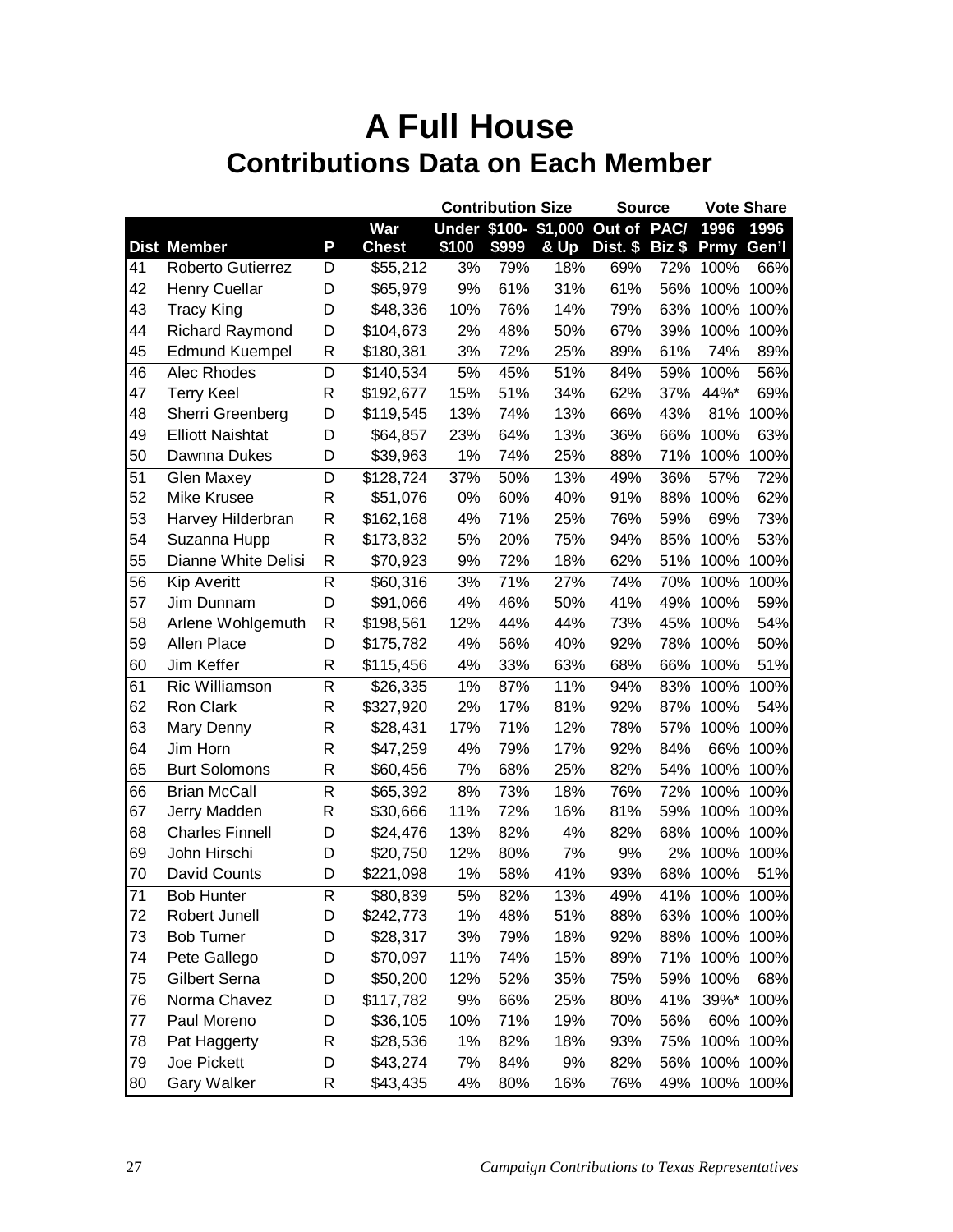|      |                       |              |              |       | <b>Contribution Size</b> |      | <b>Source</b>                    |                     | <b>Vote Share</b> |       |
|------|-----------------------|--------------|--------------|-------|--------------------------|------|----------------------------------|---------------------|-------------------|-------|
|      |                       |              | War          |       |                          |      | Under \$100- \$1,000 Out of PAC/ |                     | 1996              | 1996  |
|      | <b>Dist Member</b>    | P            | <b>Chest</b> | \$100 | \$999                    | & Up | Dist. \$                         | $Big$ $\frac{1}{2}$ | <b>Prmy</b>       | Gen'l |
| 81   | G.E. West             | R            | \$39,514     | 5%    | 81%                      | 14%  | 73%                              | 64%                 | 100%              | 100%  |
| 82   | <b>Tom Craddick</b>   | R            | \$111,141    | 0%    | 52%                      | 48%  | 93%                              | 66%                 | 100%              | 100%  |
| 83   | Delwin Jones          | R            | \$62,342     | 3%    | 75%                      | 23%  | 79%                              | 60%                 | 100%              | 83%   |
| 84   | Carl Isett            | R            | \$86,091     | 2%    | 30%                      | 69%  | 71%                              | 74%                 | <b>NA</b>         | 58%   |
| 85   | Pete Laney            | D            | \$1,068,818  | 2%    | 21%                      | 77%  | 99%                              | 64%                 | 100%              | 65%   |
| 86   | John Smithee          | $\mathsf{R}$ | \$29,250     | 1%    | 58%                      | 41%  | 93%                              | 89%                 | 100%              | 100%  |
| 87   | David Swinford        | R            | \$64,562     | 6%    | 90%                      | 5%   | 66%                              | 51%                 | 100%              | 100%  |
| 88   | Warren Chisum         | R            | \$38,100     | 0%    | 80%                      | 20%  | 98%                              | 81%                 | 100%              | 100%  |
| 89   | Sue Palmer            | R            | \$158,907    | 3%    | 57%                      | 40%  | 81%                              | 41%                 | 78%               | 55%   |
| 90   | Lon Burnam            | D            | \$162,073    | 16%   | 54%                      | 30%  | 60%                              | 32%                 | 36%*              | 100%  |
| 91   | <b>Bill Carter</b>    | R            | \$76,299     | 3%    | 72%                      | 25%  | 93%                              | 72%                 | 100%              | 100%  |
| 92   | <b>Todd Smith</b>     | R            | \$88,883     | 9%    | 61%                      | 30%  | 59%                              | 42%                 | 35%*              | 100%  |
| 93   | Toby Goodman          | R            | \$55,249     | 3%    | 66%                      | 32%  | 96%                              | 53%                 | 100%              | 100%  |
| 94   | Kent Grusendorf       | R            | \$39,949     | 6%    | 69%                      | 25%  | 61%                              | 46%                 | 100%              | 89%   |
| 95   | Glenn Lewis           | D            | \$48,179     | 2%    | 59%                      | 38%  | 97%                              | 88%                 | 100%              | 100%  |
| 96   | Kim Brimer            | R            | \$168,857    | 1%    | 61%                      | 38%  | 96%                              | 60%                 | 100%              | 100%  |
| 97   | Anna Mowery           | R            | \$17,070     | 1%    | 84%                      | 15%  | 86%                              | 89%                 | 100%              | 100%  |
| 98   | Nancy Moffat          | R            | \$108,900    | 2%    | 72%                      | 26%  | 85%                              | 60%                 | 74%               | 100%  |
| 99   | Kenny Marchant        | R            | \$81,755     | 1%    | 56%                      | 43%  | 88%                              | 82%                 | 100%              | 100%  |
| 100  | Terri Hodge           | D            | \$62,399     | 7%    | 72%                      | 22%  | 76%                              | 61%                 | 55%               | 69%   |
| 101  | Elvira Reyna          | R            | \$31,295     | 12%   | 75%                      | 13%  | 92%                              | 81%                 | 100%              | 100%  |
| 102  | <b>Tony Goolsby</b>   | R            | \$54,097     | 1%    | 76%                      | 23%  | 91%                              | 75%                 | 100%              | 100%  |
| 103  | Steven Wolens         | D            | \$114,218    | 3%    | 68%                      | 30%  | 66%                              | 71%                 | 100%              | 100%  |
| 104  | Domingo Garcia        | D            | \$109,530    | 7%    | 49%                      | 45%  | 91%                              | 45%                 | 48%*              | 72%   |
| 105  | Dale Tillery          | D            | \$77,146     | 2%    | 61%                      | 37%  | 98%                              | 84%                 | 100%              | 62%   |
| 106  | Ray Allen             | $\mathsf{R}$ | \$72,184     | 17%   | 71%                      | 12%  | 93%                              | 69%                 | 100%              | 59%   |
| 107  | Harryette Ehrhardt    | D            | \$214,368    | 13%   | 60%                      | 26%  | 71%                              | 41%                 | 100%              | 58%   |
| 108  | Carolyn Galloway      | R            | \$41,269     | 10%   | 67%                      | 23%  | 44%                              | 39%                 | <b>NA</b>         | 74%   |
| 109  | <b>Helen Giddings</b> | D            | \$42,410     | 8%    | 75%                      | 17%  | 92%                              | 55%                 | 100%              | 100%  |
| 110  | Jesse Jones           | D            | \$23,669     | 12%   | 67%                      | 21%  | 94%                              | 81%                 | 100%              | 93%   |
| 1111 | <b>Yvonne Davis</b>   | D            | \$50,553     | 5%    | 83%                      | 12%  | 89%                              |                     | 55% 100% 100%     |       |
|      | 112 Fred Hill         | R            | \$44,350     | 7%    | 88%                      | 5%   | 88%                              |                     | 66% 100% 100%     |       |
| 113  | Joe Driver            | R            | \$98,510     | 4%    | 74%                      | 22%  | 80%                              |                     | 63% 100%          | 100%  |
| 114  | Will Hartnett         | R            | \$42,495     | 3%    | 77%                      | 20%  | 79%                              |                     | 46% 100%          | 88%   |
| 115  | Leticia Van de Putte  | D            | \$50,768     | 8%    | 77%                      | 15%  | 85%                              |                     | 77% 100%          | 100%  |
| 116  | Leo Alvarado          | D            | \$48,212     | 2%    | 64%                      | 34%  | 96%                              |                     | 77% 100%          | 70%   |
| 117  | John Longoria         | D            | \$18,600     | 1%    | 72%                      | 27%  | 94%                              |                     | 77% 100% 100%     |       |
| 118  | <b>Not Studied:</b>   |              | See Method   |       |                          |      |                                  |                     |                   |       |
| 119  | <b>Robert Puente</b>  | D            | \$71,697     | 2%    | 80%                      | 17%  | 86%                              | 66%                 | 65%               | 100%  |
| 120  | Ruth J. McClendon     | D            | \$39,050     | 1%    | 73%                      | 26%  | 77%                              | 68%                 | <b>NA</b>         | 98%   |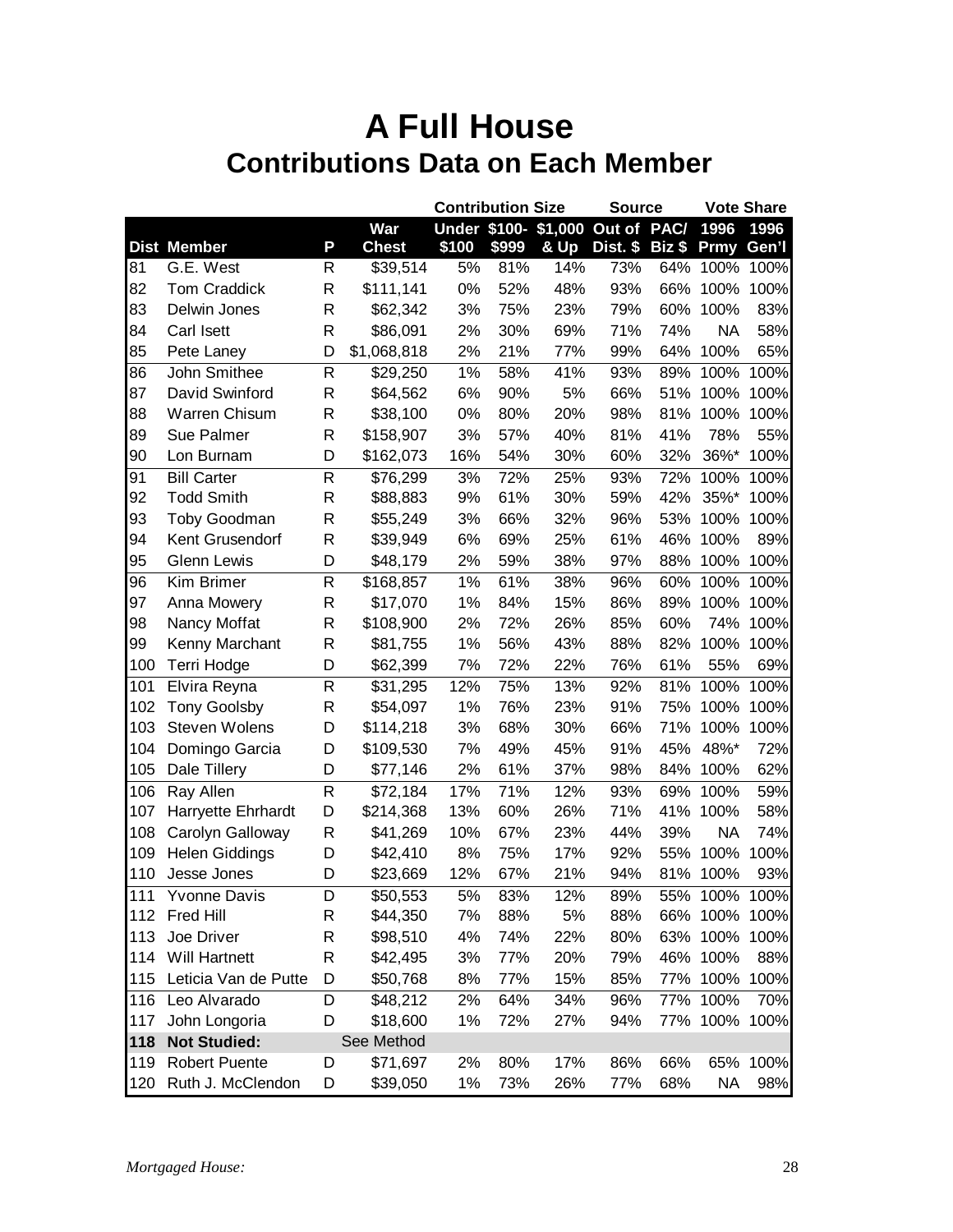|     |                            |              |              |                  | <b>Contribution Size</b> |                     |             | <b>Source</b> |      | <b>Vote Share</b> |  |
|-----|----------------------------|--------------|--------------|------------------|--------------------------|---------------------|-------------|---------------|------|-------------------|--|
|     |                            |              | War          |                  |                          | Under \$100-\$1,000 | Out of PAC/ |               | 1996 | 1996              |  |
|     | <b>Dist Member</b>         | P            | <b>Chest</b> | \$100            | \$999                    | & Up                | Dist. \$    | Biz \$        | Prmy | Gen'l             |  |
| 121 | <b>Bill Siebert</b>        | R            | \$225,465    | 5%               | 69%                      | 26%                 | 82%         | 53%           | 63%  | 66%               |  |
| 122 | John Shields               | $\mathsf{R}$ | \$76,715     | 2%               | 83%                      | 16%                 | 68%         | 44%           | 100% | 100%              |  |
| 123 | Frank J. Corte             | $\mathsf{R}$ | \$95,909     | 4%               | 63%                      | 33%                 | 63%         | 47%           | 65%  | 100%              |  |
| 124 | <b>Christine Hernandez</b> | D            | \$59,886     | 3%               | 77%                      | 20%                 | 97%         | 72%           | 100% | 100%              |  |
| 125 | Arthur Reyna               | D            | \$64,288     | 10%              | 74%                      | 16%                 | 90%         | 63%           | 41%* | 61%               |  |
| 126 | Peggy Hamric               | R            | \$75,400     | 5%               | 78%                      | 17%                 | 92%         | 77%           | 82%  | 100%              |  |
| 127 | Joe Crabb                  | $\mathsf R$  | \$70,839     | 6%               | 84%                      | 10%                 | 87%         | 62%           | 100% | 100%              |  |
| 128 | <b>Fred Bosse</b>          | D            | \$59,143     | 2%               | 67%                      | 31%                 | 97%         | 73%           | 100% | 100%              |  |
| 129 | Mike Jackson               | R            | \$45,855     | 1%               | 91%                      | 8%                  | 94%         | 79%           | 100% | 100%              |  |
| 130 | John Culberson             | R            | \$14,853     | 2%               | 64%                      | 34%                 | 99%         | 87%           | 100% | 100%              |  |
| 131 | Ron Wilson                 | D            | \$67,670     | 1%               | 50%                      | 49%                 | 97%         | 68%           | 100% | 100%              |  |
| 132 | Scott Hochberg             | D            | \$111,004    | 11%              | 73%                      | 17%                 | 83%         | 57%           | 100% | 64%               |  |
| 133 | Joe Nixon                  | R            | \$26,380     | 2%               | 78%                      | 20%                 | 84%         | 79%           | 100% | 100%              |  |
| 134 | Kyle Janek                 | R            | \$152,454    | 5%               | 79%                      | 17%                 | 86%         | 28%           | 100% | 100%              |  |
| 135 | <b>Gary Elkins</b>         | $\mathsf R$  | \$26,000     | 1%               | 65%                      | 35%                 | 88%         | 71%           | 100% | 100%              |  |
| 136 | <b>Beverly Woolley</b>     | R            | \$74,068     | $\overline{3}\%$ | 79%                      | 18%                 | 76%         | 63%           | 87%  | 92%               |  |
| 137 | Debra Danburg              | D            | \$181,563    | 8%               | 67%                      | 25%                 | 61%         | 58%           | 100% | 65%               |  |
| 138 | Ken Yarbrough              | D            | \$195,443    | 2%               | 52%                      | 46%                 | 83%         | 78%           | 70%  | 51%               |  |
| 139 | <b>Sylvester Turner</b>    | D            | \$88,492     | 4%               | 65%                      | 32%                 | 98%         | 69%           | 100% | 100%              |  |
| 140 | <b>Kevin Bailey</b>        | D            | \$84,707     | 2%               | 77%                      | 21%                 | 53%         | 73%           | 66%  | 100%              |  |
| 141 | Senfronia Thompson         | D            | \$36,638     | 1%               | 78%                      | 20%                 | 100%        | 74%           | 100% | 100%              |  |
| 142 | Harold Dutton Jr.          | D            | \$84,007     | 2%               | 75%                      | 23%                 | 94%         | 82%           | 79%  | 100%              |  |
| 143 | <b>Gerard Torres</b>       | D            | \$72,918     | 2%               | 81%                      | 17%                 | 94%         | 78%           | 100% | 72%               |  |
| 144 | <b>Robert Talton</b>       | R            | \$98,837     | 4%               | 74%                      | 22%                 | 79%         | 53%           | 100% | 61%               |  |
| 145 | Diana Davila               | D            | \$35,198     | 1%               | 76%                      | 23%                 | 97%         | 93%           | 100% | 71%               |  |
| 146 | Al Edwards                 | D            | \$31,475     | 0%               | 79%                      | 21%                 | 93%         | 83%           | 100% | 73%               |  |
| 147 | <b>Garnet Coleman</b>      | D            | \$190,066    | 3%               | 73%                      | 24%                 | 76%         | 53%           | 91%  | 100%              |  |
| 148 | Jessica Farrar             | D            | \$76,900     | 4%               | 82%                      | 14%                 | 84%         | 62%           | 57%  | 100%              |  |
| 149 | Talmadge Heflin            | $\mathsf R$  | \$49,235     | 3%               | 82%                      | 15%                 | 99%         | 78%           | 100% | 82%               |  |
| 150 | Paul J. Hilbert            | R            | \$109,464    | 2%               | 77%                      | 21%                 | 96%         | 76%           | 70%  | 100%              |  |
|     | <b>Total</b>               |              | \$14,627,357 |                  |                          |                     |             |               |      |                   |  |
|     | Average                    |              | \$98,170     | 5%               | 58%                      | 37%                 | 80%         | 62%           | 90%  | 84%               |  |

**\* Run off:** Failing to win a simple majority in the primary, this candidate prevailed in a subsequent run off. The lower voting share from the initial race is presented, reflecting the close primary race. **NA Not Applicable:** NA means that this candidate did not run in the indicated race. Instead, he or she prevailed in special and general elections after the primary victor dropped out of the race. Figures presented are from the general.<sup>15</sup> Bill Roman prevailed over another Republican in a January 1997 special election. It functioned like a primary, since no Democrat contested the seat.

<sup>&</sup>lt;sup>15</sup> Former Democratic Rep. Robert Duncan ran for the Senate while finishing his term. Carl Isett was not elected in a special election for that seat. Instead, a local GOP caucus nominated him to run.